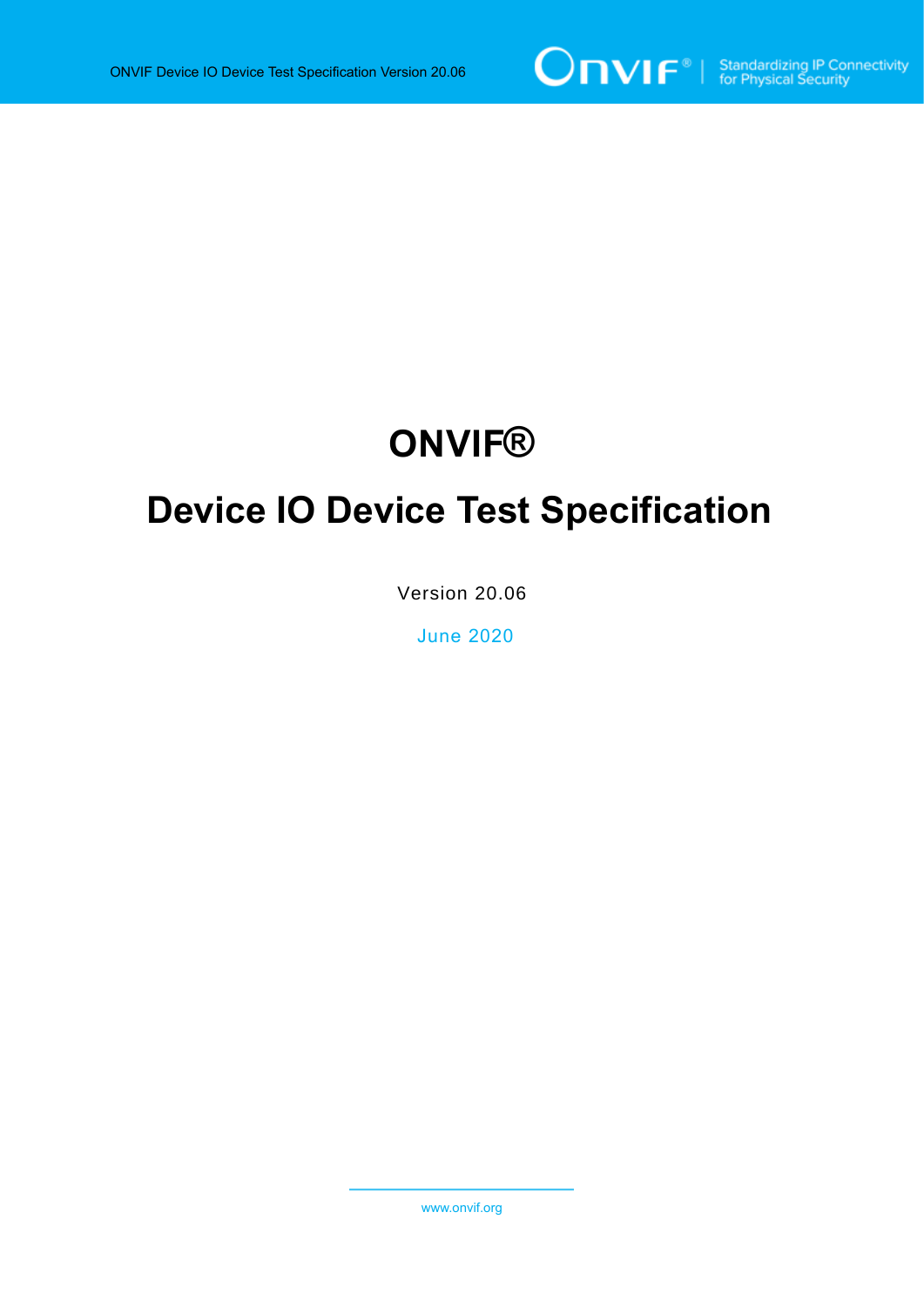#### © 2020 ONVIF, Inc. All rights reserved.

Recipients of this document may copy, distribute, publish, or display this document so long as this copyright notice, license and disclaimer are retained with all copies of the document. No license is granted to modify this document.

THIS DOCUMENT IS PROVIDED "AS IS," AND THE CORPORATION AND ITS MEMBERS AND THEIR AFFILIATES, MAKE NO REPRESENTATIONS OR WARRANTIES, EXPRESS OR IMPLIED, INCLUDING BUT NOT LIMITED TO, WARRANTIES OF MERCHANTABILITY, FITNESS FOR A PARTICULAR PURPOSE, NON-INFRINGEMENT, OR TITLE; THAT THE CONTENTS OF THIS DOCUMENT ARE SUITABLE FOR ANY PURPOSE; OR THAT THE IMPLEMENTATION OF SUCH CONTENTS WILL NOT INFRINGE ANY PATENTS, COPYRIGHTS, TRADEMARKS OR OTHER RIGHTS.

IN NO EVENT WILL THE CORPORATION OR ITS MEMBERS OR THEIR AFFILIATES BE LIABLE FOR ANY DIRECT, INDIRECT, SPECIAL, INCIDENTAL, PUNITIVE OR CONSEQUENTIAL DAMAGES, ARISING OUT OF OR RELATING TO ANY USE OR DISTRIBUTION OF THIS DOCUMENT, WHETHER OR NOT (1) THE CORPORATION, MEMBERS OR THEIR AFFILIATES HAVE BEEN ADVISED OF THE POSSIBILITY OF SUCH DAMAGES, OR (2) SUCH DAMAGES WERE REASONABLY FORESEEABLE, AND ARISING OUT OF OR RELATING TO ANY USE OR DISTRIBUTION OF THIS DOCUMENT. THE FOREGOING DISCLAIMER AND LIMITATION ON LIABILITY DO NOT APPLY TO, INVALIDATE, OR LIMIT REPRESENTATIONS AND WARRANTIES MADE BY THE MEMBERS AND THEIR RESPECTIVE AFFILIATES TO THE CORPORATION AND OTHER MEMBERS IN CERTAIN WRITTEN POLICIES OF THE CORPORATION.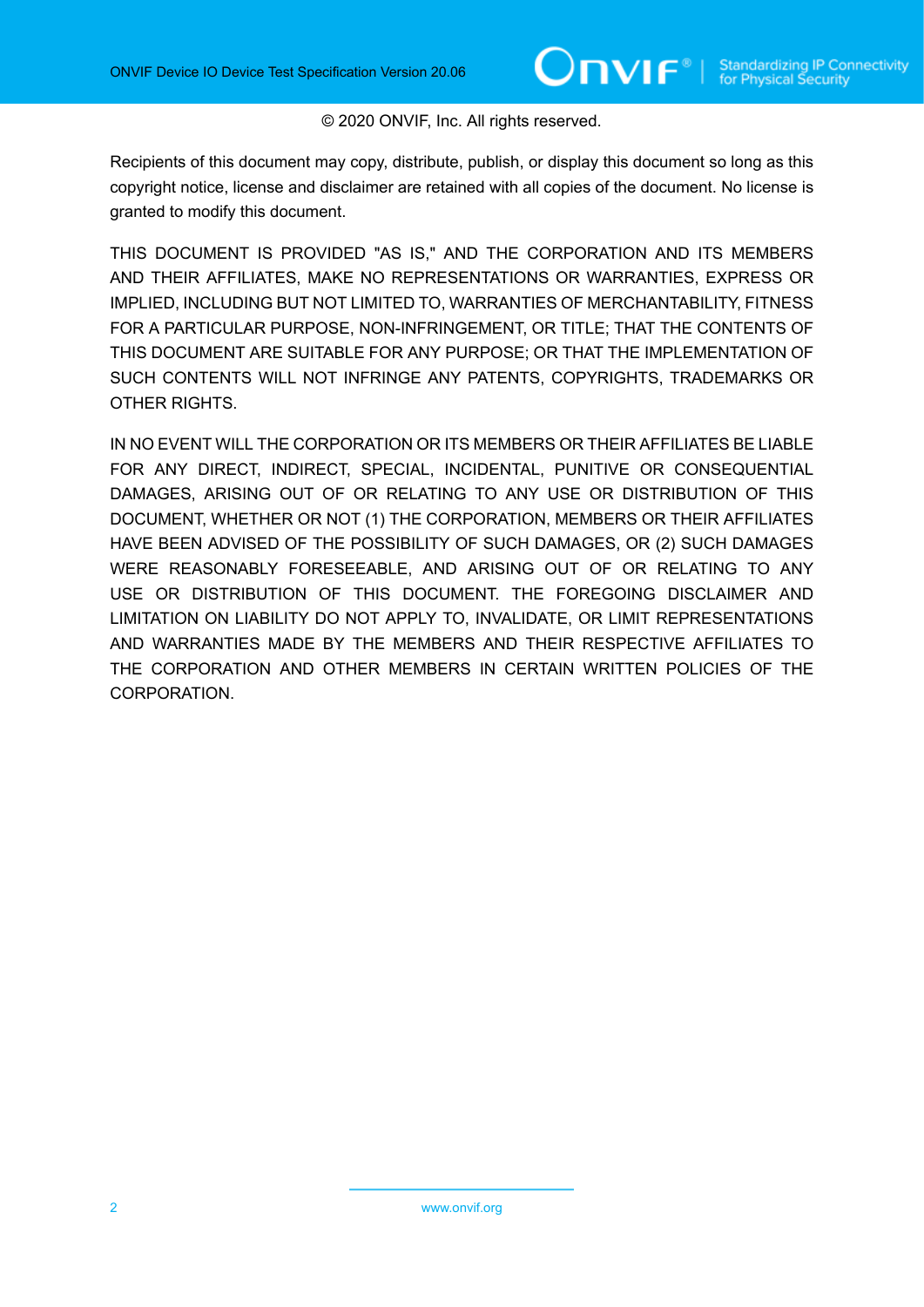

# REVISION HISTORY

| Vers. | <b>Date</b>  | <b>Description</b>                                                                                                                             |
|-------|--------------|------------------------------------------------------------------------------------------------------------------------------------------------|
| 16.06 | Mar 16, 2016 | Original publication                                                                                                                           |
| 16.06 | Mar 30, 2016 | The tests DEVICEIO-3-1-1 - DEVICEIO-3-1-4 have been added.                                                                                     |
| 16.06 | Apr 6, 2016  | The DEVICEIO-1-2-1 - DEVICEIO-1-2-4 and DEVICEIO-3-1-4 have<br>been updated according to feedback from Sano Hiroyuki.                          |
| 16.06 | Apr 11, 2016 | Implemented comments from Sano Hiroyuki about redundant event-<br>testing steps. Implemented comments of Bhetanabottla Sriram from<br>Canon.   |
| 16.07 | Jun 22, 2016 | Minor spellcheck and version number correction                                                                                                 |
| 16.07 | Jul 13, 2016 | Tests sequences updated.                                                                                                                       |
| 16.07 | Jul 27, 2016 | Implemented comments from Canon and Sony                                                                                                       |
| 16.07 | Aug 5, 2016  | Bugfixes based on comments from Hiroyuki Sano                                                                                                  |
| 16.12 | Dec 08, 2016 | REALTIME PULLPOINT SUBSCRIPTION - DIGITAL INPUT EVENT<br>was moved from ONVIF Base Test specification to ONVIF Device<br>IO Test specification |
|       |              | Test section 'Digital Input Configuration' was renamed to 'Digital<br>Input'                                                                   |
| 16.12 | Dec 15, 2016 | The following test cases were updated:                                                                                                         |
|       |              | IO SETRELAYOUTPUTSTATE - BISTABLE MODE (OPENED IDLE<br>STATE)                                                                                  |
|       |              | IO SETRELAYOUTPUTSTATE - BISTABLE MODE (CLOSED IDLE<br>STATE)                                                                                  |
|       |              | IO SETRELAYOUTPUTSTATE - MONOSTABLE MODE (OPENED<br><b>IDLE STATE)</b>                                                                         |
|       |              | IO SETRELAYOUTPUTSTATE - MONOSTABLE MODE (CLOSED<br><b>IDLE STATE)</b>                                                                         |
| 17.01 | Jan 16, 2017 | Minor changes based on Sony review.                                                                                                            |
| 17.06 | Jan 31, 2017 | DEVICE IO TRIGGER EVENT test was added according to #1279                                                                                      |
|       |              | The following test cases were updated according to #1279:                                                                                      |
|       |              | IO SETRELAYOUTPUTSTATE - BISTABLE MODE (OPENED IDLE<br>STATE)                                                                                  |
|       |              | IO SETRELAYOUTPUTSTATE - BISTABLE MODE (CLOSED IDLE<br>STATE)                                                                                  |
|       |              | IO SETRELAYOUTPUTSTATE - MONOSTABLE MODE (OPENED<br><b>IDLE STATE)</b>                                                                         |
|       |              | IO SETRELAYOUTPUTSTATE - MONOSTABLE MODE (CLOSED<br><b>IDLE STATE)</b>                                                                         |
| 17.06 | Mar 27, 2017 | DEVICEIO-4-1-1 IO GET AUDIO SOURCES added according to<br>#1349.                                                                               |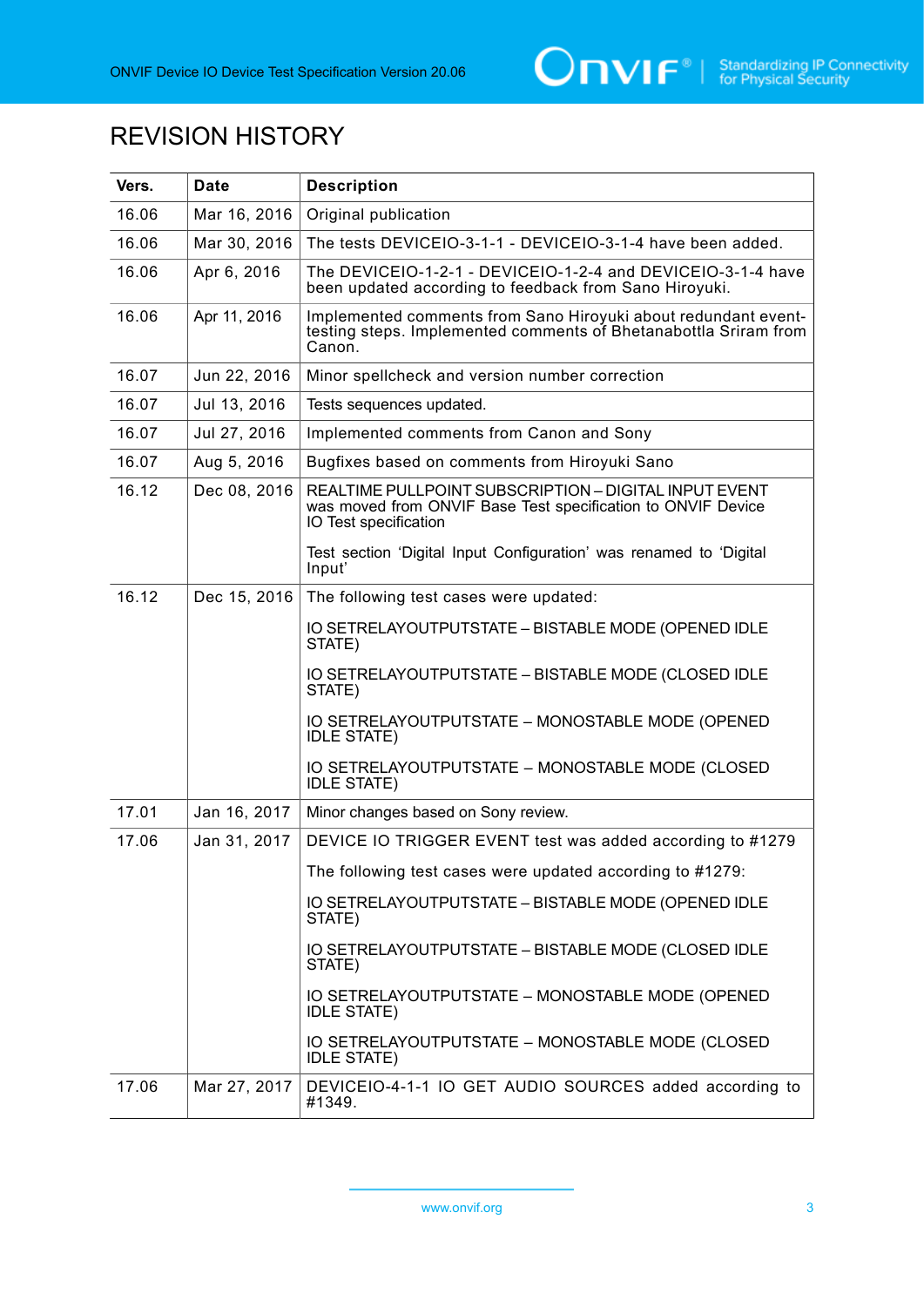

| 17.06 | Mar 27, 2017 | Current document name was changed from Device IO Test<br>Specification to Device IO Device Test Specification. |
|-------|--------------|----------------------------------------------------------------------------------------------------------------|
|       |              | The document formating were updated.                                                                           |
| 17.12 | Jul 11, 2017 | The following test cases and annexes were added according #1402:                                               |
|       |              | DEVICEIO-5-1-1 GET VIDEOSOURCES (DeviceIO) AND GET<br>VIDEOSOURCES (Media) CONSISTENCY                         |
| 17.12 | Jul 11, 2017 | The following test cases were added according #1178:                                                           |
|       |              | DEVICEIO-6-1-1 IO GET SERIAL PORTS                                                                             |
|       |              | DEVICEIO-6-1-2 IO GET SERIAL PORT CONFIGURATION AND<br><b>GET SERIAL PORT OPTIONS</b>                          |
|       |              | DEVICEIO-6-1-3 IO MODIFY SERIAL PORT CONFIGURATION                                                             |
|       |              | DEVICEIO-6-1-4 IO RECEIVE SERIAL COMMAND                                                                       |
|       |              | DEVICEIO-6-1-5 IO SEND SERIAL COMMAND                                                                          |
|       |              | <b>GETSERIALPORTCONFIGURATION</b><br>DEVICEIO-6-1-6 IO<br><b>COMMAND - INVALID TOKEN</b>                       |
|       |              | DEVICEIO-6-1-7 IO GETSERIALPORTCONFIGURATIONOPTIONS<br><b>COMMAND - INVALID TOKEN</b>                          |
|       |              | DEVICEIO-6-1-8 IO SETSERIALPORTCONFIGURATION<br><b>COMMAND - INVALID SETTINGS</b>                              |
|       |              | Annex A.7 Get Device IO Service Capabilities                                                                   |
|       |              | Annex A.8 Get Relay Outputs List                                                                               |
| 17.12 | Jul 12, 2017 | The following test cases were changed according to #1403                                                       |
|       |              | DEVICEIO-1-2-1 IO SETRELAYOUTPUTSTATE - BISTABLE<br>MODE (OPENED IDLE STATE)                                   |
|       |              | DEVICEIO-1-2-2 IO SETRELAYOUTPUTSTATE - BISTABLE<br>MODE (CLOSED IDLE STATE)                                   |
|       |              | DEVICEIO-1-2-3 IO SETRELAYOUTPUTSTATE - MONOSTABLE<br>MODE (OPENED IDLE STATE)                                 |
|       |              | DEVICEIO-1-2-4 IO SETRELAYOUTPUTSTATE - MONOSTABLE<br>MODE (CLOSED IDLE STATE)                                 |
|       |              | DEVICEIO-2-1-2 DEVICE IO TRIGGER EVENT                                                                         |
| 17.12 | Jul 13, 2017 | The following test cases were changed according to #1406                                                       |
|       |              | DEVICEIO-3-1-3 IOGET DIGITAL INPUT CONFIGURATION<br><b>OPTIONS</b>                                             |
|       |              | DEVICEIO-3-1-4 IO DIGITAL INPUT CONFIGURATION                                                                  |
| 17.12 | Oct 30, 2017 | The following test case was added according to #1496:                                                          |
|       |              | DEVICEIO-7-1-1 IO GET VIDEO SOURCES                                                                            |
|       |              | The following test case was added according to #1502:                                                          |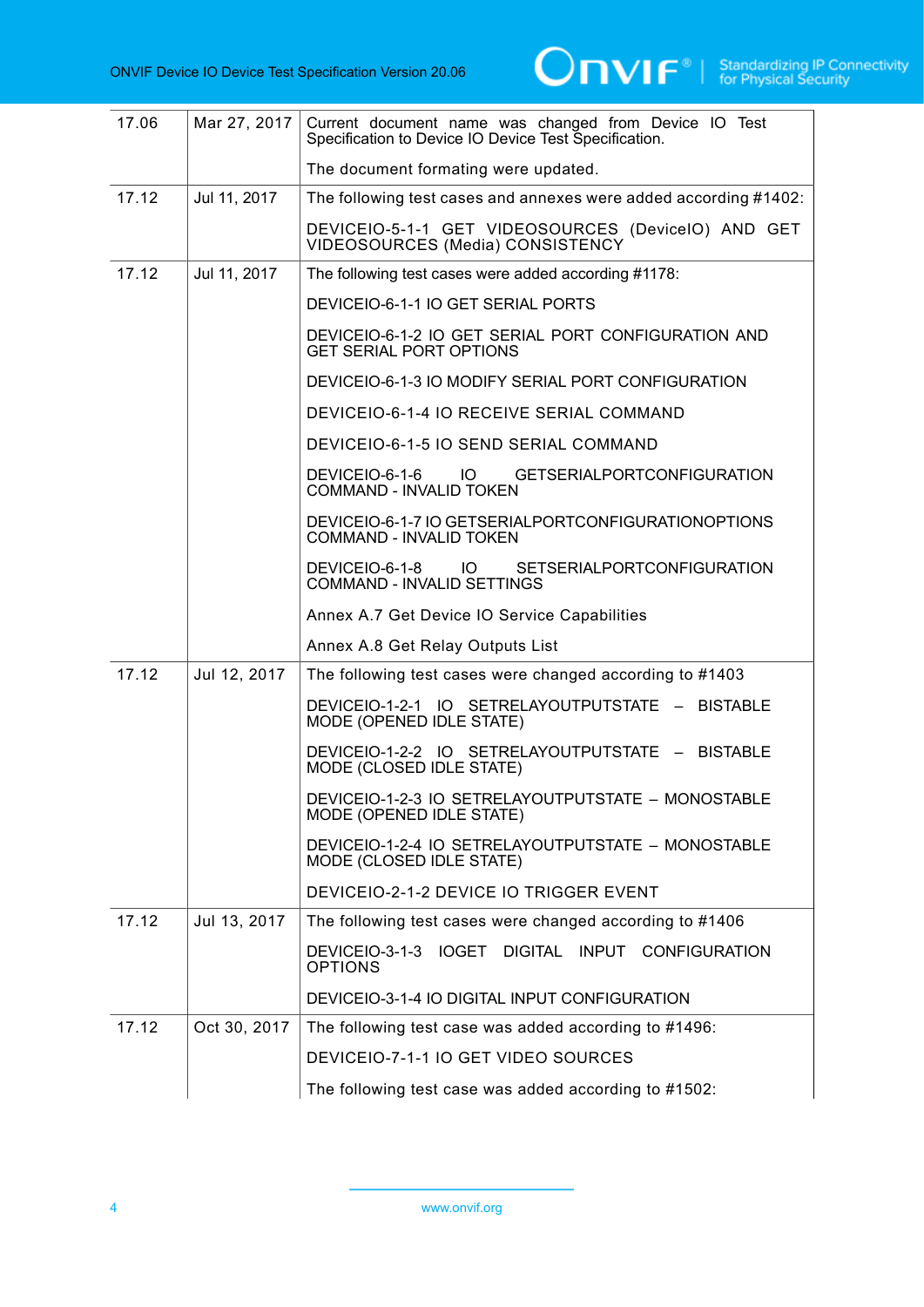|                          |              | DEVICEIO-8-1-1 IO GET AUDIO OUTPUTS                                                                                                                                                                                                                                                         |
|--------------------------|--------------|---------------------------------------------------------------------------------------------------------------------------------------------------------------------------------------------------------------------------------------------------------------------------------------------|
| 18.06                    | Jan 11, 2018 | The following test case was updated according to #1528:                                                                                                                                                                                                                                     |
|                          |              | DEVICEIO-1-1-4 IO SETRELAYOUTPUTSETTINGS                                                                                                                                                                                                                                                    |
| 18.06                    | Jan 12, 2018 | The following test case was updated according to #1565:                                                                                                                                                                                                                                     |
|                          |              | DEVICEIO-2-1-1 REALTIME PULLPOINT SUBSCRIPTION<br><b>DIGITAL INPUT EVENT</b>                                                                                                                                                                                                                |
| 18.06                    | Jan 24, 2018 | The following test case was updated according to #1567:                                                                                                                                                                                                                                     |
|                          |              | DEVICEIO-1-1-3 IO GETRELAYOUTPUTOPTIONS (pre-requisite<br>updated)                                                                                                                                                                                                                          |
|                          |              | DEVICEIO-1-1-4 IO SETRELAYOUTPUTSETTINGS (pre-requisite<br>updated)                                                                                                                                                                                                                         |
|                          |              | DEVICEIO-1-2-1 IO SETRELAYOUTPUTSTATE - BISTABLE<br>MODE (OPENED IDLE STATE) (pre-requisite updated)                                                                                                                                                                                        |
|                          |              | DEVICEIO-1-2-2 IO SETRELAYOUTPUTSTATE - BISTABLE<br>MODE (CLOSED IDLE STATE) (pre-requisite updated)                                                                                                                                                                                        |
|                          |              | DEVICEIO-1-2-3 IO SETRELAYOUTPUTSTATE - MONOSTABLE<br>MODE (OPENED IDLE STATE) (pre-requisite updated)                                                                                                                                                                                      |
|                          |              | DEVICEIO-1-2-4 IO SETRELAYOUTPUTSTATE - MONOSTABLE<br>MODE (CLOSED IDLE STATE) (pre-requisite updated)                                                                                                                                                                                      |
|                          |              | Annex A.3 Select Relay Output with supporting of required<br>RelayMode (pre-requisite updated)                                                                                                                                                                                              |
| 18.06                    | Jun 21, 2018 | Reformatting document using new template                                                                                                                                                                                                                                                    |
| 18.06<br>SR <sub>1</sub> | Aug 27, 2018 | The following test case was updated according to #1711:                                                                                                                                                                                                                                     |
|                          |              | DEVICEIO-1-1-4 IO SETRELAYOUTPUTSETTINGS (steps 6.6.1<br>and 6.7.4 were added, steps 6.6.2, 6.6.9, 6.7.5, and 6.7.12 were<br>updated)                                                                                                                                                       |
|                          |              | DEVICEIO-1-2-1 IO SETRELAYOUTPUTSTATE - BISTABLE<br>MODE (OPENED IDLE STATE) (steps 5, 9, 14, 17 were updated,<br>steps 3, 4, 6 were removed, steps 9, 13, 17 were added, Test<br>Results were updated, Pre-Requisite was updated, Specification<br>Coverage was updated, Note was removed) |
|                          |              | DEVICEIO-1-2-2 IO SETRELAYOUTPUTSTATE - BISTABLE<br>MODE (CLOSED IDLE STATE) (steps 5, 9, 14, 17 were updated,<br>steps 3, 4, 6 were removed, steps 9, 13, 17 were added, Test<br>Results were updated, Pre-Requisite was updated, Specification<br>Coverage was updated, Note was removed) |
|                          |              | DEVICEIO-1-2-3 IO SETRELAYOUTPUTSTATE - MONOSTABLE<br>MODE (OPENED IDLE STATE) (steps 5, 10, 16, 18 were updated,<br>steps 3, 4, 6 were removed, steps 11, 18 were added, Test Results<br>were updated, Pre-Requisite was updated, Specification Coverage<br>was updated, Note was removed) |
|                          |              | DEVICEIO-1-2-4 IO SETRELAYOUTPUTSTATE - MONOSTABLE<br>MODE (CLOSED IDLE STATE) (steps 5, 10, 16, 18 were updated,<br>steps 3, 4, 6 were removed, steps 11, 18 were added, Test Results<br>were updated, Pre-Requisite was updated, Specification Coverage<br>was updated, Note was removed) |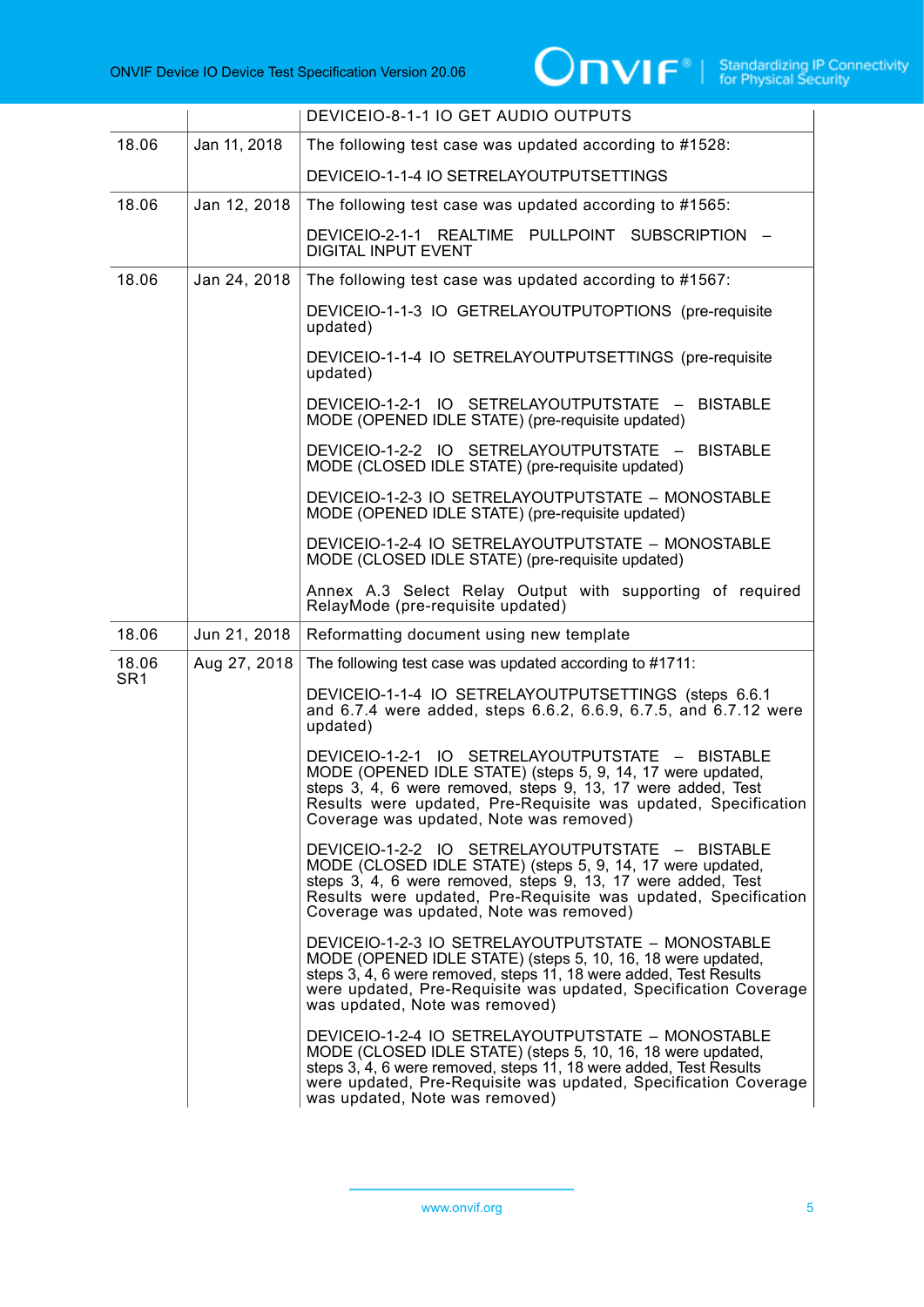

|       |                                                         | A.3 Select Relay Output with supporting of required RelayMode<br>(removed)                                               |
|-------|---------------------------------------------------------|--------------------------------------------------------------------------------------------------------------------------|
|       |                                                         | A.3 Select Relay Output with supporting of required Relay Mode and<br>Idle State (added)                                 |
| 19.12 | The following test case was updated according to #1890: |                                                                                                                          |
|       |                                                         | DEVICEIO-1-2-3 IO SETRELAYOUTPUTSTATE - MONOSTABLE<br>MODE (OPENED IDLE STATE) (updated)                                 |
|       |                                                         | DEVICEIO-1-2-4 IO SETRELAYOUTPUTSTATE - MONOSTABLE<br>MODE (CLOSED IDLE STATE) (updated)                                 |
|       |                                                         | A.10 Move Relay Output to Monostable Mode with Inactive Logical<br>State (added)                                         |
| 20.06 | May 13, 2020                                            | Pre-Requisite of the following test cases updated with adding of Pull-<br>Point Notification feature according to #1999: |
|       |                                                         | DEVICEIO-2-1-1 REALTIME PULLPOINT SUBSCRIPTION<br><b>DIGITAL INPUT EVENT</b>                                             |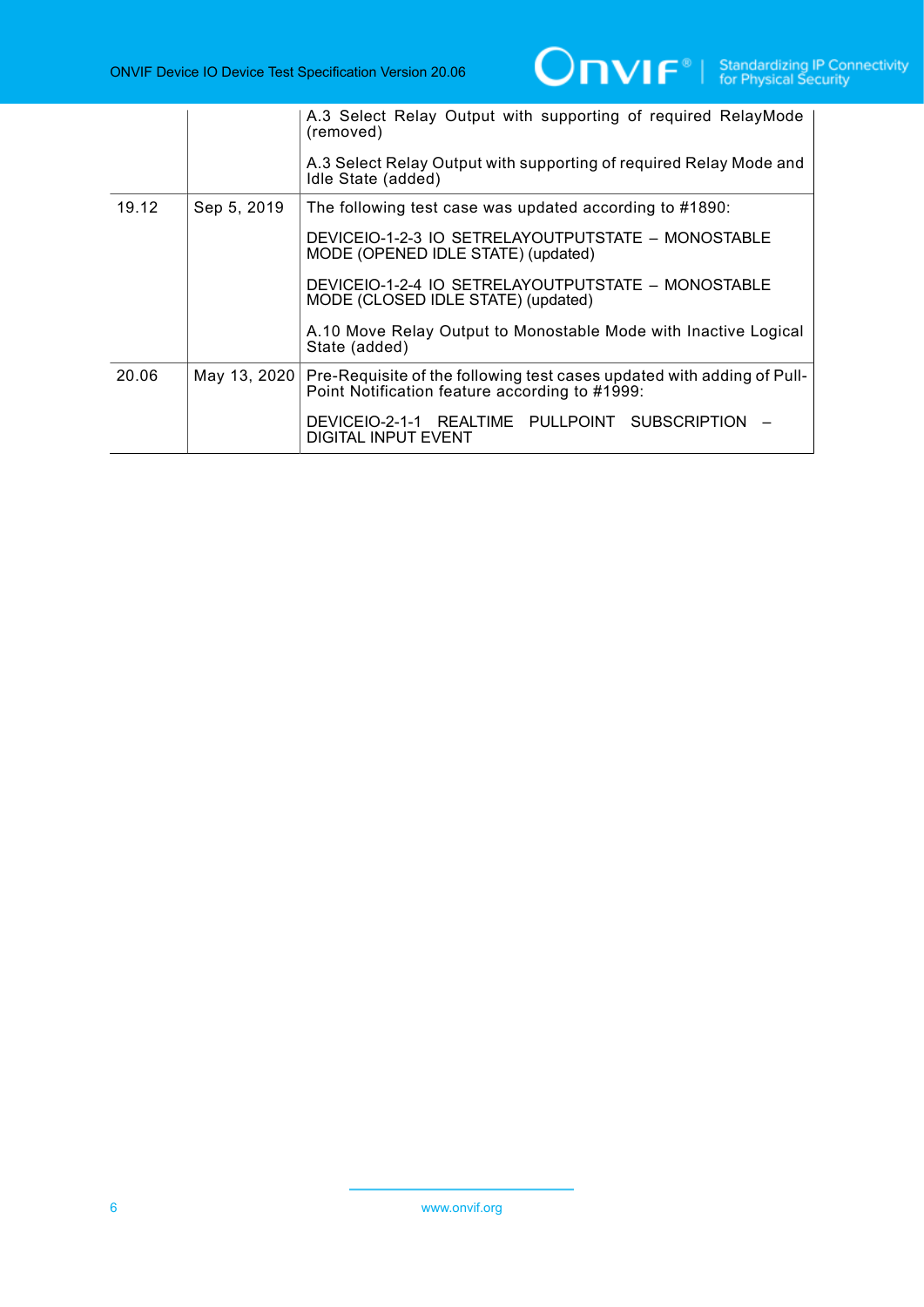#### **Table of Contents** 1  $1.1$  $1.1.1$  $1.1.2$  $1.1.3$  $1.1.4$  $\overline{2}$ 3  $3.1$  $3.2$  $\overline{\mathbf{4}}$  $4.1$  $4.1.1$  $4.2$ 43  $4.3.1$  $4.3.2$  $4.3.3$ 4.3.4 4.3.5 4.3.6 5  $5.1$  $511$  $5.1.2$  $513$  $514$ IO SETREI AYOUTPUTSETTINGS - INVALID TOKEN 25  $515$  $5.2$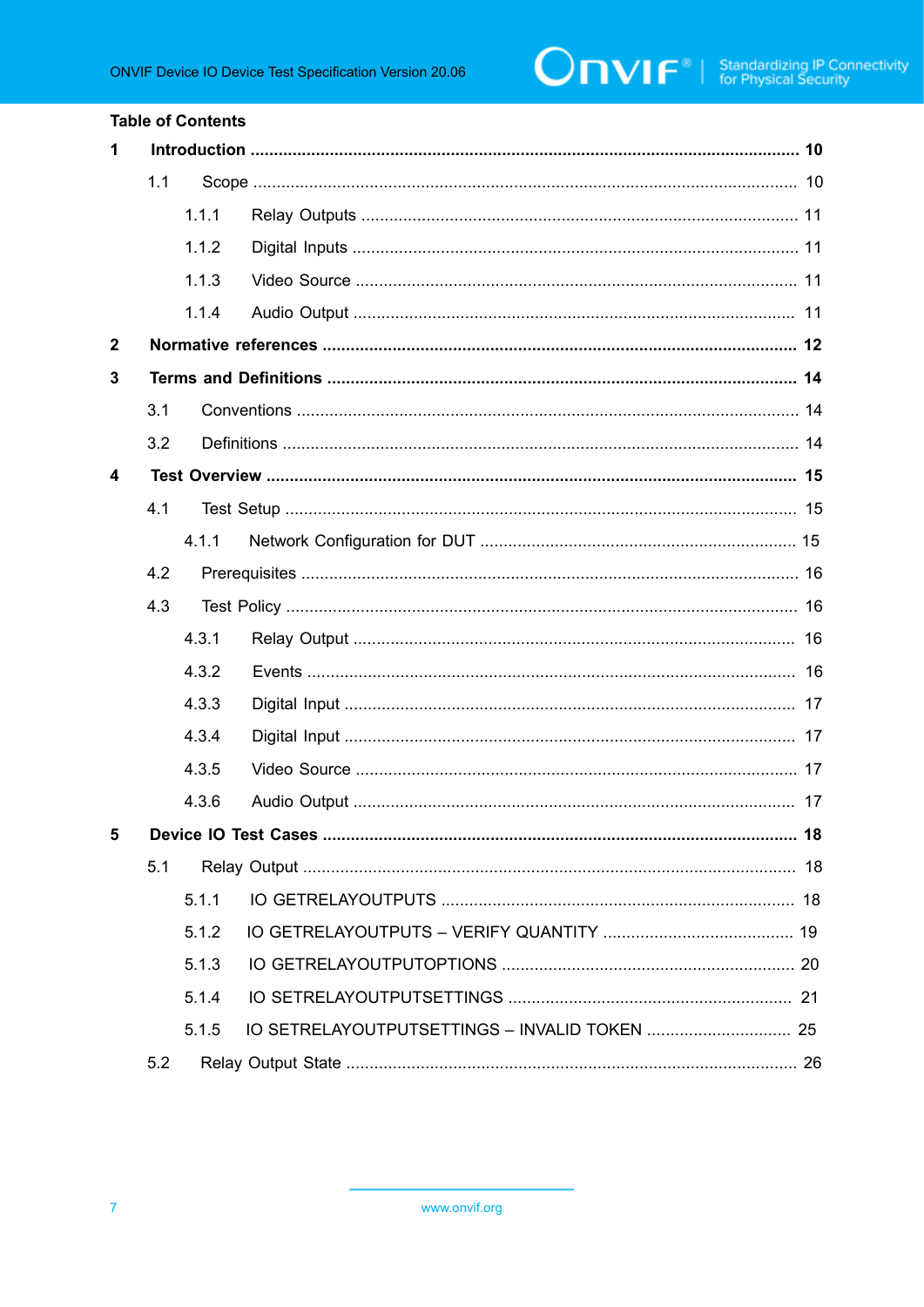# $\boxed{\color{red} \bigcap \mathbf{VIF}^{\text{@}} \mid \; \substack{\text{Standardizing IP Connectivity} \\ \text{for Physical Security}}}$

|     |       | 5.2.1 IO SETRELAYOUTPUTSTATE - BISTABLE MODE (OPENED IDLE   |  |
|-----|-------|-------------------------------------------------------------|--|
|     |       |                                                             |  |
|     |       | 5.2.2 IO SETRELAYOUTPUTSTATE - BISTABLE MODE (CLOSED IDLE   |  |
|     |       |                                                             |  |
|     |       | 5.2.3 IO SETRELAYOUTPUTSTATE - MONOSTABLE MODE (OPENED IDLE |  |
|     |       |                                                             |  |
|     |       | 5.2.4 IO SETRELAYOUTPUTSTATE - MONOSTABLE MODE (CLOSED IDLE |  |
|     |       |                                                             |  |
| 5.3 |       |                                                             |  |
|     | 5.3.1 | REALTIME PULLPOINT SUBSCRIPTION - DIGITAL INPUT EVENT  39   |  |
|     |       |                                                             |  |
| 5.4 |       |                                                             |  |
|     | 5.4.1 |                                                             |  |
|     | 5.4.2 |                                                             |  |
|     | 5.4.3 |                                                             |  |
|     | 5.4.4 |                                                             |  |
| 5.5 |       |                                                             |  |
|     |       |                                                             |  |
| 5.6 |       |                                                             |  |
|     | 5.6.1 | GET VIDEOSOURCES (DeviceIO) AND GET VIDEOSOURCES (Media)    |  |
|     |       |                                                             |  |
|     |       |                                                             |  |
|     | 5.7.1 |                                                             |  |
|     | 572   | IO GET SERIAL PORT CONFIGURATION AND GET SERIAL PORT        |  |
|     |       |                                                             |  |
|     | 5.7.3 |                                                             |  |
|     | 5.7.4 |                                                             |  |
|     | 5.7.5 |                                                             |  |
|     | 5.7.6 | IO GETSERIALPORTCONFIGURATION COMMAND - INVALID TOKEN  61   |  |
|     | 5.7.7 | IO GETSERIALPORTCONFIGURATIONOPTIONS COMMAND -              |  |
|     |       |                                                             |  |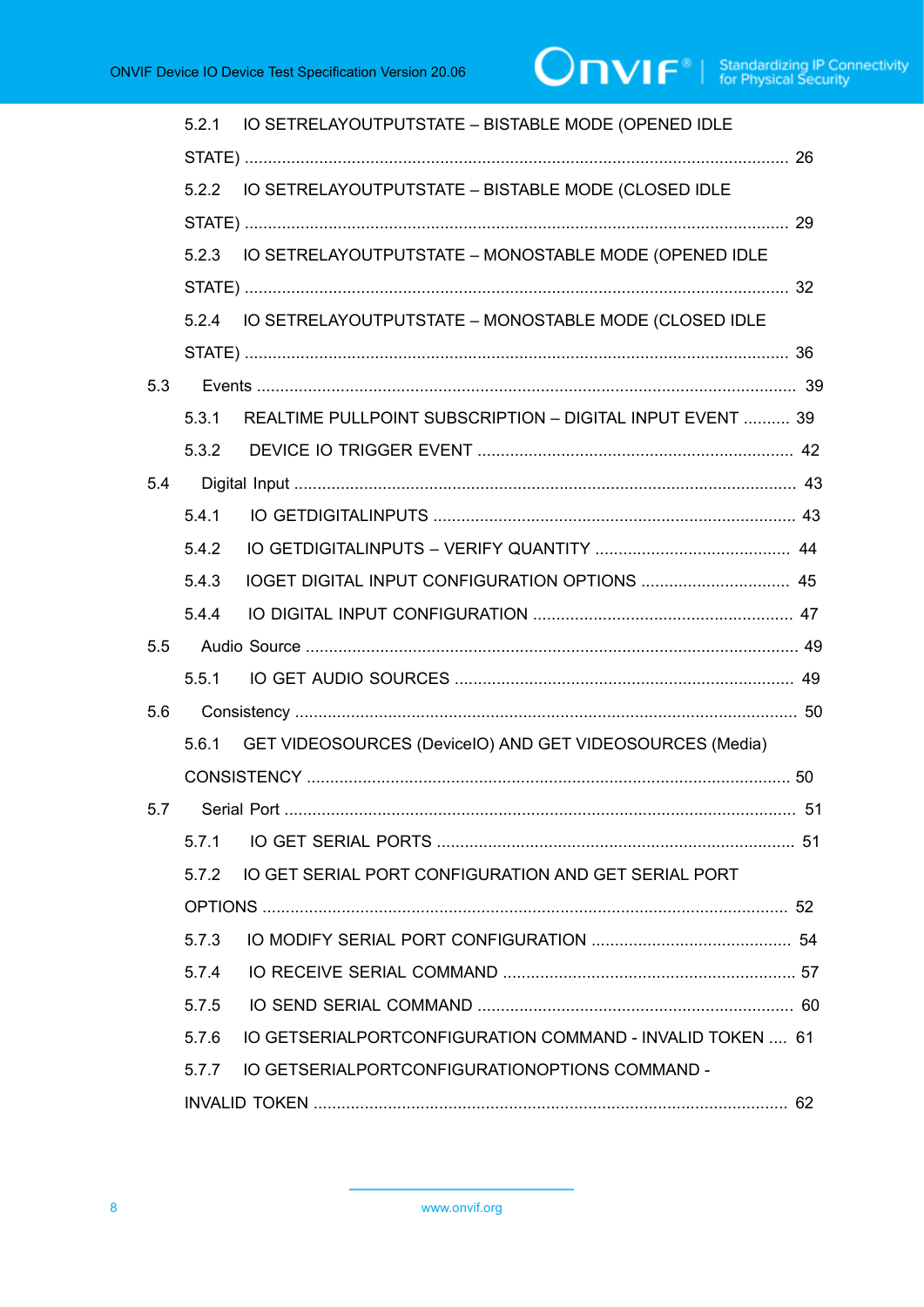|   |            | 5.7.8 | IO SETSERIALPORTCONFIGURATION COMMAND - INVALID                               |  |
|---|------------|-------|-------------------------------------------------------------------------------|--|
|   |            |       |                                                                               |  |
|   | 5.8        |       |                                                                               |  |
|   |            | 5.8.1 |                                                                               |  |
|   | 5.9        |       |                                                                               |  |
|   |            | 5.9.1 |                                                                               |  |
| A |            |       |                                                                               |  |
|   | A.1        |       |                                                                               |  |
|   | A.2        |       |                                                                               |  |
|   | A.3        |       | Select Relay Output with supporting of required Relay Mode and Idle State  70 |  |
|   | A.4        |       |                                                                               |  |
|   | A.5<br>A.6 |       |                                                                               |  |
|   |            |       |                                                                               |  |
|   | A.7        |       |                                                                               |  |
|   | A.8        |       |                                                                               |  |
|   | A.9        |       |                                                                               |  |
|   | A.10       |       |                                                                               |  |
|   |            |       |                                                                               |  |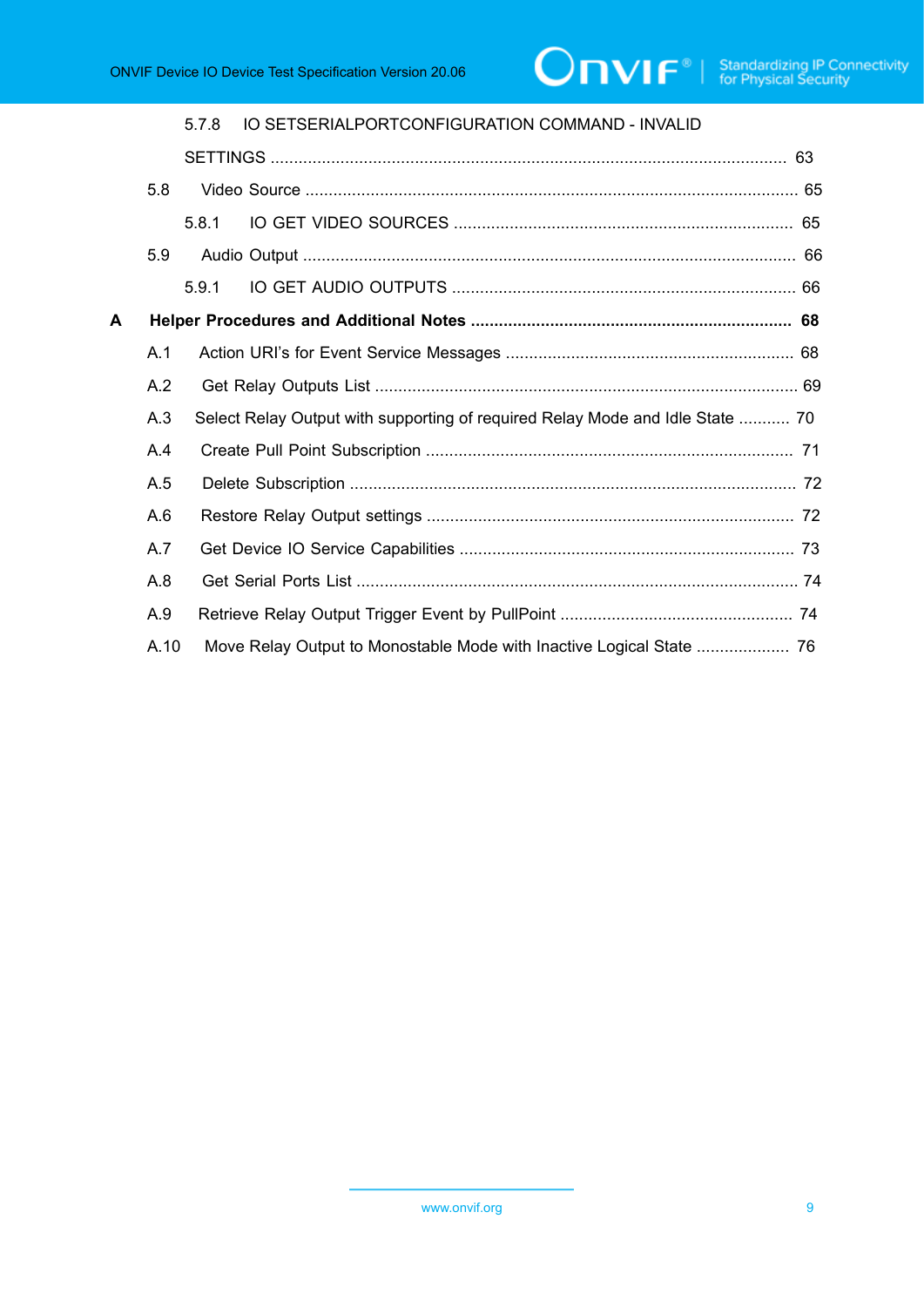# <span id="page-9-0"></span>**1 Introduction**

The goal of the ONVIF test specification set is to make it possible to realize fully interoperable IP physical security implementation from different vendors. The set of ONVIF test specification describes the test cases need to verify the [ONVIF DeviceIO Service Specs] and [ONVIF Conformance] requirements. It also describes the test framework, test setup, pre-requisites, test policies needed for the execution of the described test cases.

This ONVIF Device IO Test Specification acts as a supplementary document to the [ONVIF DeviceIO Service Specs], illustrating test cases need to be executed and passed. And also this specification acts as an input document to the development of test tool which will be used to test the ONVIF device implementation conformance towards ONVIF standard. This test tool is referred as ONVIF Client hereafter.

## <span id="page-9-1"></span>1.1 Scope

This ONVIF Device IO Test Specification defines and regulates the conformance testing procedure for the ONVIF conformant devices. Conformance testing is meant to be functional black-box testing. The objective of this specification is to provide test cases to test individual requirements of ONVIF devices according to ONVIF Device IO Service which is defined in [ONVIF DeviceIO Service Specs].

The principal intended purposes are:

- 1. Provide self-assessment tool for implementations.
- 2. Provide comprehensive test suite coverage for [ONVIF Network Interface Specs].

This specification does not address the following:

- 1. Product use cases and non-functional (performance and regression) testing.
- 2. SOAP Implementation Interoperability test i.e. Web Service Interoperability Basic Profile version 2.0 (WS-I BP 2.0).
- 3. Network protocol implementation Conformance test for HTTP, HTTPS, RTP protocol.
- 4. Wi-Fi Conformance test

The set of ONVIF Test Specification will not cover the complete set of requirements as defined in [ONVIF DeviceIO Service Specs]; instead it would cover subset of it. The scope of this specification is to derive all the normative requirements of [ONVIF DeviceIO Service Specs] which are related to ONVIF Device IO Service and some of the optional requirements.

This ONVIF DeviceIO Test Specification covers Device IO service which is a functional block of [ONVIF Network Interface Specs]. The following sections describe the brief overview of and scope of each functional block.

10 www.onvif.org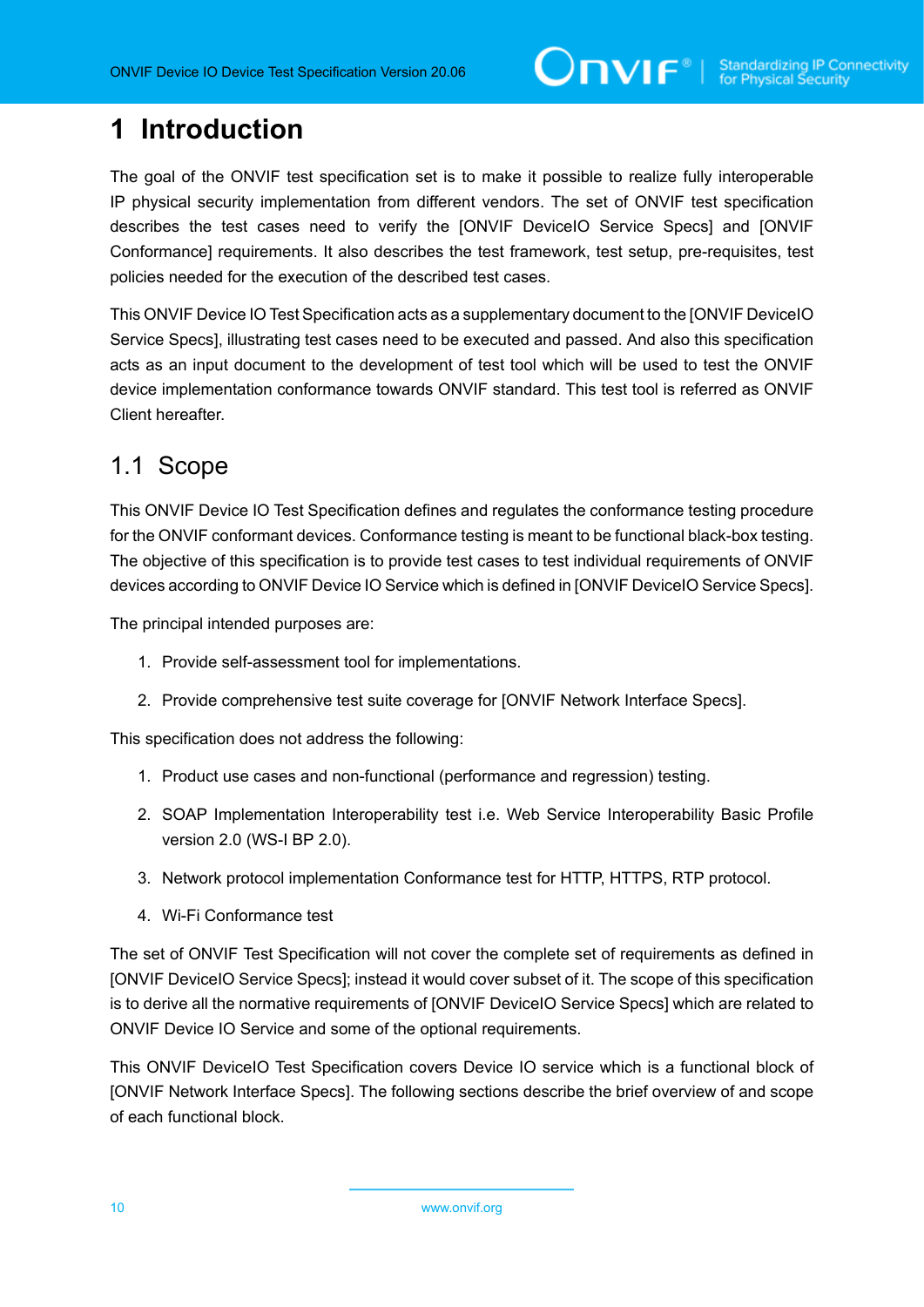# <span id="page-10-0"></span>1.1.1 Relay Outputs

Relay Outputs section covers the test cases needed for the verification of Relay Outputs service features as mentioned in [ONVIF DeviceIO Service Specs]. The DeviceIO service is used to retrieve and configure the settings of physical outputs of a device.

Briefly it covers the following things:

- 1. Manage Relay Output Configuration
- 2. Change Relay Output State

## <span id="page-10-1"></span>1.1.2 Digital Inputs

Digital Inputs section covers the test cases needed for the verification of Digital Inputs service features as mentioned in [ONVIF DeviceIO Service Specs]. The DeviceIO service is used to retrieve and configure the settings of physical inputs of a device.

Briefly it covers the following thing.

1. Configure Digital Input idle state.

### <span id="page-10-2"></span>1.1.3 Video Source

Video Source section covers the test cases needed for the verification of Get Video Sources command as mentioned in [ONVIF DeviceIO Service Specs]. The DeviceIO service is used to retrieve video source list from a device.

### <span id="page-10-3"></span>1.1.4 Audio Output

Audio Output section covers the test cases needed for the verification of Get Audio Outputs command as mentioned in [ONVIF DeviceIO Service Specs]. The DeviceIO service is used to retrieve audio output list from a device.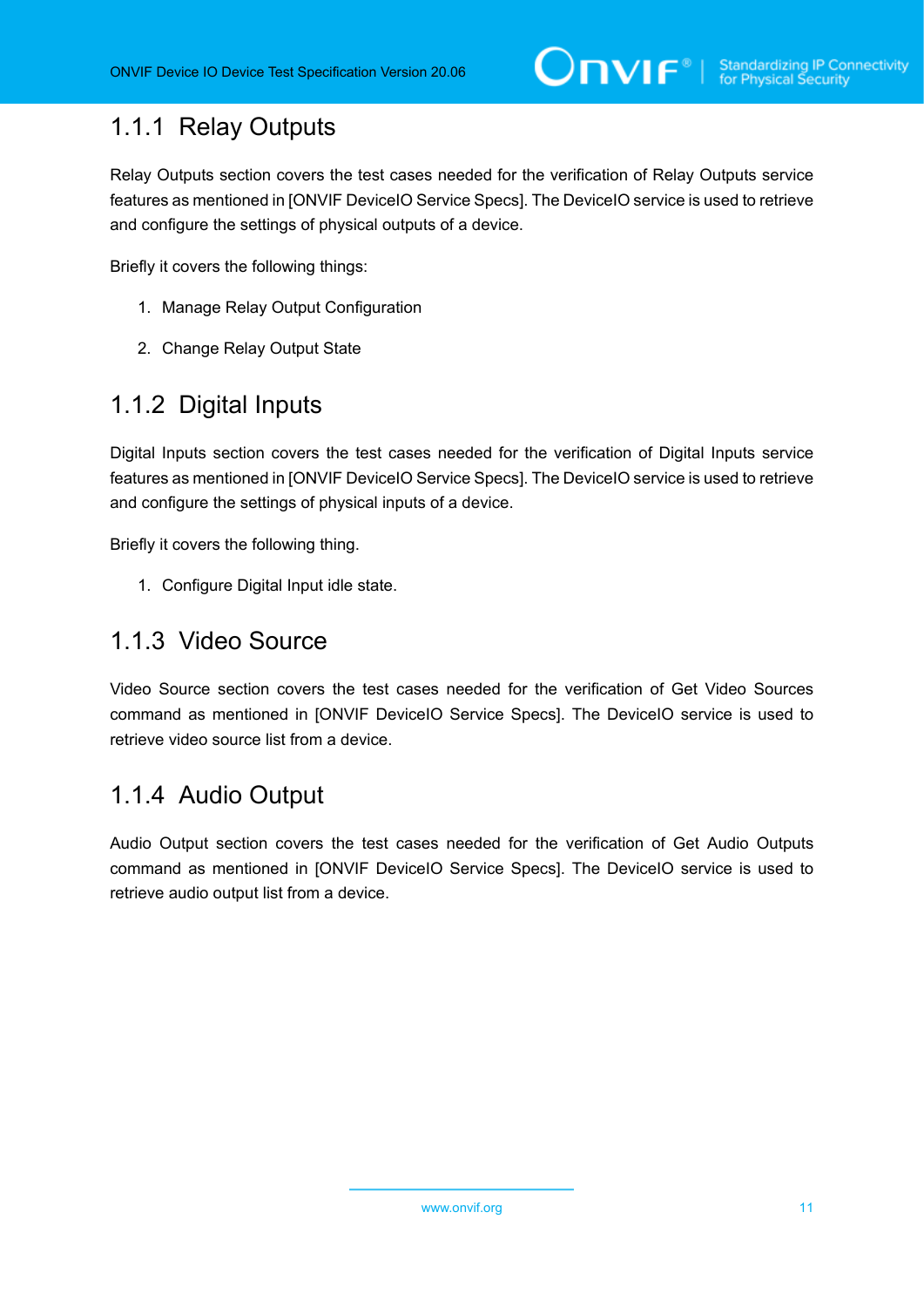# $\sum_{\text{ref}}$   $\sum_{\text{ref}}$   $\sum_{\text{ref}}$  Standardizing IP Connectivity

# <span id="page-11-0"></span>**2 Normative references**

• [ONVIF Conformance] ONVIF Conformance Process Specification:

<https://www.onvif.org/profiles/conformance/>

• [ONVIF Profile Policy] ONVIF Profile Policy:

<https://www.onvif.org/profiles/>

• [ONVIF Network Interface Specs] ONVIF Network Interface Specification documents:

<https://www.onvif.org/profiles/specifications/>

• [ONVIF Core Specs] ONVIF Core Specifications:

<https://www.onvif.org/profiles/specifications/>

• [ONVIF DeviceIO Service Specs] ONVIF DEvice IO Specifications:

<https://www.onvif.org/profiles/specifications/>

• [ONVIF Base Test] ONVIF Base Device Test Specification:

<https://www.onvif.org/profiles/conformance/device-test/>

• [ISO/IEC Directives, Part 2] ISO/IEC Directives, Part 2, Annex H:

<http://www.iso.org/directives>

• [ISO 16484-5] ISO 16484-5:2014-09 Annex P:

<https://www.iso.org/obp/ui/#!iso:std:63753:en>

• [SOAP 1.2, Part 1] W3C SOAP 1.2, Part 1, Messaging Framework:

<http://www.w3.org/TR/soap12-part1/>

• [XML-Schema, Part 1] W3C XML Schema Part 1: Structures Second Edition:

<http://www.w3.org/TR/xmlschema-1/>

• [XML-Schema, Part 2] W3C XML Schema Part 2: Datatypes Second Edition:

<http://www.w3.org/TR/xmlschema-2/>

• [WS-Security] "Web Services Security: SOAP Message Security 1.1 (WS-Security 2004)", OASIS Standard, February 2006.: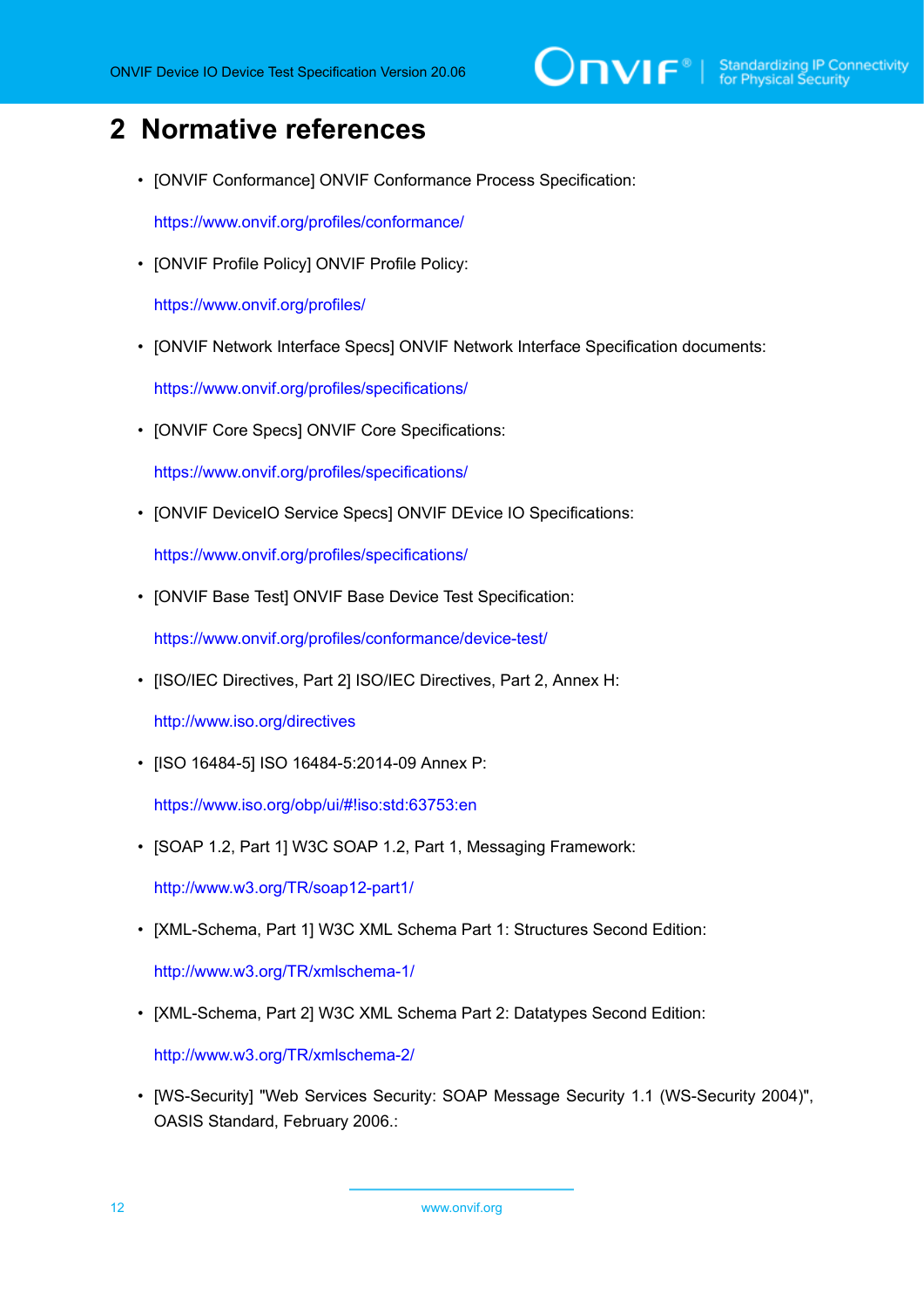

[http://www.oasis-open.org/committees/download.php/16790/wss-v1.1-spec-os-](http://www.oasis-open.org/committees/download.php/16790/wss-v1.1-spec-os-SOAPMessageSecurity.pdf)[SOAPMessageSecurity.pdf](http://www.oasis-open.org/committees/download.php/16790/wss-v1.1-spec-os-SOAPMessageSecurity.pdf)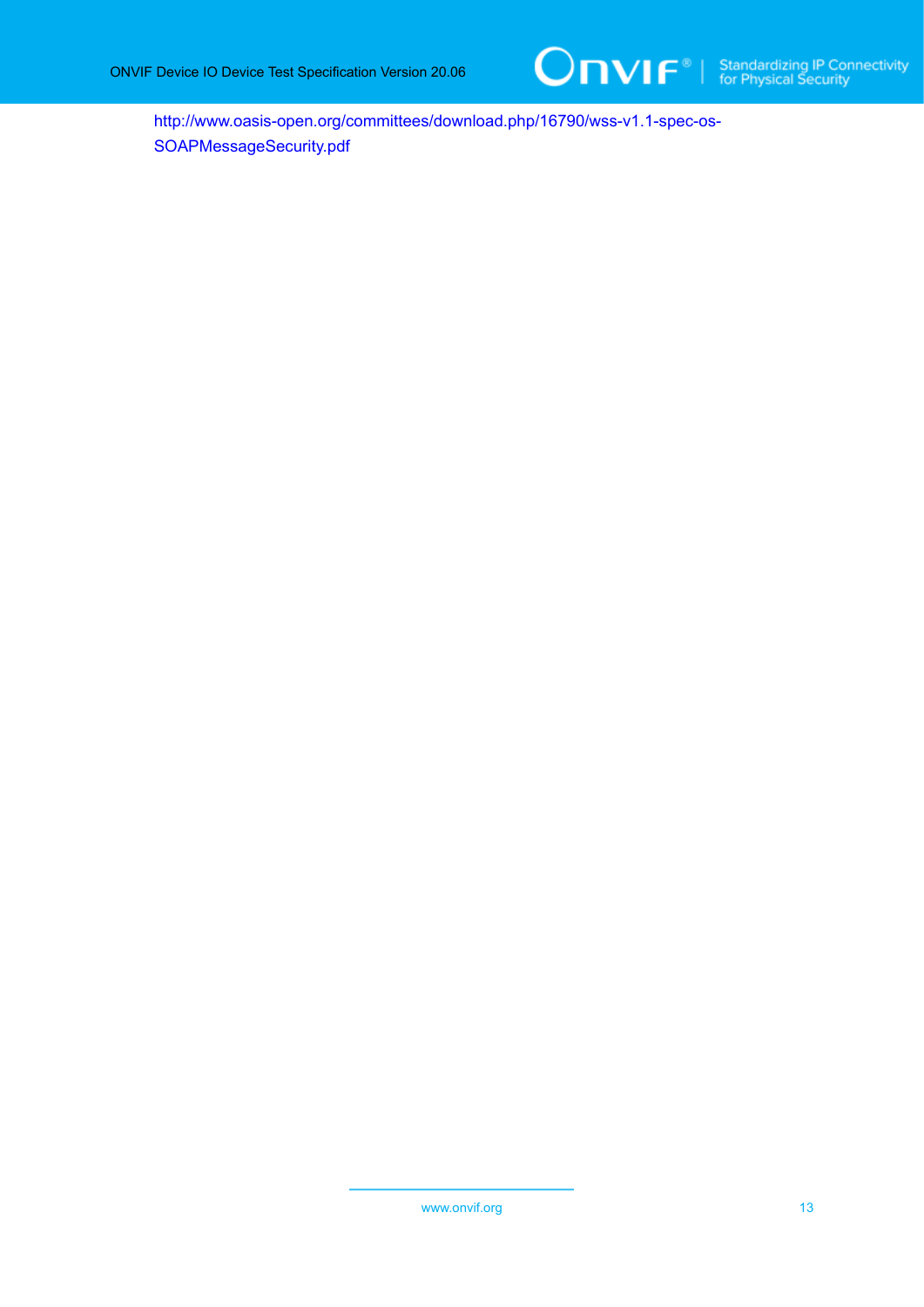# <span id="page-13-0"></span>**3 Terms and Definitions**

## <span id="page-13-1"></span>3.1 Conventions

The key words "shall", "shall not", "should", "should not", "may", "need not", "can", "cannot" in this specification are to be interpreted as described in [ISO/IEC Directives Part 2].

# <span id="page-13-2"></span>3.2 Definitions

This section defines terms that are specific to the ONVIF Device IO Service and tests. For a list of applicable general terms and definitions, please see [ONVIF Base Test].

**Relay Output** physical outputs of a device. **Digital Input** physical inputs of a device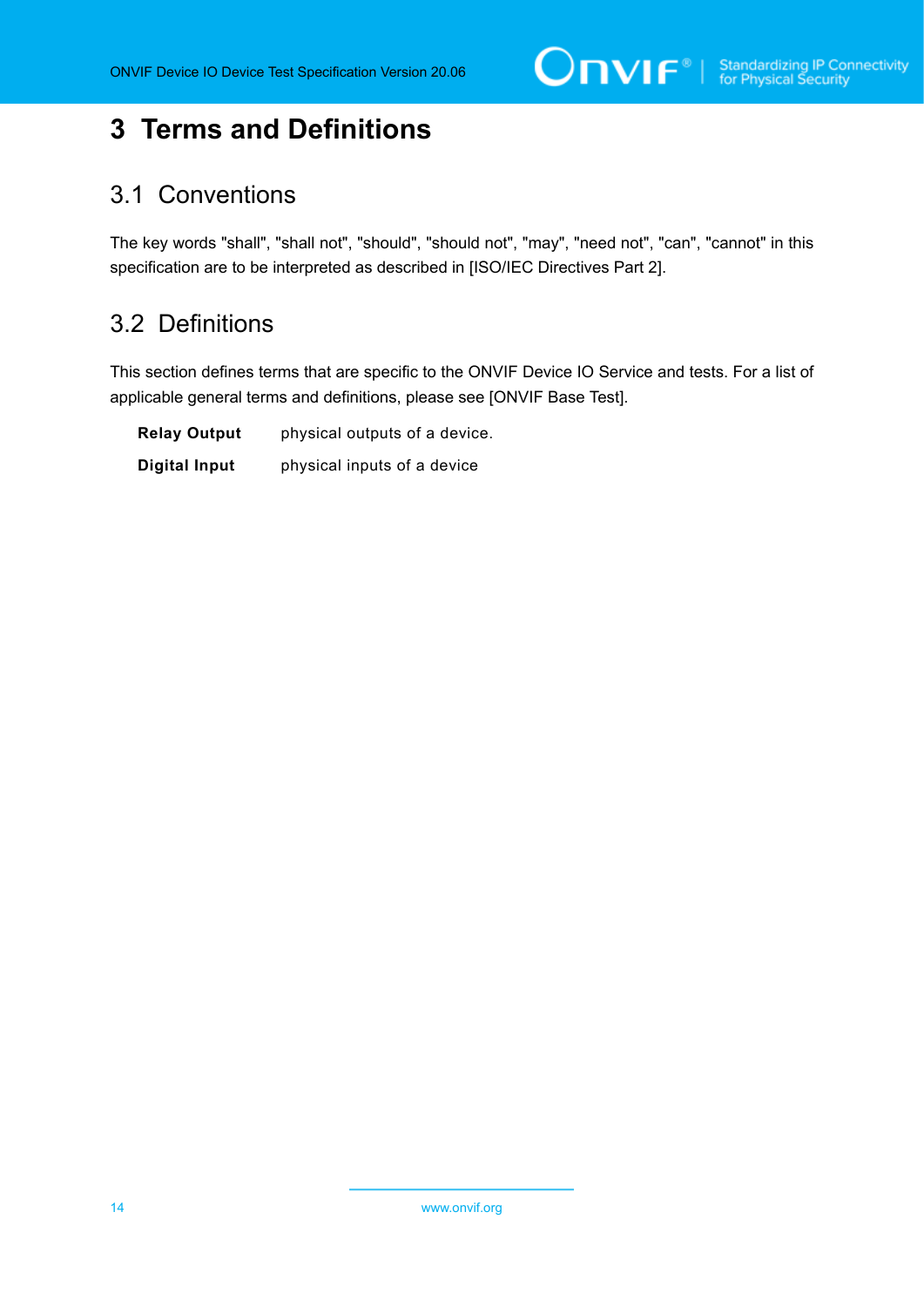# <span id="page-14-0"></span>**4 Test Overview**

This section provides information the test setup procedure and required prerequisites, and the test policies that should be followed for test case execution.

# <span id="page-14-1"></span>4.1 Test Setup

# <span id="page-14-2"></span>4.1.1 Network Configuration for DUT

The generic test configuration for the execution of test cases defined in this document is as shown below (Figure 4.1).

Based on the individual test case requirements, some of the entities in the below setup may not be needed for the execution of those corresponding test cases.





**DUT:** ONVIF device to be tested. Hereafter, this is referred to as DUT (Device Under Test).

**ONVIF Client (Test Tool):** Tests are executed by this system and it controls the behavior of the DUT. It handles both expected and unexpected behavior.

**HTTP Proxy:** provides facilitation in case of RTP and RTSP tunneling over HTTP.

**Wireless Access Point:** provides wireless connectivity to the devices that support wireless connection.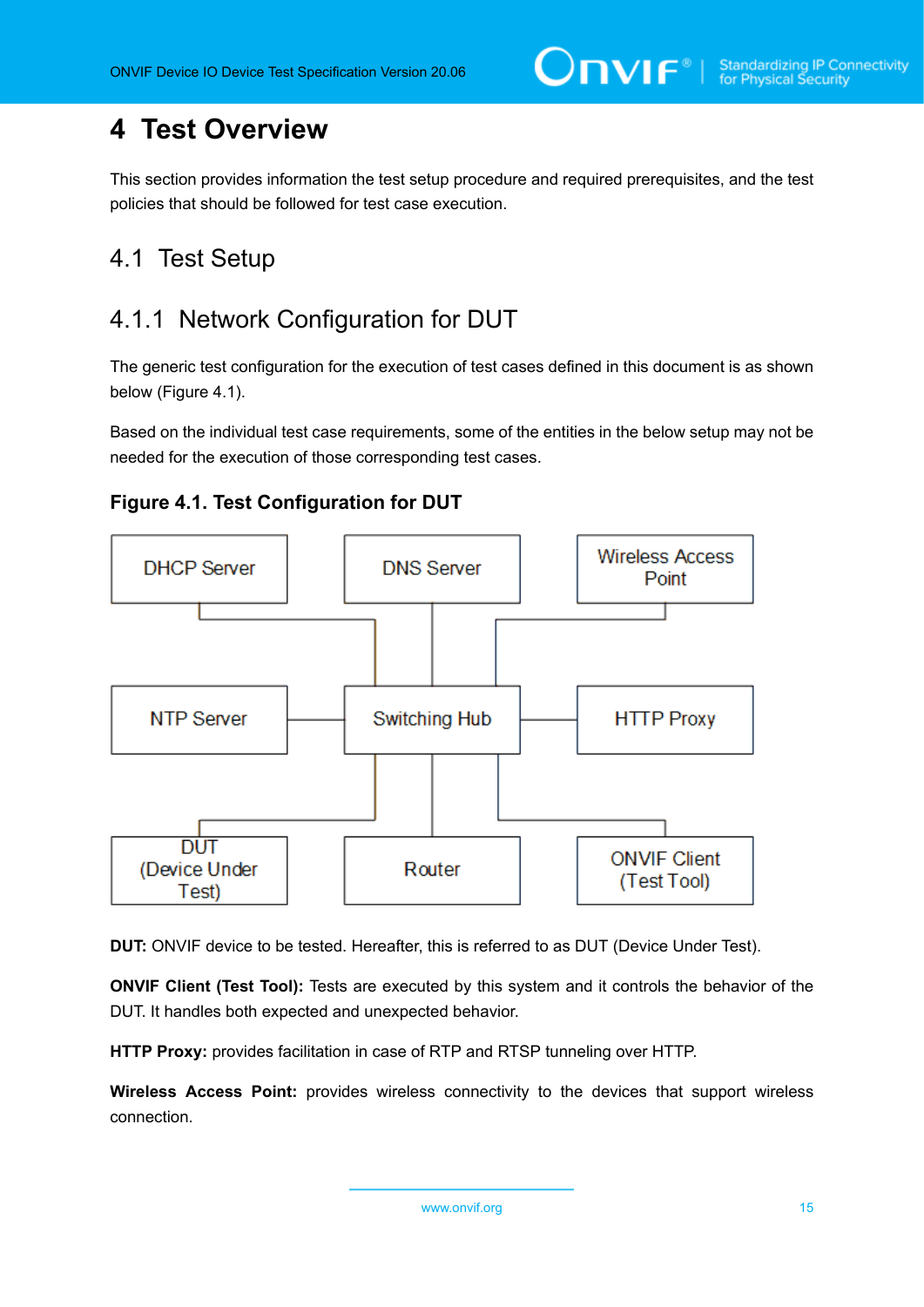**DNS Server:** provides DNS related information to the connected devices.

**DHCP Server:** provides IPv4 Address to the connected devices.

**NTP Server:** provides time synchronization between ONVIF Client and DUT.

**Switching Hub:** provides network connectivity among all the test equipments in the test environment. All devices should be connected to the Switching Hub. When running multiple test instances in parallel on the same network, the Switching Hub should be configured to use filtering in order to avoid multicast traffic being flooded to all ports, because this may affect test stability.

<span id="page-15-0"></span>**Router:** provides router advertisements for IPv6 configuration.

### 4.2 Prerequisites

The pre-requisites for executing the test cases described in this Test Specification are:

- 1. The DUT shall be configured with an IPv4 address.
- 2. The DUT shall be IP reachable [in the test configuration].
- 3. The DUT shall be able to be discovered by the Test Tool.
- 4. The DUT shall be configured with the time, i.e. manual configuration of UTC time and if NTP is supported by the DUT then NTP time shall be synchronized with NTP Server.
- 5. The DUT time and Test tool time shall be synchronized with each other either manually or by a common NTP server.

### <span id="page-15-1"></span>4.3 Test Policy

This section describes the test policies specific to the test case execution of each functional block.

<span id="page-15-2"></span>The DUT shall adhere to the test policies defined in this section.

### 4.3.1 Relay Output

DUT should respond with proper response message for all SOAP actions. Sending fault messages such as "ter:ConfigurationConflict" will be treated as FAILURE of the test cases.

<span id="page-15-3"></span>Please refer to [Section 5.1](#page-17-1) and [Section 5.2](#page-25-0) for Relay Output Test Cases.

### 4.3.2 Events

If DUT supports Digital Inputs feature, DUT should support tns1:Device/Trigger/DigitalInput event.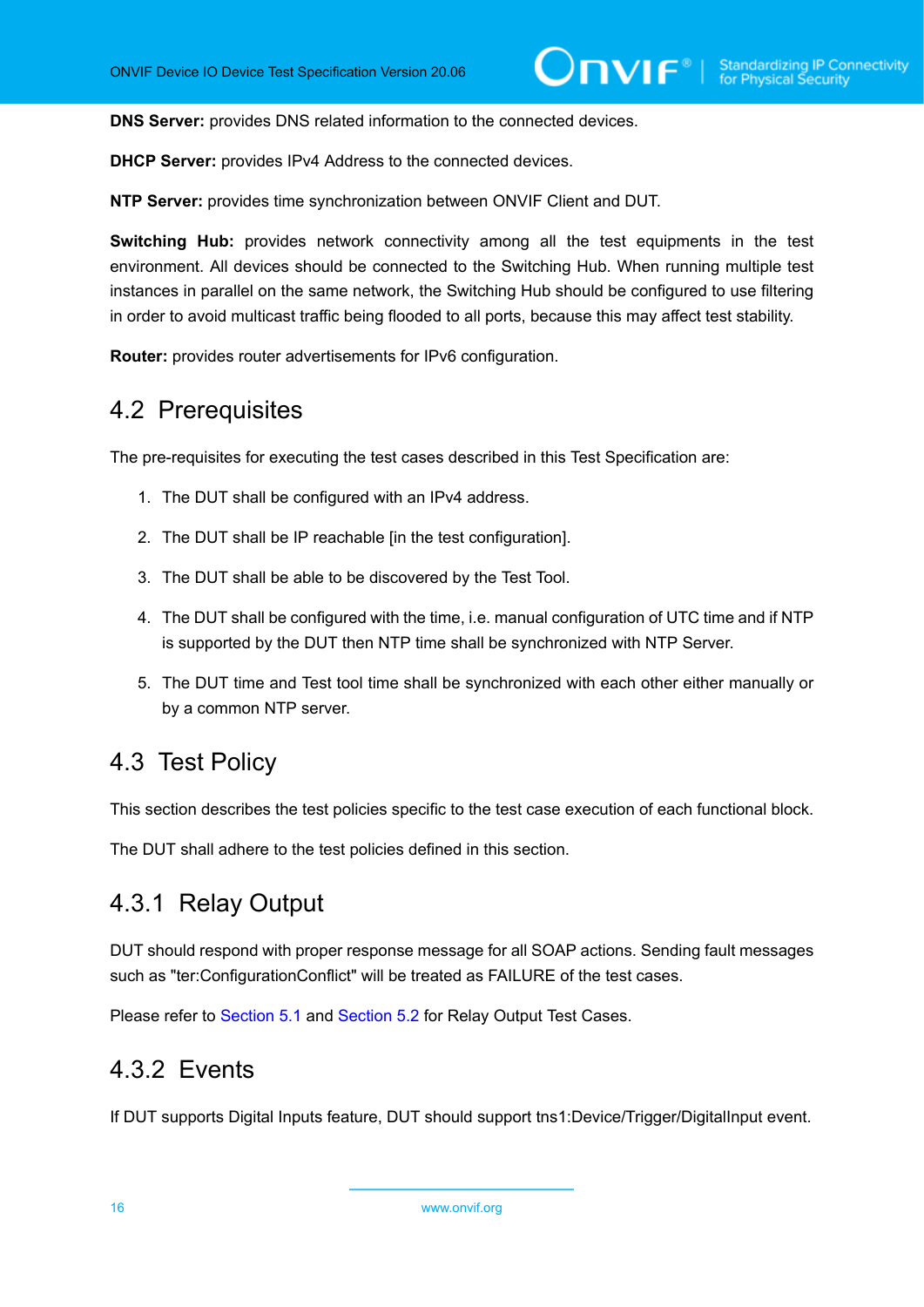<span id="page-16-0"></span>Please refer to [Section 5.3](#page-38-0) for Digital Input Test Cases.

# 4.3.3 Digital Input

DUT should respond with proper response message for all SOAP actions. Sending fault messages such as "ter:ConfigurationConflict" will be treated as FAILURE of the test cases.

<span id="page-16-1"></span>Please refer to [Section 5.4](#page-42-0) for Digital Input Test Cases.

### 4.3.4 Digital Input

DUT should respond with proper response message for all SOAP actions.

<span id="page-16-2"></span>Please refer to [Section 5.5](#page-48-0) for Digital Input Test Cases.

### 4.3.5 Video Source

DUT shall support the following commands:

**GetVideoSources** 

<span id="page-16-3"></span>Please refer to [Section 5.8](#page-64-0) for Video Source Test Cases.

# 4.3.6 Audio Output

If DUT supports Media2 Audio Output, then DUT shall support the following commands:

• GetAudioOutputs

Please refer to [Section 5.9](#page-65-0) for Audio Output Test Cases.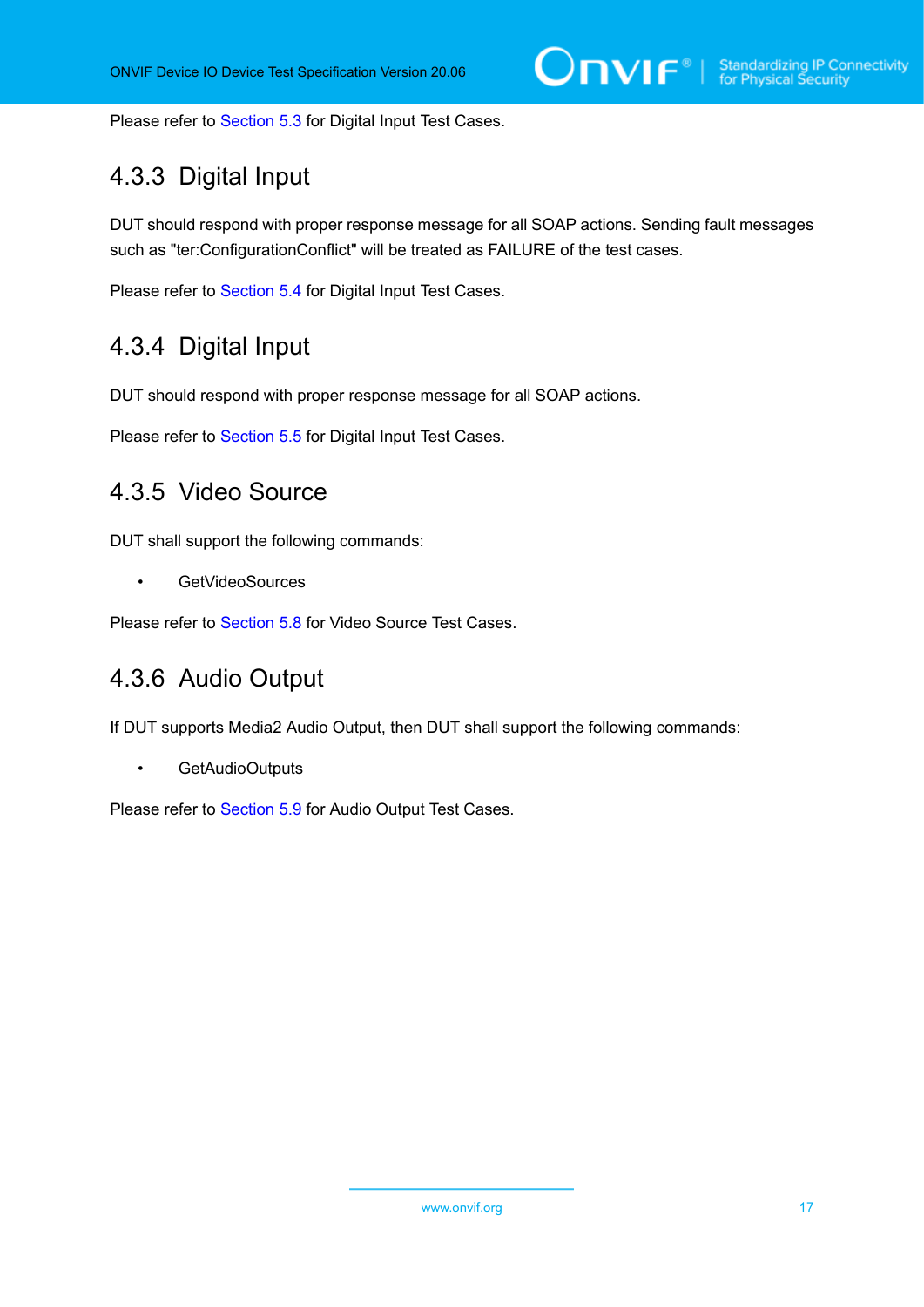$\sum_{\text{IVIF}^{\circ} | \text{Standardizing IP Connectivity}}$ 

# <span id="page-17-0"></span>**5 Device IO Test Cases**

## <span id="page-17-1"></span>5.1 Relay Output

# <span id="page-17-2"></span>5.1.1 IO GETRELAYOUTPUTS

**Test Case ID:** DEVICEIO-1-1-1

**Specification Coverage:** None

**Feature Under Test:** GetRelayOutputs

**WSDL Reference:** deviceio.wsdl

**Test Purpose:** To retrieve DUT relay outputs using GetRelayOutputs command.

**Pre-Requisite:** Device IO service is supported by DUT. Relay Outputs supported by DUT.

**Test Configuration:** ONVIF Client and DUT

#### **Test Procedure:**

- 1. Start an ONVIF Client.
- 2. Start the DUT.
- 3. ONVIF Client invokes **GetRelayOutputs** request to retrieve relay outputs supported by the DUT.
- 4. Verify the **GetRelayOutputsResponse** message from the DUT.

#### **Test Result:**

#### **PASS –**

• DUT passes all assertions.

#### **FAIL –**

- The DUT did not send **GetRelayOutputsResponse** message.
- The DUT did not send valid **GetRelayOutputsResponse** message.
- The DUT sent at least two RelayOutputs with the same token.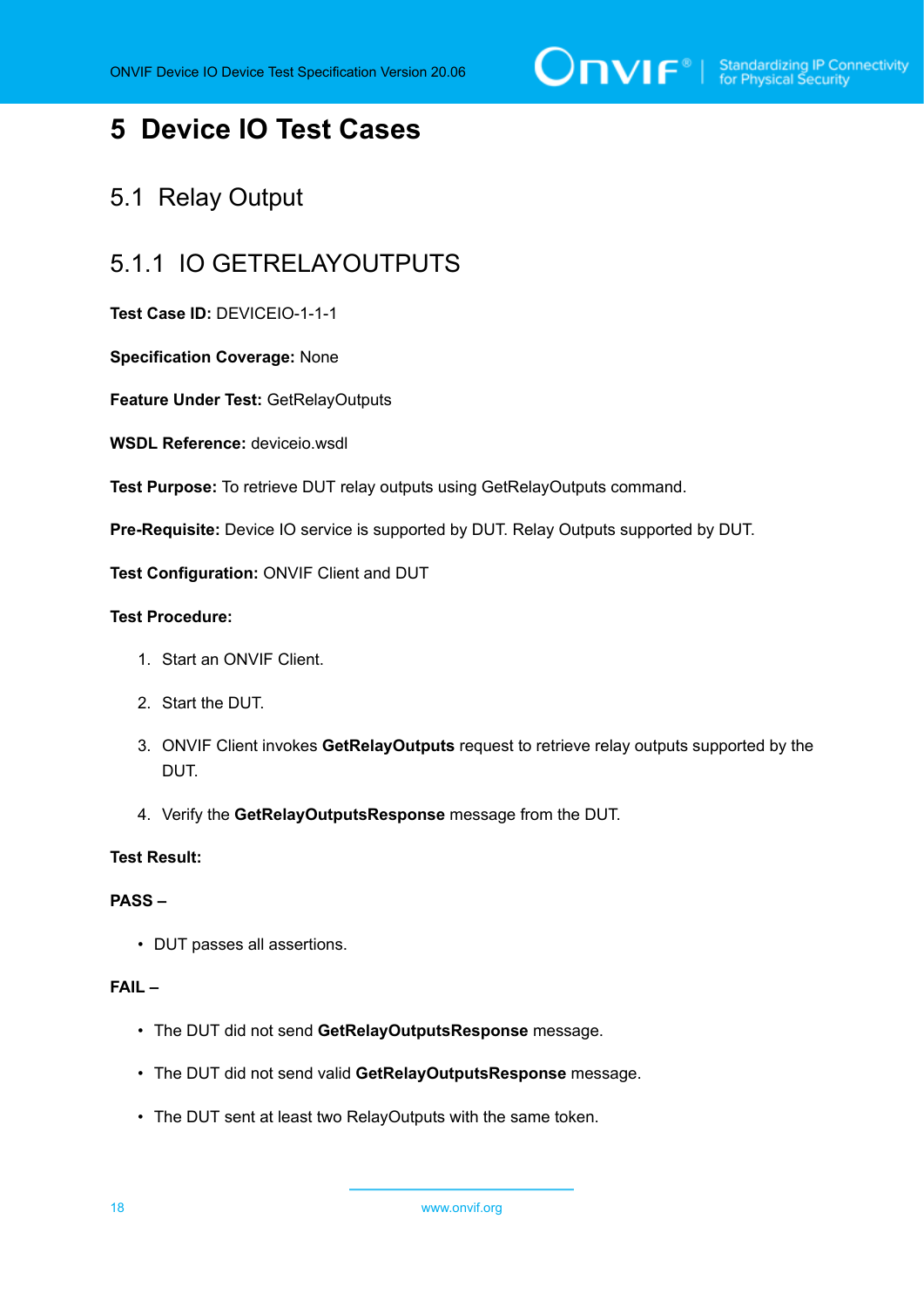# <span id="page-18-0"></span>5.1.2 IO GETRELAYOUTPUTS – VERIFY QUANTITY

#### **Test Case ID:** DEVICEIO-1-1-2

**Specification Coverage:** None

**Feature Under Test:** GetRelayOutputs, GetServiceCapabilities

**WSDL Reference:** deviceio.wsdl

**Test Purpose:** To verify the number of Relay outputs from **GetRelayOutputsResponse** message.

**Pre-Requisite:** Device IO service is supported by DUT. Relay Outputs supported by DUT.

**Test Configuration:** ONVIF Client and DUT

#### **Test Procedure:**

- 1. Start an ONVIF Client.
- 2. Start the DUT.
- 3. ONVIF Client invokes **GetServiceCapabilities** request.
- 4. DUT sends **GetServiceCapabilitiesResponse** message. ONVIF Client verifies the response.
- 5. ONVIF Client invokes **GetRelayOutputs** request to retrieve relay outputs supported by the DUT.
- 6. DUT sends **GetRelayOutputsResponse** message with a list of relay outputs supported.
- 7. Verify the **GetRelayOutputsResponse** message from the DUT.
- 8. Verify the number of Relay Outputs in **GetRelayOutputsResponse** message. This number should be equal to the Capabilities.RelayOutputs number in **GetServiceCapabilitiesResponse** message.

#### **Test Result:**

#### **PASS –**

• DUT passes all assertions.

#### **FAIL –**

• The DUT did not send **GetServiceCapabilitiesResponse** message.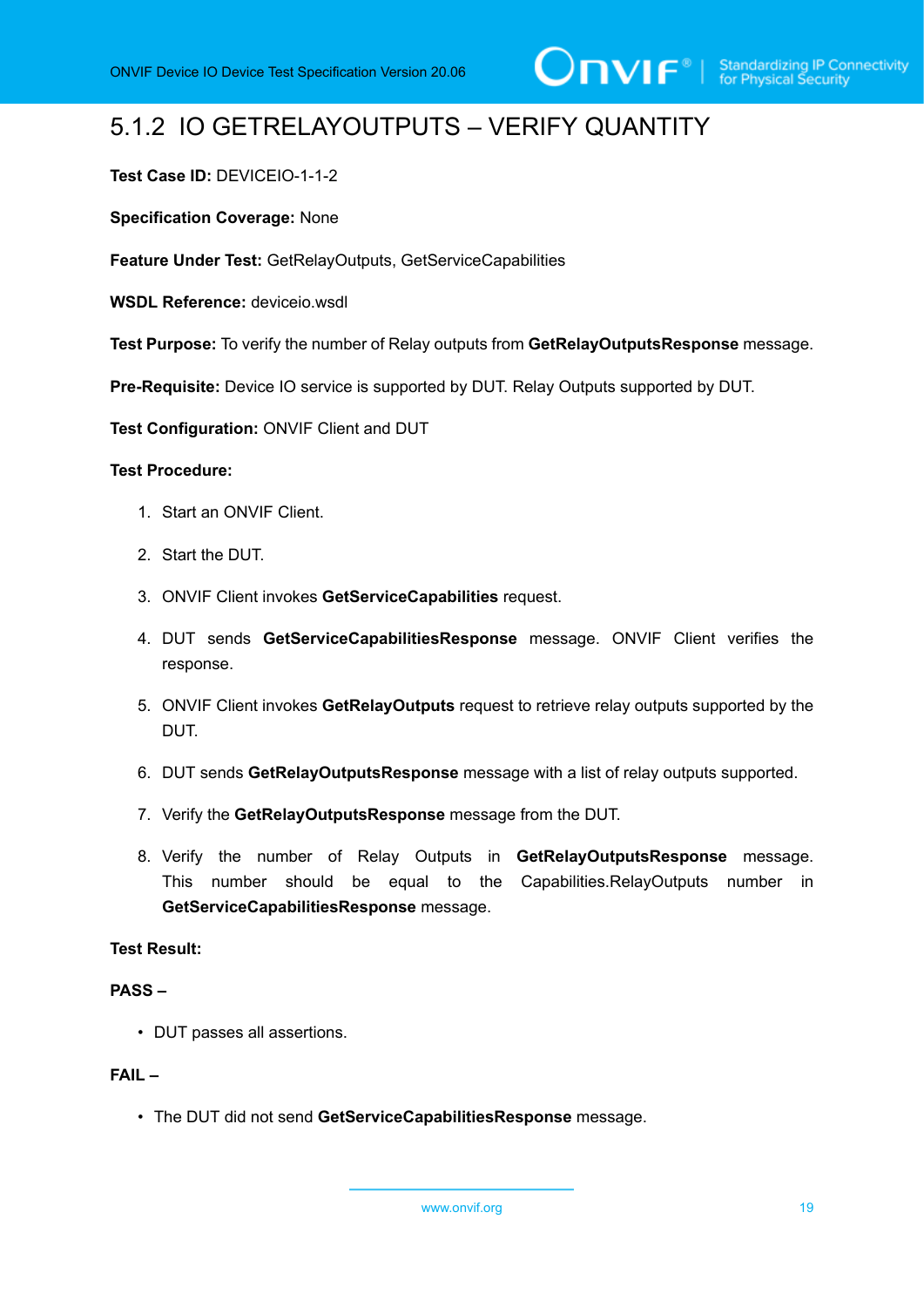- The DUT did not send valid **GetServiceCapabilitiesResponse** message.
- The DUT did not send **GetRelayOutputsResponse** message.
- The DUT did not send valid **GetRelayOutputsResponse** message.
- The number of Relay Outputs in **GetRelayOutputsResponse** message is not equal to Device.IO.RelayOutputs number from **GetServiceCapabilitiesResponse** message.

### <span id="page-19-0"></span>5.1.3 IO GETRELAYOUTPUTOPTIONS

#### **Test Case ID:** DEVICEIO-1-1-3

**Specification Coverage:** None

**Feature Under Test:** GetRelayOutputs, GetRelayOutputOptions

**WSDL Reference:** deviceio.wsdl

**Test Purpose:** To verify the behavior of GetRelayOutputOptions command.

**Pre-Requisite:** Device IO service is supported by DUT. Relay Outputs supported by DUT. Relay Output Options supported by DUT.

**Test Configuration:** ONVIF Client and DUT

- 1. Start an ONVIF Client.
- 2. Start the DUT.
- 3. ONVIF Client invokes **GetRelayOutputs** request to retrieve a list of all available relay outputs and their settings
- 4. The DUT sends the **GetRelayOutputsResponse** message with list of all available relay outputs and their settings.
- 5. ONVIF Client verifies the **GetRelayOutputsResponse** message from the DUT.
- 6. ONVIF Client selects first relay output from **GetRelayOutputsResponse** message, saves this relay output in *RelayOutput1* variable. Then it runs the following steps:
	- 6.1. ONVIF Client invokes **GetRelayOutputOptions** request RelayOutputToken = *RelayOutput1* token as input parameter.
	- 6.2. The DUT sends **GetRelayOutputOptionsResponse**.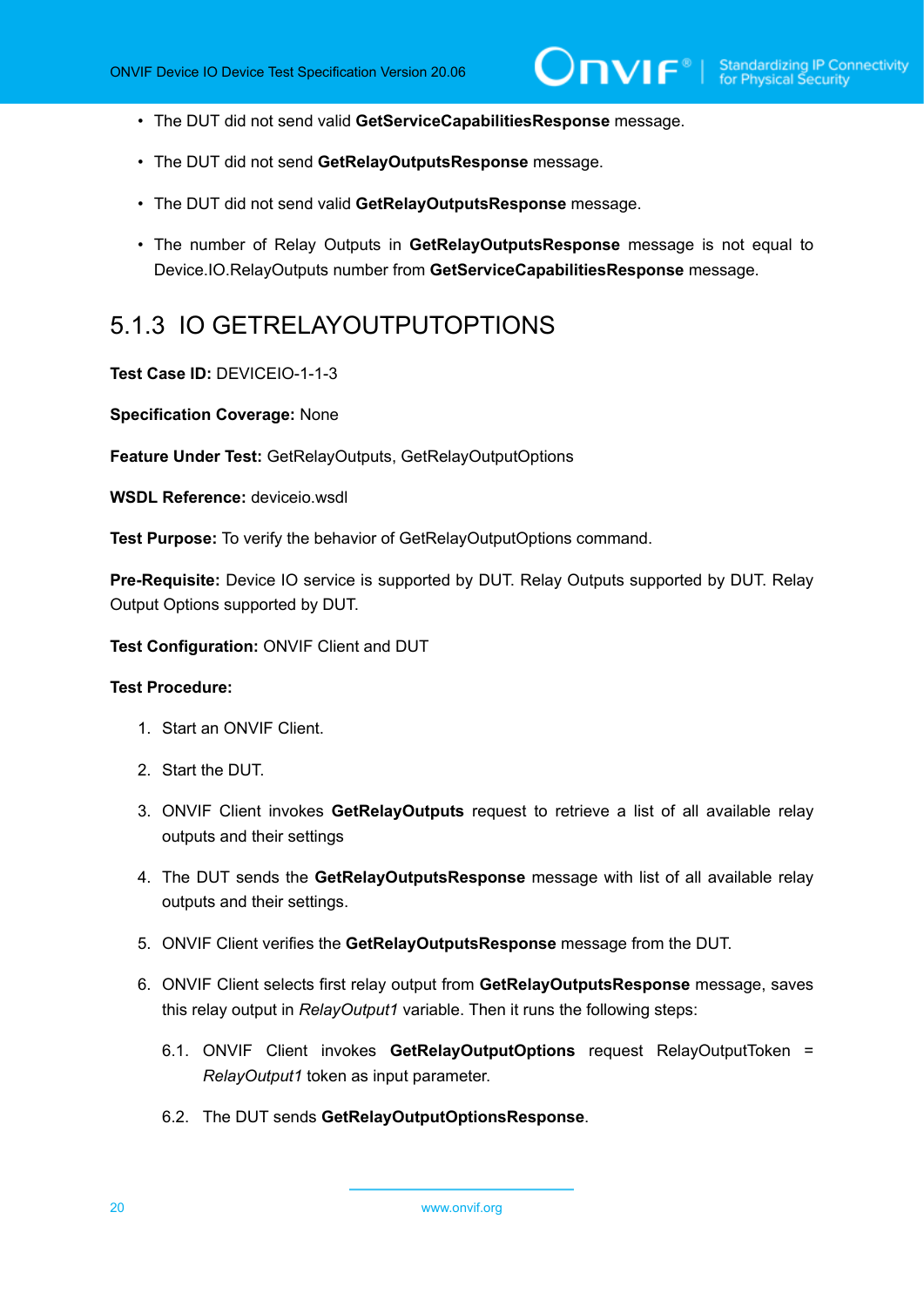#### 6.3. ONVIF client verifies the **GetRelayOutputOptionsResponse** message.

#### **Test Result:**

#### **PASS –**

• DUT passes all assertions.

#### **FAIL –**

- The DUT did not send **GetRelayOutputsResponse** message.
- The DUT did not send valid **GetRelayOutputsResponse** message.
- The DUT sent an empty list of RelayOutputs in **GetRelayOutputsResponse** message.
- The DUT did not send **GetRelayOutputOptionsResponse** message.
- The DUT did not send valid **GetRelayOutputOptionsResponse** message.

# <span id="page-20-0"></span>5.1.4 IO SETRELAYOUTPUTSETTINGS

**Test Case ID:** DEVICEIO-1-1-4

**Specification Coverage:** Get relay outputs (Device IO), Get relay output options (Device IO), Set relay output settings (Device IO)

**Feature Under Test:** GetRelayOutputs, SetRelayOutputSettings, GetRelayOutputOptions

**WSDL Reference:** deviceio.wsdl

**Test Purpose:** To verify the behavior of SetRelayOutputSettings command.

**Pre-Requisite:** Device IO service is supported by DUT. Relay Outputs is supported by DUT. Relay Output Options supported by DUT.

#### **Test Configuration:** ONVIF Client and DUT

- 1. Start an ONVIF Client.
- 2. Start the DUT.
- 3. ONVIF Client invokes **GetRelayOutputs** request to retrieve a list of all available relay outputs and their settings.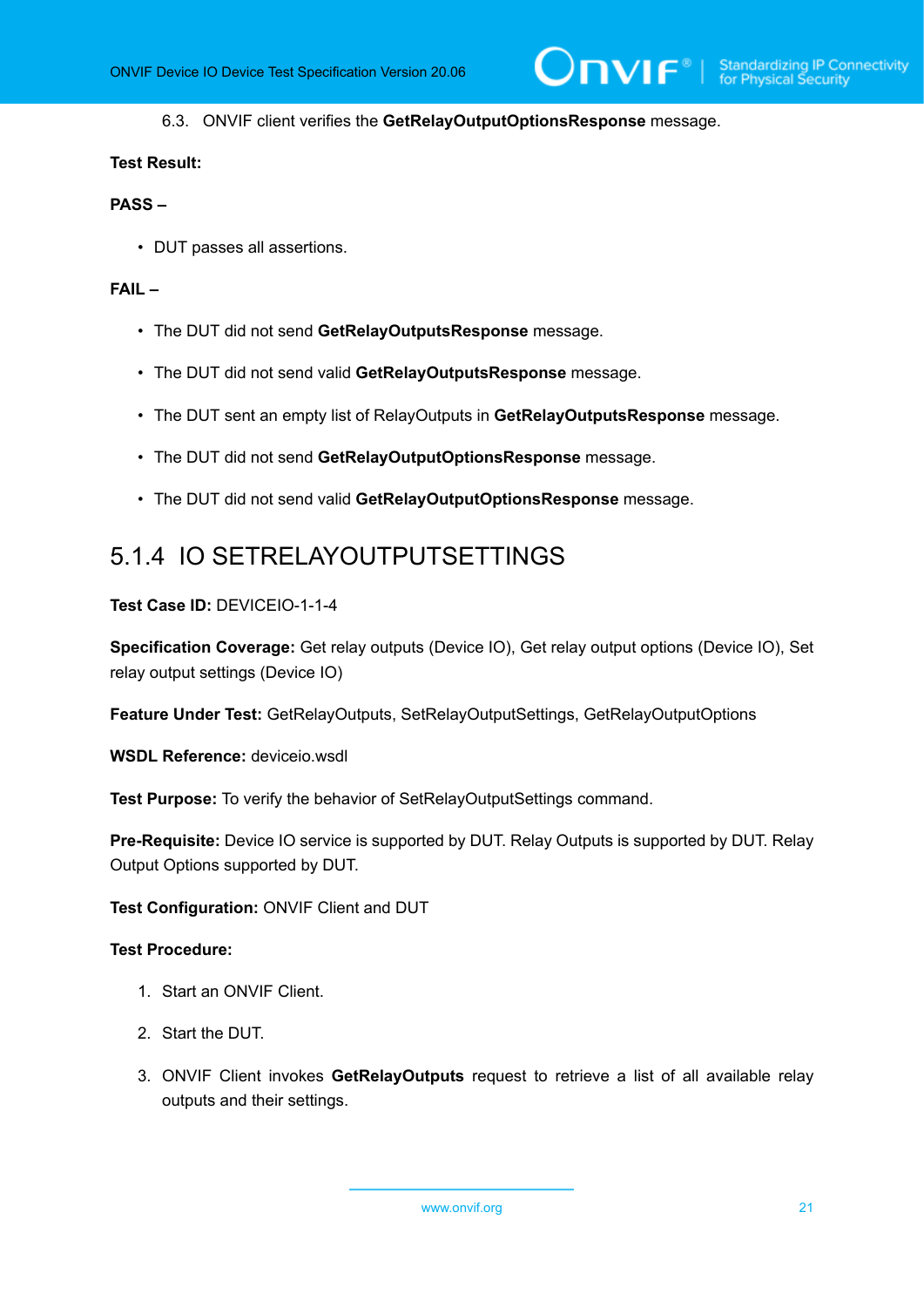- 4. The DUT sends the **GetRelayOutputsResponse** message with parameters
	- RelayOutputs list =: *relayOutputsList*
- 5. If *relayOutputsList* is empty, FAIL the test and skip other steps.
- 6. For each relay output *relayOutput1* in *relayOutputsList* list repeat the following steps:
	- 6.1. ONVIF Client invokes **GetRelayOutputOptions** request with parameters
		- RelayOutputToken := *relayOutput1*.@token
	- 6.2. The DUT responds with **GetRelayOutputOptionsResponse** message with parameters
		- RelayOutputOptions list := *relayOutputOptionsList*
	- 6.3. If *relayOutputOptionsList* is empty, FAIL the test and skip other steps.
	- 6.4. If *relayOutputOptionsList* contains more then one item, FAIL the test and skip other steps.
	- 6.5. If *relayOutputOptionsList*[0].@token != *relayOutput1*.@token, FAIL the test and skip other steps.
	- 6.6. If *relayOutputOptionsList*[0].Mode list contains item equal to Bistable:
		- 6.6.1. Set *idleState* := ['open', if Bistable Mode\Open Idle State is supported by *relayOutput1*, otherwise 'closed'].
		- 6.6.2. ONVIF Client invokes **SetRelayOutputSettings** request with parameters
			- RelayOutput.@token := *relayOutput1*.@token
			- RelayOutput.Properties.Mode := Bistable
			- RelayOutput.Properties.DelayTime := *relayOutput1*.Properties.DelayTime
			- RelayOutput.Properties.IdleState := *idleState*
		- 6.6.3. The DUT responds with **SetRelayOutputSettingsResponse** message.
		- 6.6.4. ONVIF Client invokes **GetRelayOutputs** request to retrieve a list of all available relay outputs and their settings.
		- 6.6.5. The DUT sends the **GetRelayOutputsResponse** message with parameters
			- RelayOutputs list =: *updatedRelayOutputsList*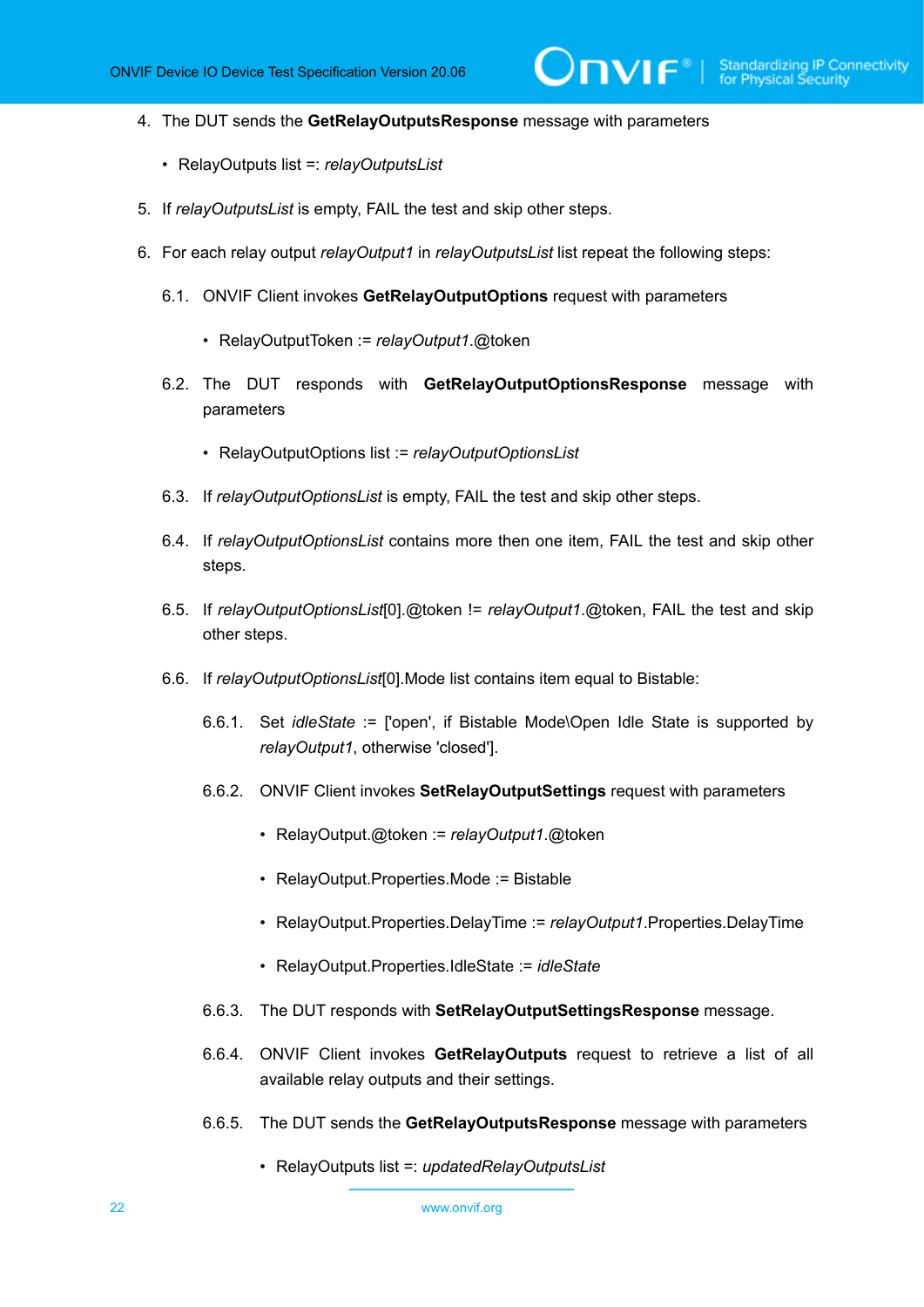- 6.6.6. If *updatedRelayOutputsList* do not contiens item with @token = *relayOutput1*.@token, FAIL the test and skip other steps.
- 6.6.7. Set *updatedRelayOutput1* := item from *updatedRelayOutputsList* list with @token = *relayOutput1*.@token.
- 6.6.8. If *updatedRelayOutput1*.Properties.Mode != Bistable, FAIL the test and skip other steps.
- 6.6.9. If *updatedRelayOutput1*.Properties.IdleState != *idleState*, FAIL the test and skip other steps.
- 6.7. If *relayOutputOptionsList*[0].Mode list contains item equal to Monostable:
	- 6.7.1. If *relayOutputOptionsList*[0].DelayTimes is skipped, FAIL the test and skip other steps.
	- 6.7.2. If *relayOutputOptionsList*[0].Discrete is skipped or equal to false:
		- 6.7.2.1. If *relayOutputOptionsList*[0].DelayTimes list do not contains two items, FAIL the test and skip other steps.
		- 6.7.2.2. If *relayOutputOptionsList*[0].DelayTimes[0] > *relayOutputOptionsList*[0].DelayTimes[1], FAIL the test and skip other steps.
		- 6.7.2.3. Set *delayTime* := nearest to 5 seconds value from the range between *relayOutputOptionsList*[0].DelayTimes[0] and *relayOutputOptionsList*[0].DelayTimes[1].
	- 6.7.3. If *relayOutputOptionsList*[0].Discrete = true:
		- 6.7.3.1. If *relayOutputOptionsList*[0].DelayTimes list do not contains at least one item, FAIL the test and skip other steps.
		- 6.7.3.2. Set *delayTime* := nearest to 5 seconds value from *relayOutputOptionsList*[0].DelayTimes list.
	- 6.7.4. Set *idleState* := ['closed', if Monostable Mode\Closed Idle State is supported by *relayOutput1*, otherwise 'open'].
	- 6.7.5. ONVIF Client invokes **SetRelayOutputSettings** request with parameters
		- RelayOutput.@token := *relayOutput1*.@token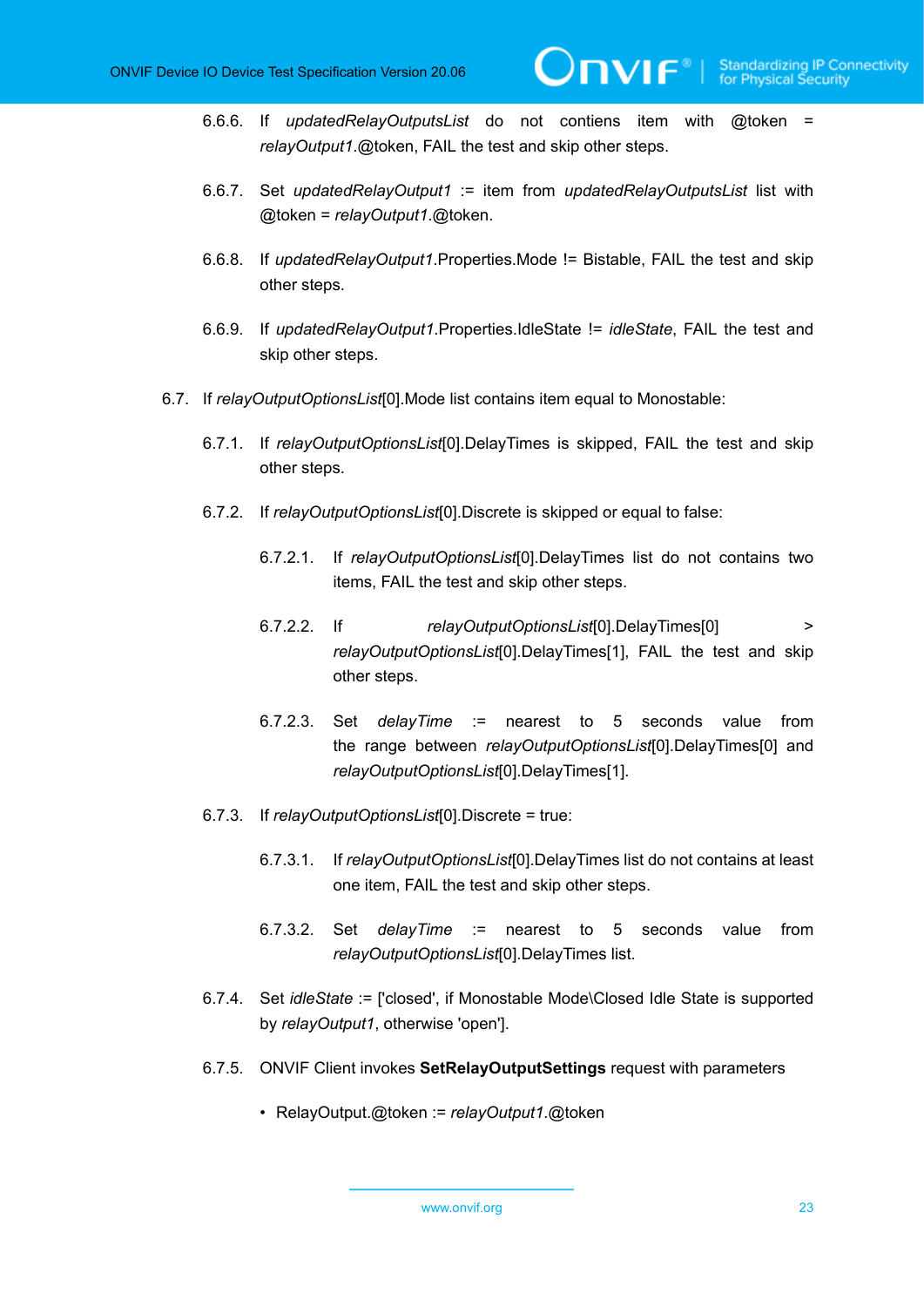- RelayOutput.Properties.Mode := Monostable
- RelayOutput.Properties.DelayTime := *delayTime*
- RelayOutput.Properties.IdleState := *idleState*
- 6.7.6. The DUT responds with **SetRelayOutputSettingsResponse** message.
- 6.7.7. ONVIF Client invokes **GetRelayOutputs** request to retrieve a list of all available relay outputs and their settings.
- 6.7.8. The DUT sends the **GetRelayOutputsResponse** message with parameters
	- RelayOutputs list =: *updatedRelayOutputsList*
- 6.7.9. If *updatedRelayOutputsList* do not contiens item with @token = *relayOutput1*.@token, FAIL the test and skip other steps.
- 6.7.10. Set *updatedRelayOutput1* := item from *updatedRelayOutputsList* list with @token = *relayOutput1*.@token.
- 6.7.11. If *updatedRelayOutput1*.Properties.Mode != Monostable, FAIL the test and skip other steps.
- 6.7.12. If *updatedRelayOutput1*.Properties.IdleState != *idleState*, FAIL the test and skip other steps.
- 6.7.13. If *updatedRelayOutput1*.Properties.DelayTime != *delayTime*, FAIL the test and skip other steps.
- 6.8. ONVIF Client invokes **SetRelayOutputSettings** request with parameters
	- RelayOutput := *relayOutput1*
- 6.9. The DUT responds with **SetRelayOutputSettingsResponse** message.

#### **Test Result:**

#### **PASS –**

• DUT passes all assertions.

#### **FAIL –**

- The DUT did not send **GetRelayOutputsResponse** message.
- The DUT did not send **GetRelayOutputOptionsResponse** message.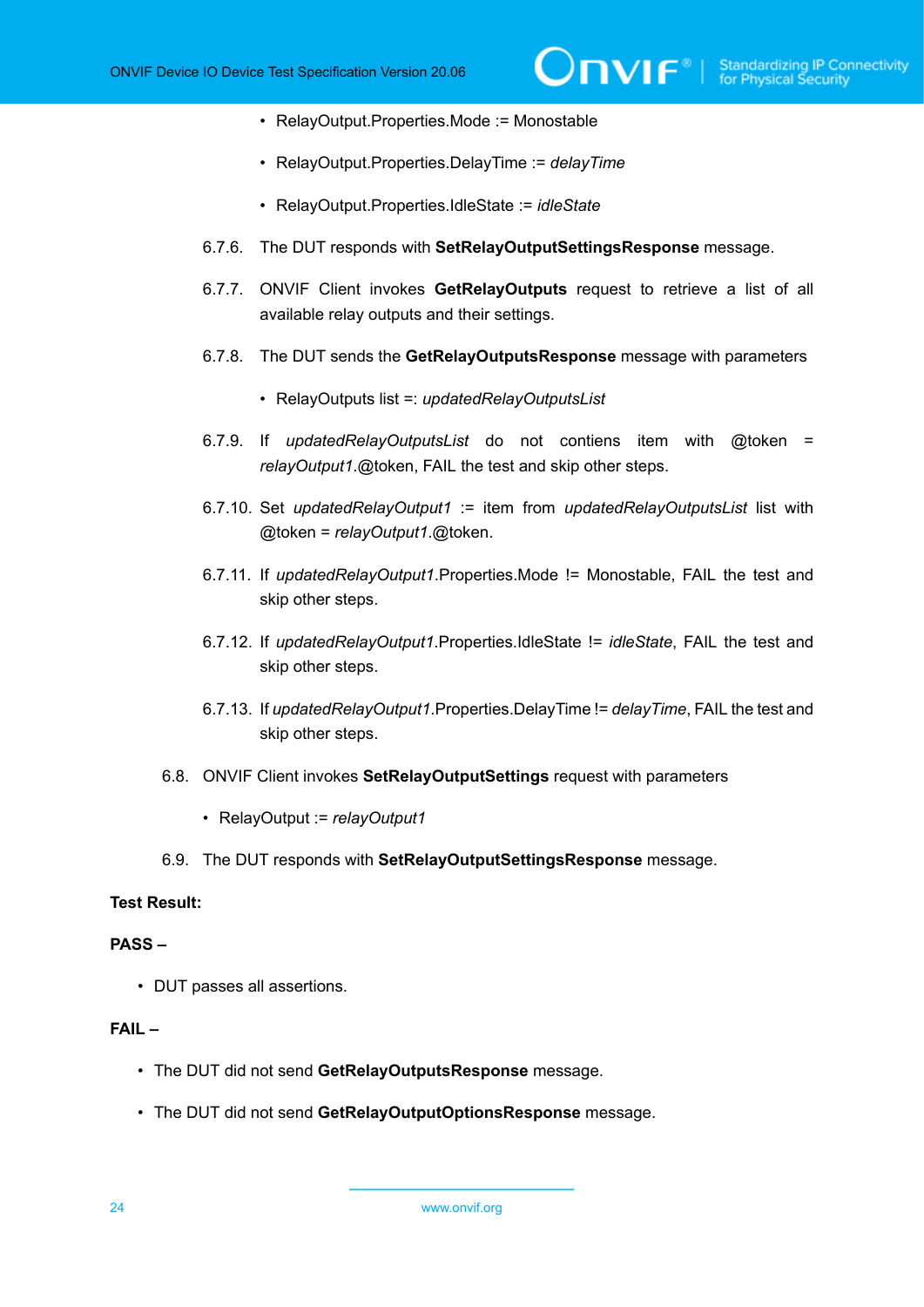• The DUT did not send **SetRelayOutputSettingsResponse** message.

## <span id="page-24-0"></span>5.1.5 IO SETRELAYOUTPUTSETTINGS – INVALID TOKEN

**Test Case ID:** DEVICEIO-1-1-5

**Specification Coverage:** None

**Feature Under Test:** SetRelayOutputSettings

**WSDL Reference:** deviceio.wsdl

**Test Purpose:** To verify the behavior ofSetRelayOutputSettings command in case of invalid token.

**Pre-Requisite:** Device IO service is supported by DUT. Relay Outputs supported by DUT.

**Test Configuration:** ONVIF Client and DUT

#### **Test Procedure:**

- 1. Start an ONVIF Client.
- 2. Start the DUT.
- 3. ONVIF Client invokes **SetRelayOutputSettings** request with RelayOutput token = "OnvifTest123".
- 4. The DUT returns **env:Sender/ter:InvalidArgVal/ter:RelayToken** SOAP 1.2 fault.
- 5. ONVIF Client verifies fault message.

#### **Test Result:**

#### **PASS –**

• DUT passes all assertions.

#### **FAIL –**

- The DUT did not send SOAP 1.2 fault message.
- The DUT sent incorrect SOAP 1.2 fault message (fault code, namespace, etc.).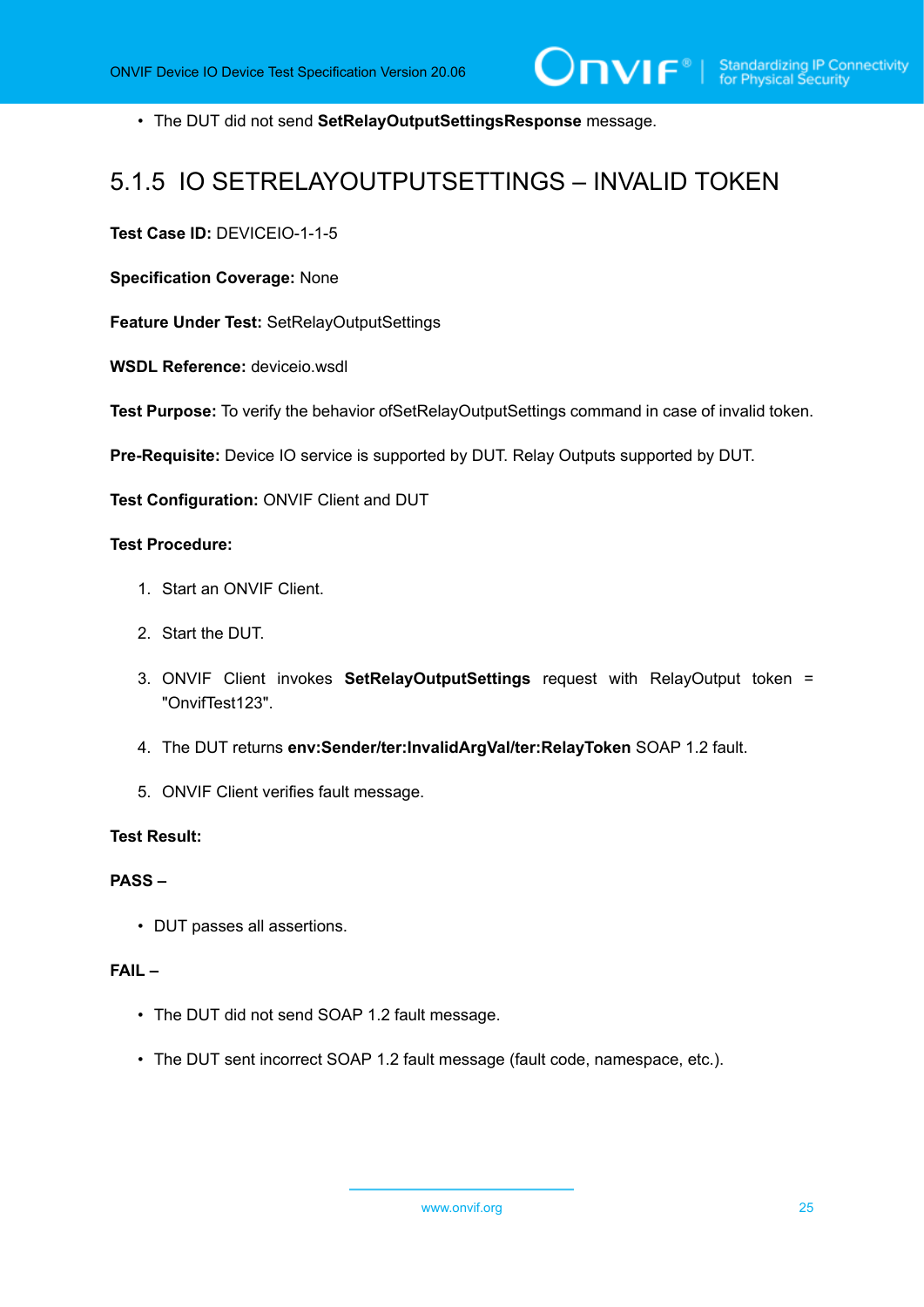# <span id="page-25-0"></span>5.2 Relay Output State

# <span id="page-25-1"></span>5.2.1 IO SETRELAYOUTPUTSTATE – BISTABLE MODE (OPENED IDLE STATE)

**Test Case ID:** DEVICEIO-1-2-1

**Specification Coverage:** Relay Output Trigger (ONVIF Device IO Service Specification), Set relay output settings (ONVIF Device IO Service Specification), Trigger relay output (ONVIF Device IO Service Specification)

**Feature Under Test:** GetRelayOutputs, SetRelayOutputSettings, SetRelayOutputState

**WSDL Reference:** deviceio.wsdl, event.wsdl

**Test Purpose:** To verify the behavior of SetRelayOutputState command in the case of bistable mode and opened idle state as well as appropriate event messaging.

**Pre-Requisite:** Device IO Service is received from the DUT. Relay Outputs is supported by the DUT. Bistable Mode with Open Idle State is supported by the DUT for at lease one Relay Output. Profile T is supported by the DUT. Relay Output Options supported by DUT.

**Test Configuration:** ONVIF Client and DUT

- 1. Start an ONVIF Client.
- 2. Start the DUT.
- 3. ONVIF Client selects the first relay output which supports required Relay Mode and Idle State for this mode by following the procedure mentioned in [Annex A.3](#page-69-0) with the following input and output parameters
	- in Bistable required Relay Mode
	- in open required Idle State for the Relay Mode
	- out *relayOutput* Relay Output
	- out *relayOutputOptions* Relay Output Options
- 4. Set *initialRelayOutput* := *relayOutput*.
- 5. ONVIF Client creates PullPoint subscription for the specified topic by following the procedure mentioned in [Annex A.4](#page-70-0) with the following input and output parameters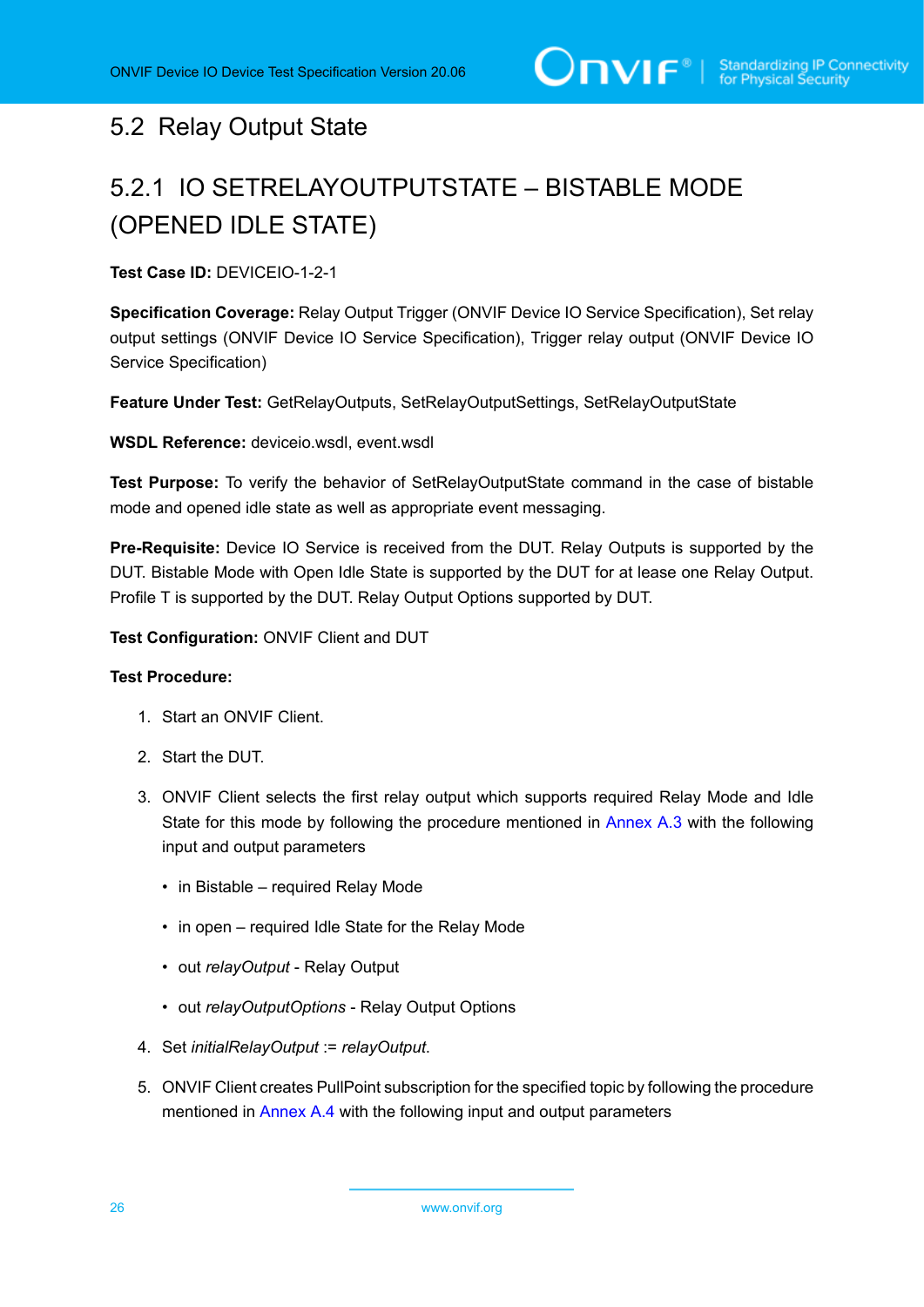- in **tns1:Device/Trigger/Relay** Notification Topic
- out *s* Subscription Reference
- out *currentTime* current time for the DUT
- out *terminationTime* Subscription Termination time
- 6. ONVIF Client retrieves and checks **tns1:Device/Trigger/Relay** event for the specified Relay Output by following the procedure mentioned in [Annex A.9](#page-73-1) with the following input and output parameters
	- in *s* Subscription reference
	- in *currentTime* current time for the DUT
	- in *terminationTime* subscription termination time
	- in *relayOutput*.@token Relay Output token
	- in Initialized Expected Property Operation
	- out *initialLogicalState* Current Logical State
- 7. ONVIF Client invokes **SetRelayOutputSettings** request with parameters
	- RelayOutput.@token := *relayOutput*.@token
	- RelayOutput.Properties.Mode := Bistable
	- RelayOutput.Properties.DelayTime := *relayOutput*.Properties.DelayTime
	- RelayOutput.Properties.IdleState := open
- 8. The DUT responds with **SetRelayOutputSettingsResponse** message.
- 9. Set *newLogicalState* := active if *initialLogicalState* = inactive, otherwise inactive
- 10.ONVIF Client invokes **SetRelayOutputState** request with parameters
	- RelayOutputToken := *relayOutput*.@token
	- LogicalState := *newLogicalState*
- 11. The DUT responds with **SetRelayOutputStateResponse** message.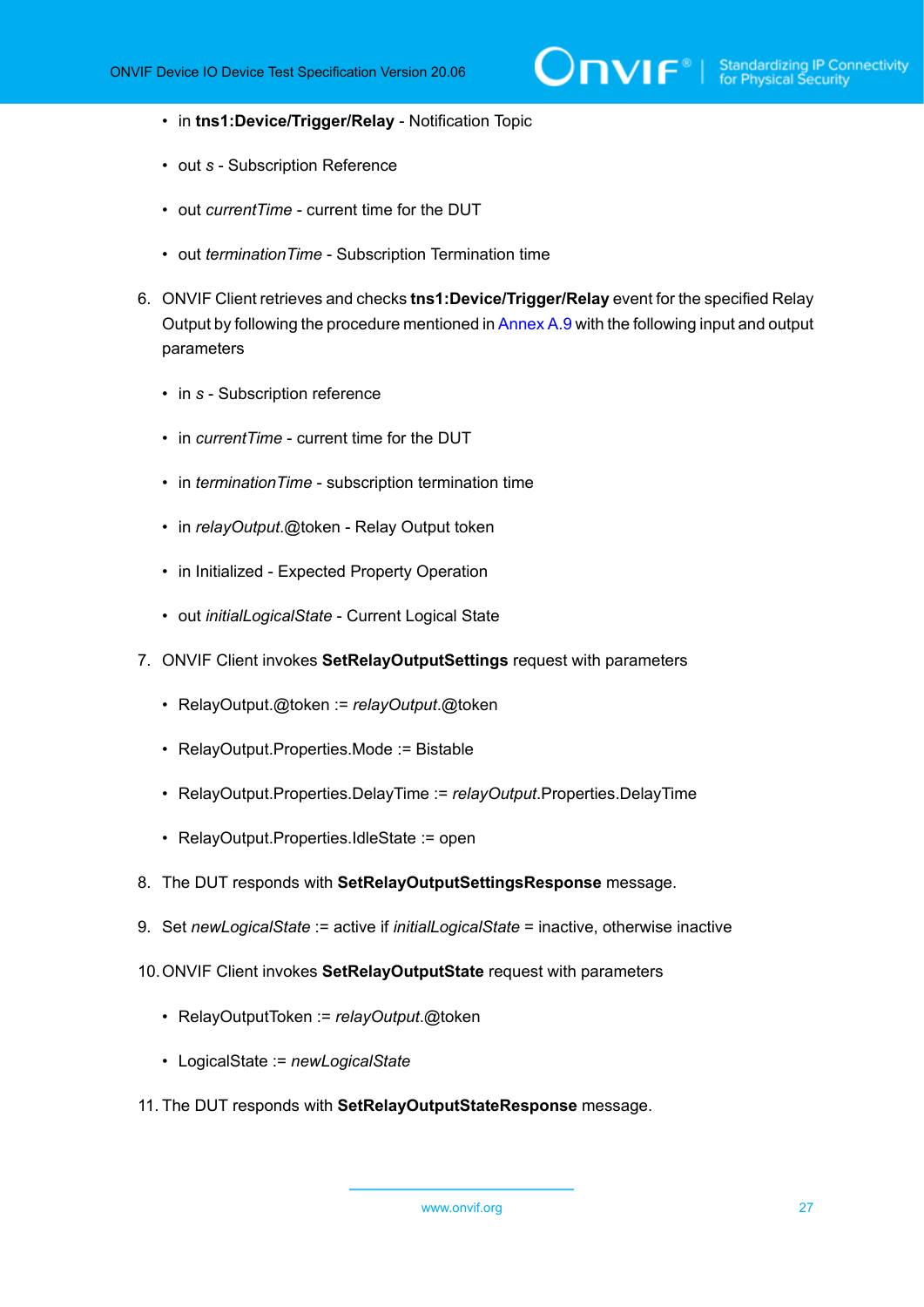- 12.ONVIF Client retrieves and checks **tns1:Device/Trigger/Relay** event for the specified Relay Output by following the procedure mentioned in [Annex A.9](#page-73-1) with the following input and output parameters
	- in *s* Subscription reference
	- in *currentTime* current time for the DUT
	- in *terminationTime* subscription termination time
	- in *relayOutput*.@token Relay Output token
	- in Changed Expected Property Operation
	- out *updatedLogicalState1* Current Logical State
- 13.If *updatedLogicalState1* != *newLogicalState*, FAIL the test, restore the DUT state, and skip other steps.
- 14.ONVIF Client invokes **SetRelayOutputState** request with parameters
	- RelayOutputToken := *relayOutput*.@token
	- LogicalState := *initialLogicalState*
- 15.The DUT responds with **SetRelayOutputStateResponse** message.
- 16.ONVIF Client retrieves and checks **tns1:Device/Trigger/Relay** event for the specified Relay Output by following the procedure mentioned in [Annex A.9](#page-73-1) with the following input and output parameters
	- in *s* Subscription reference
	- in *currentTime* current time for the DUT
	- in *terminationTime* subscription termination time
	- in *relayOutput*.@token Relay Output token
	- in Changed Expected Property Operation
	- out *updatedLogicalState2* Current Logical State
- 17.If *updatedLogicalState2* != *initialLogicalState*, FAIL the test, restore the DUT state, and skip other steps.
- 18.ONVIF Client restores initial Relay Output settings by following the procedure mentioned in [Annex A.6](#page-71-1) with the following input and output parameters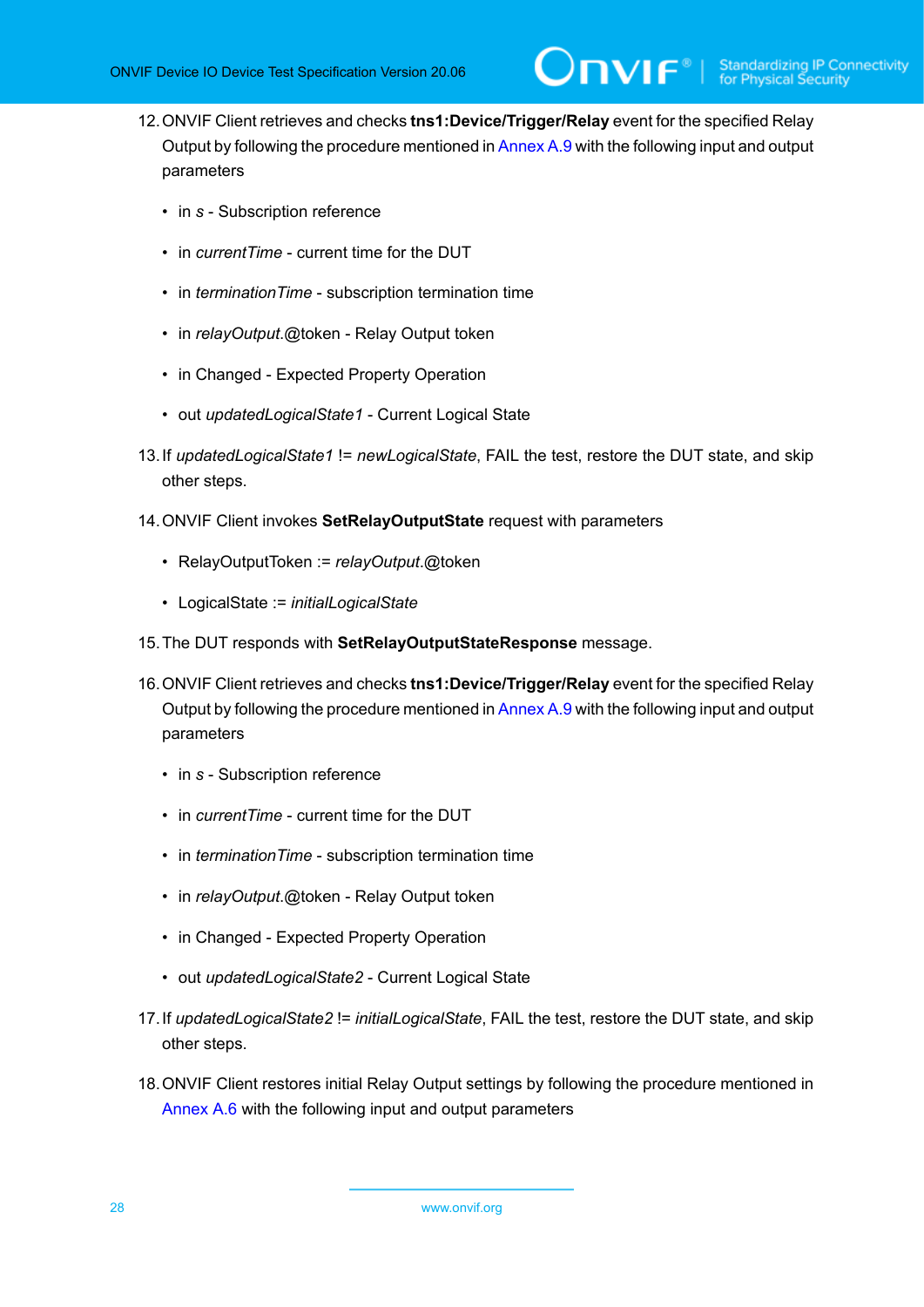- in *initialRelayOutput* Relay Output to restore
- 19.ONVIF Client deletes PullPoint subscription by following the procedure mentioned in [Annex](#page-71-0) [A.5](#page-71-0) with the following input and output parameters
	- in *s* Subscription reference

#### **Test Result:**

#### **PASS –**

• DUT passes all assertions.

#### **FAIL –**

- The DUT did not send **SetRelayOutputSettingsResponse** message.
- The DUT did not send **SetRelayOutputStateResponse** message.

# <span id="page-28-0"></span>5.2.2 IO SETRELAYOUTPUTSTATE – BISTABLE MODE (CLOSED IDLE STATE)

**Test Case ID:** DEVICEIO-1-2-2

**Specification Coverage:** Relay Output Trigger (ONVIF Device IO Service Specification), Set relay output settings (ONVIF Device IO Service Specification), Trigger relay output (ONVIF Device IO Service Specification)

**Feature Under Test:** GetRelayOutputs, SetRelayOutputSettings, SetRelayOutputState

**WSDL Reference:** deviceio.wsdl, event.wsdl

**Test Purpose:** To verify the behavior of SetRelayOutputState command in the case of bistable mode and closed idle state.

**Pre-Requisite:** Device IO Service is received from the DUT. Relay Outputs is supported by the DUT. Bistable Mode with Closed Idle State is supported by the DUT for at lease one Relay Output. Profile T is supported by the DUT. Relay Output Options supported by DUT.

**Test Configuration:** ONVIF Client and DUT

#### **Test Procedure:**

1. Start an ONVIF Client.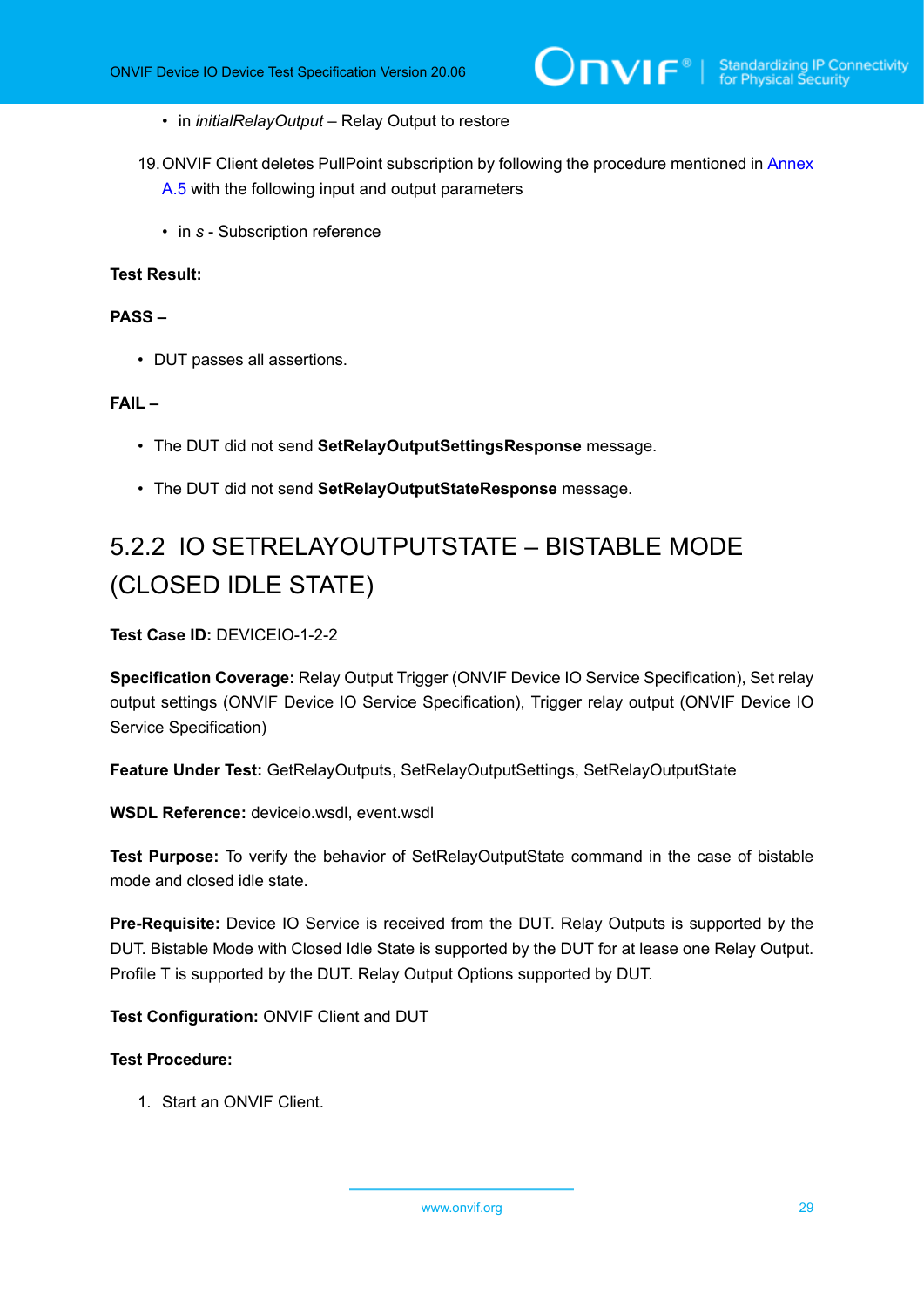- 2. Start the DUT.
- 3. ONVIF Client selects the first relay output which supports required Relay Mode and Idle State for this mode by following the procedure mentioned in [Annex A.3](#page-69-0) with the following input and output parameters
	- in Bistable required Relay Mode
	- in closed required Idle State for the Relay Mode
	- out *relayOutput* Relay Output
	- out *relayOutputOptions* Relay Output Options
- 4. Set *initialRelayOutput* := *relayOutput*.
- 5. ONVIF Client creates PullPoint subscription for the specified topic by following the procedure mentioned in [Annex A.4](#page-70-0) with the following input and output parameters
	- in **tns1:Device/Trigger/Relay** Notification Topic
	- out *s* Subscription Reference
	- out *currentTime* current time for the DUT
	- out *terminationTime* Subscription Termination time
- 6. ONVIF Client retrieves and checks **tns1:Device/Trigger/Relay** event for the specified Relay Output by following the procedure mentioned in [Annex A.9](#page-73-1) with the following input and output parameters
	- in *s* Subscription reference
	- in *currentTime* current time for the DUT
	- in *terminationTime* subscription termination time
	- in *relayOutput*.@token Relay Output token
	- in Initialized Expected Property Operation
	- out *initialLogicalState* Current Logical State
- 7. ONVIF Client invokes **SetRelayOutputSettings** request with parameters
	- RelayOutput.@token := *relayOutput*.@token
	- RelayOutput.Properties.Mode := Bistable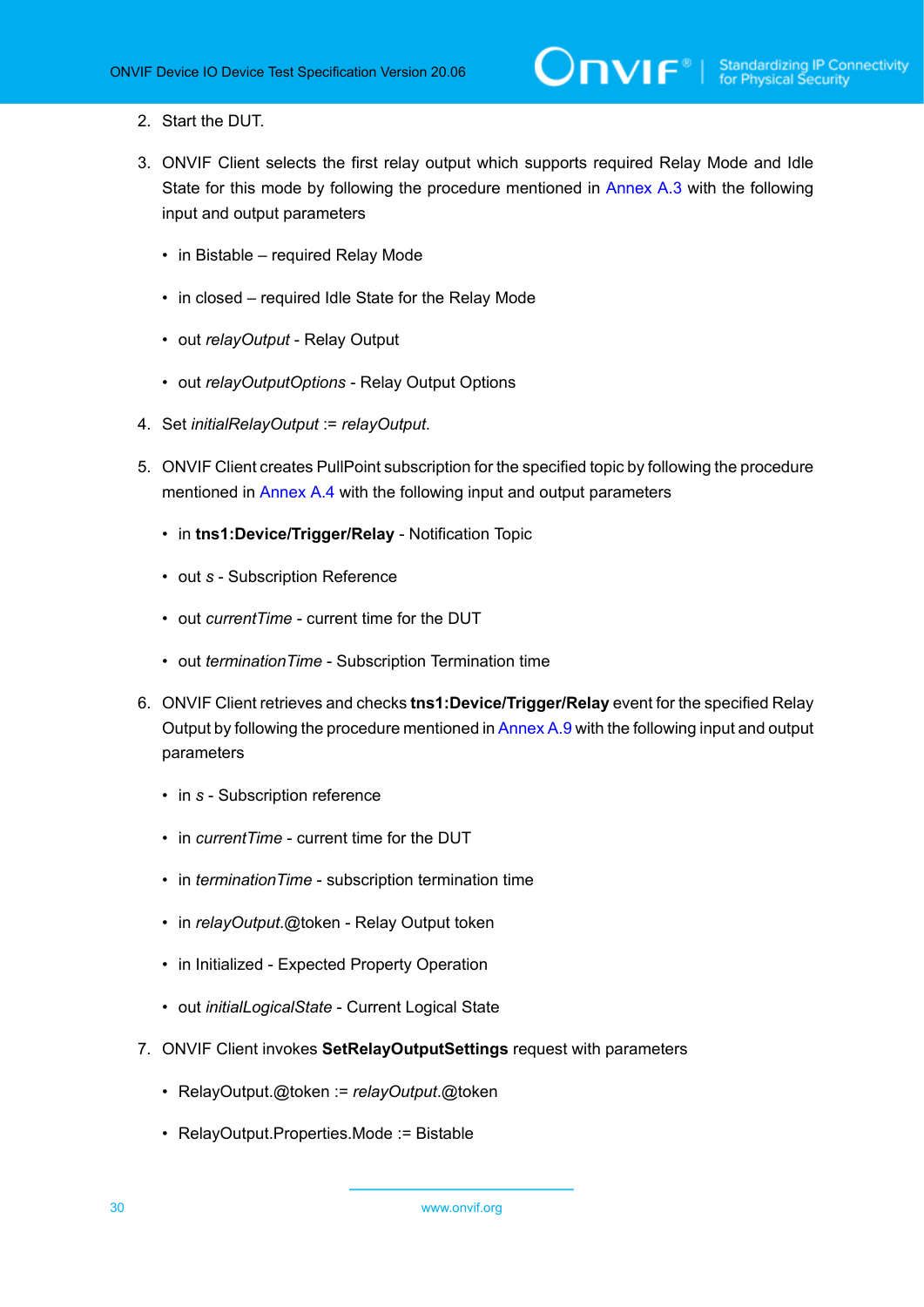- RelayOutput.Properties.DelayTime := *relayOutput*.Properties.DelayTime
- RelayOutput.Properties.IdleState := closed
- 8. The DUT responds with **SetRelayOutputSettingsResponse** message.
- 9. Set *newLogicalState* := active if *initialLogicalState* = inactive, otherwise inactive
- 10.ONVIF Client invokes **SetRelayOutputState** request with parameters
	- RelayOutputToken := *relayOutput*.@token
	- LogicalState := *newLogicalState*
- 11. The DUT responds with **SetRelayOutputStateResponse** message.
- 12.ONVIF Client retrieves and checks **tns1:Device/Trigger/Relay** event for the specified Relay Output by following the procedure mentioned in [Annex A.9](#page-73-1) with the following input and output parameters
	- in *s* Subscription reference
	- in *currentTime* current time for the DUT
	- in *terminationTime* subscription termination time
	- in *relayOutput*.@token Relay Output token
	- in Changed Expected Property Operation
	- out *updatedLogicalState1* Current Logical State
- 13.If *updatedLogicalState1* != *newLogicalState*, FAIL the test, restore the DUT state, and skip other steps.
- 14.ONVIF Client invokes **SetRelayOutputState** request with parameters
	- RelayOutputToken := *relayOutput*.@token
	- LogicalState := *initialLogicalState*
- 15.The DUT responds with **SetRelayOutputStateResponse** message.
- 16.ONVIF Client retrieves and checks **tns1:Device/Trigger/Relay** event for the specified Relay Output by following the procedure mentioned in [Annex A.9](#page-73-1) with the following input and output parameters
	- in *s* Subscription reference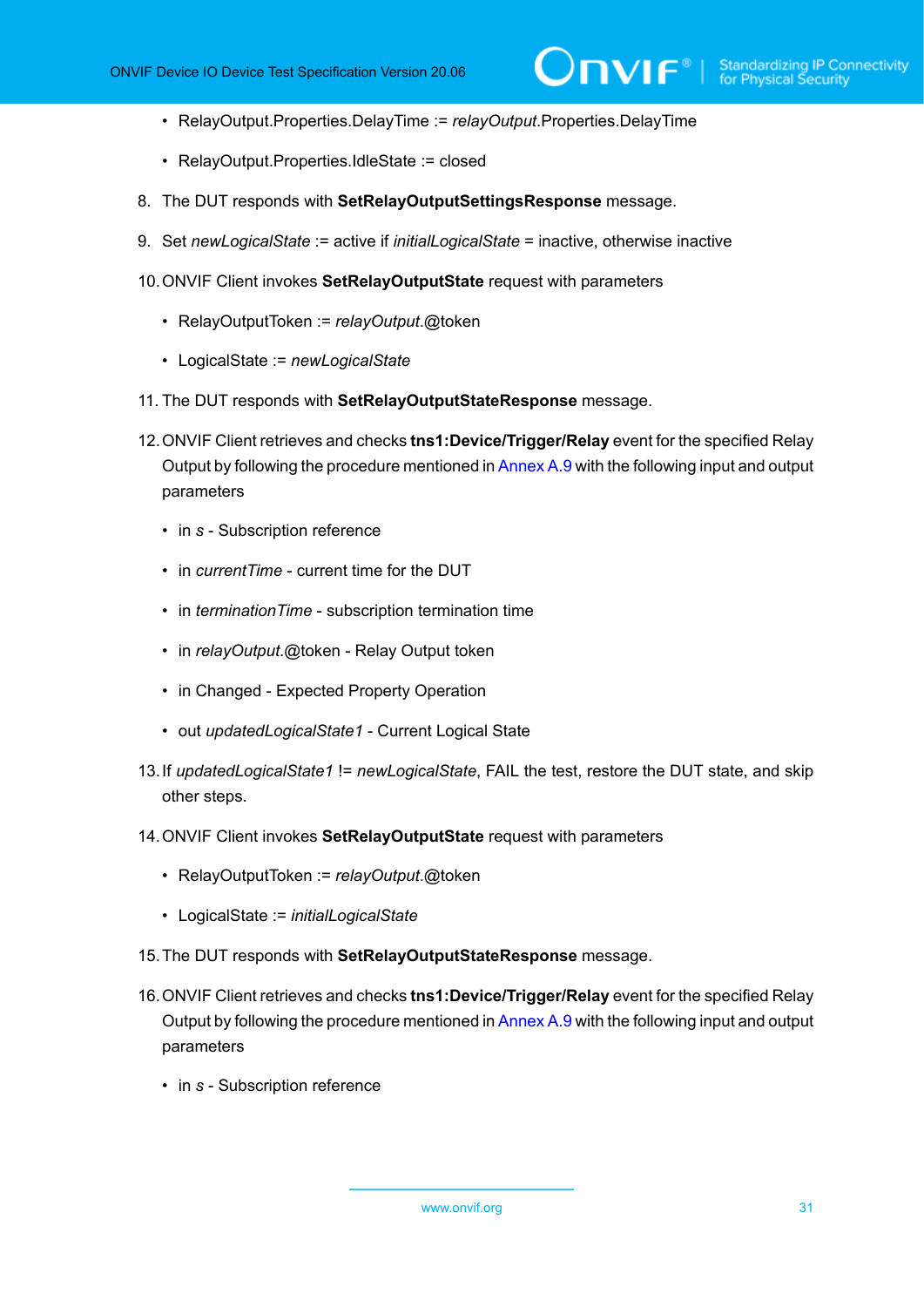- in *currentTime* current time for the DUT
- in *terminationTime* subscription termination time
- in *relayOutput*.@token Relay Output token
- in Changed Expected Property Operation
- out *updatedLogicalState2* Current Logical State
- 17.If *updatedLogicalState2* != *initialLogicalState*, FAIL the test, restore the DUT state, and skip other steps.
- 18.ONVIF Client restores initial Relay Output settings by following the procedure mentioned in [Annex A.6](#page-71-1) with the following input and output parameters
	- in *initialRelayOutput* Relay Output to restore
- 19.ONVIF Client deletes PullPoint subscription by following the procedure mentioned in [Annex](#page-71-0) [A.5](#page-71-0) with the following input and output parameters
	- in *s* Subscription reference

#### **Test Result:**

#### **PASS –**

• DUT passes all assertions.

#### **FAIL –**

- The DUT did not send **SetRelayOutputSettingsResponse** message.
- The DUT did not send **SetRelayOutputStateResponse** message.

# <span id="page-31-0"></span>5.2.3 IO SETRELAYOUTPUTSTATE – MONOSTABLE MODE (OPENED IDLE STATE)

#### **Test Case ID:** DEVICEIO-1-2-3

**Specification Coverage:** Relay Output Trigger (ONVIF Device IO Service Specification), Set relay output settings (ONVIF Device IO Service Specification), Trigger relay output (ONVIF Device IO Service Specification)

**Feature Under Test:** GetRelayOutputs, SetRelayOutputSettings, SetRelayOutputState

32 www.onvif.org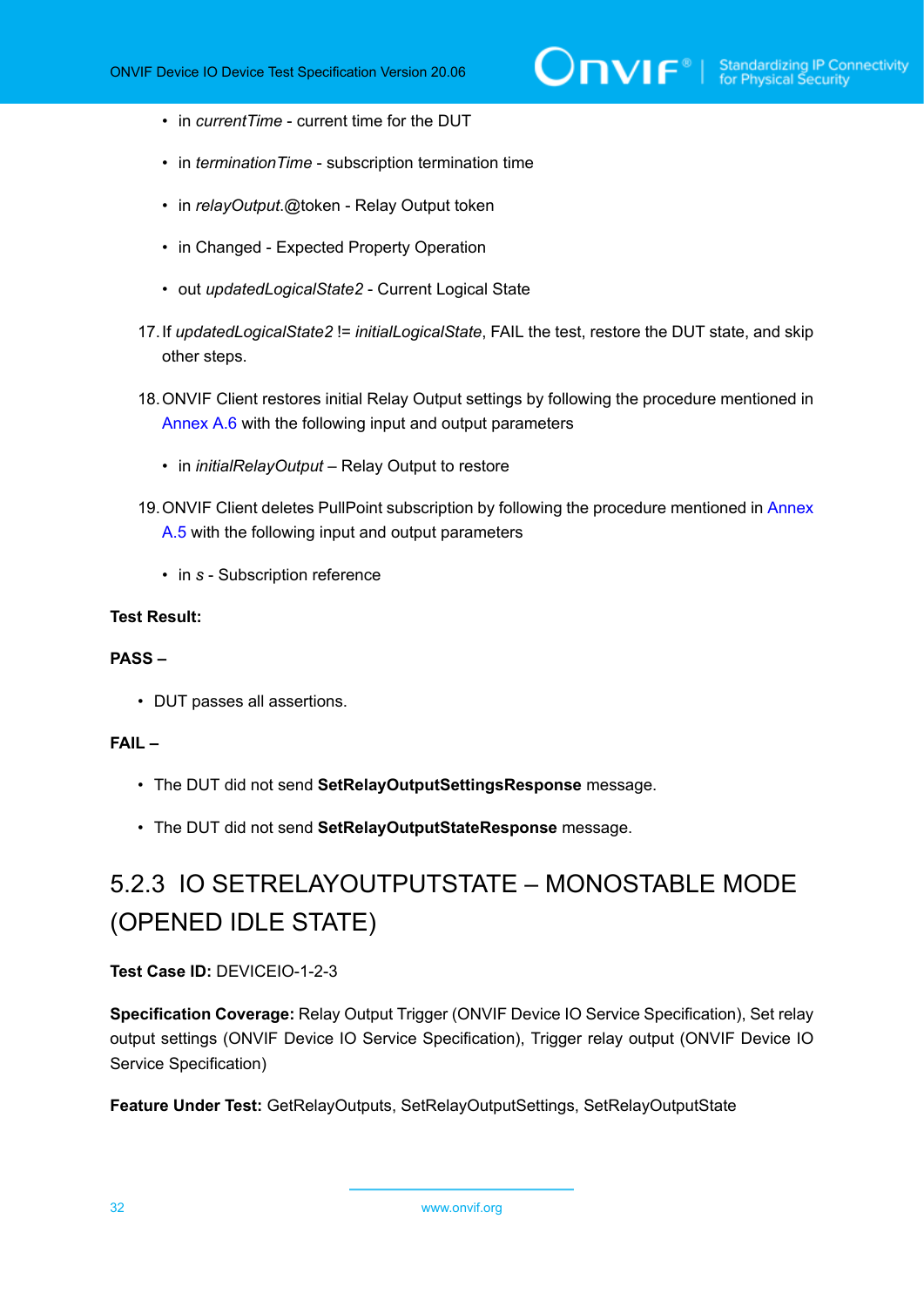#### **WSDL Reference:** deviceio.wsdl, event.wsdl

**Test Purpose:** To verify the behavior of SetRelayOutputState command in the case of Monostable mode and opened idle state as well as appropriate event messaging.

**Pre-Requisite:** Device IO Service is received from the DUT. Relay Outputs is supported by the DUT. Monostable Mode with Open Idle State is supported by the DUT for at lease one Relay Output. Profile T is supported by the DUT. Relay Output Options supported by DUT.

#### **Test Configuration:** ONVIF Client and DUT

- 1. Start an ONVIF Client.
- 2. Start the DUT.
- 3. ONVIF Client selects the first relay output which supports required Relay Mode and Idle State for this mode by following the procedure mentioned in [Annex A.3](#page-69-0) with the following input and output parameters
	- in Monostable required Relay Mode
	- in open required Idle State for the Relay Mode
	- out *relayOutput* Relay Output
	- out *relayOutputOptions* Relay Output Options of selected Relay Output
- 4. If *relayOutputOptions*.Discrete value is equal to true and *relayOutputOptions* does not contain DelayTimes element, FAIL the test, restore the DUT state, and skip other steps.
- 5. Set *initialRelayOutput* := *relayOutput* to save initial Relay Output settings for restore procedure.
- 6. Set *delayTime* := [value from *relayOutputOptions*.DelayTimes list closest to 5 seconds if *relayOutputOptions*.Discrete = true, otherwise PT5S].
- 7. ONVIF Client moves Relay Output to Monostable Mode with Inactive Logical State by following the procedure mentioned in [Annex A.10](#page-75-0) with the following input and output parameters
	- in *relayOutput*.@token Relay Output token
	- in open Required Idle State
	- in *delayTime* Required Delay Time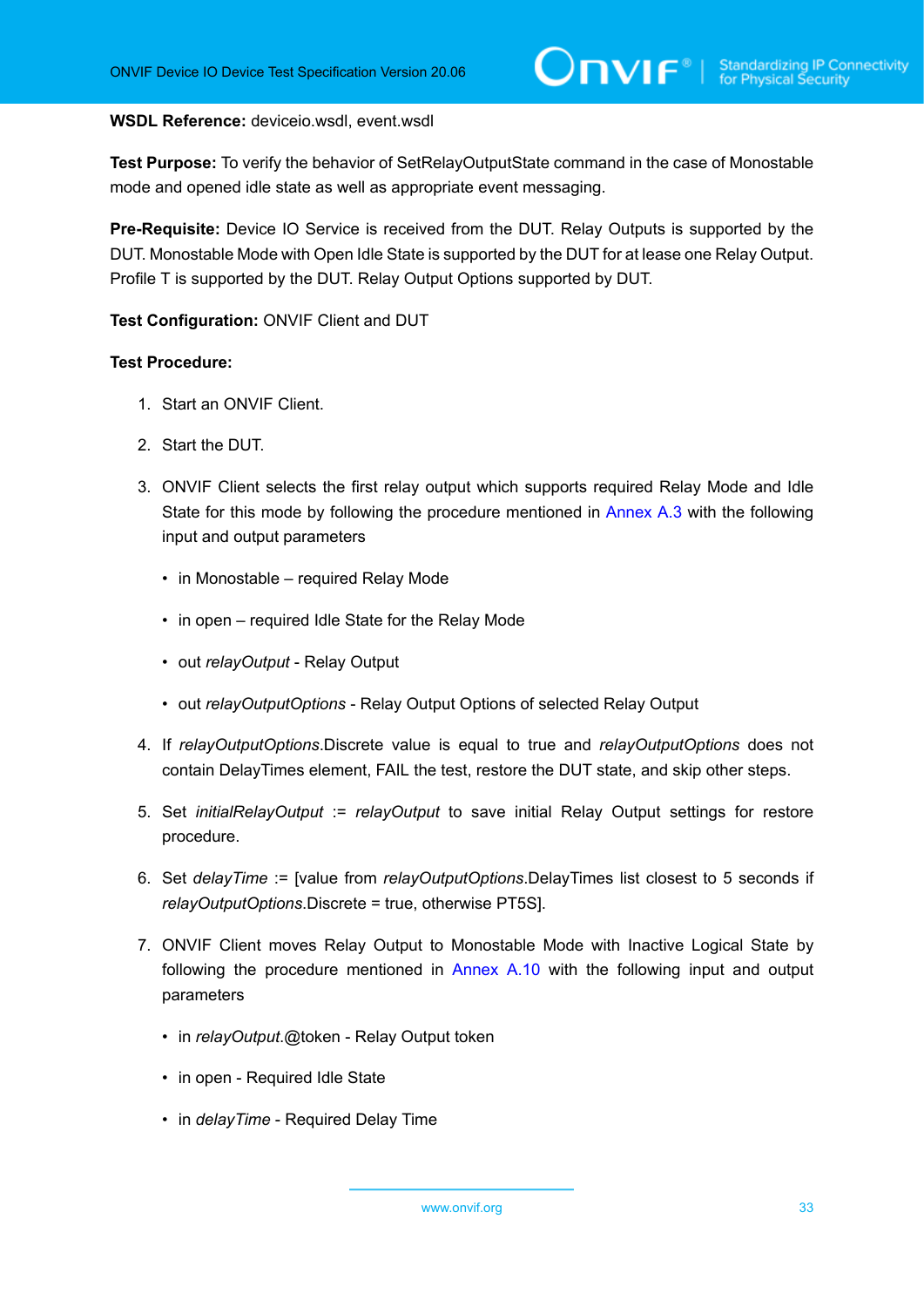- 8. ONVIF Client creates PullPoint subscription for the specified topic by following the procedure mentioned in [Annex A.4](#page-70-0) with the following input and output parameters
	- in **tns1:Device/Trigger/Relay** Notification Topic
	- out *s* Subscription Reference
	- out *currentTime* current time for the DUT
	- out *terminationTime* Subscription Termination time
- 9. ONVIF Client retrieves and checks **tns1:Device/Trigger/Relay** event for the specified Relay Output by following the procedure mentioned in [Annex A.9](#page-73-1) with the following input and output parameters
	- in *s* Subscription reference
	- in *currentTime* current time for the DUT
	- in *terminationTime* subscription termination time
	- in *relayOutput*.@token Relay Output token
	- in Initialized Expected Property Operation
	- out *initialLogicalState* Current Logical State
- 10.If *initialLogicalState* != inactive, FAIL the test, restore the DUT state, and skip other steps.
- 11. ONVIF Client invokes **SetRelayOutputState** request with parameters
	- RelayOutputToken := *relayOutput*.@token
	- LogicalState := active
- 12.The DUT responds with **SetRelayOutputStateResponse** message.
- 13.ONVIF Client retrieves and checks **tns1:Device/Trigger/Relay** event for the specified Relay Output by following the procedure mentioned in [Annex A.9](#page-73-1) with the following input and output parameters
	- in *s* Subscription reference
	- in *currentTime* current time for the DUT
	- in *terminationTime* subscription termination time
	- in *relayOutput*.@token Relay Output token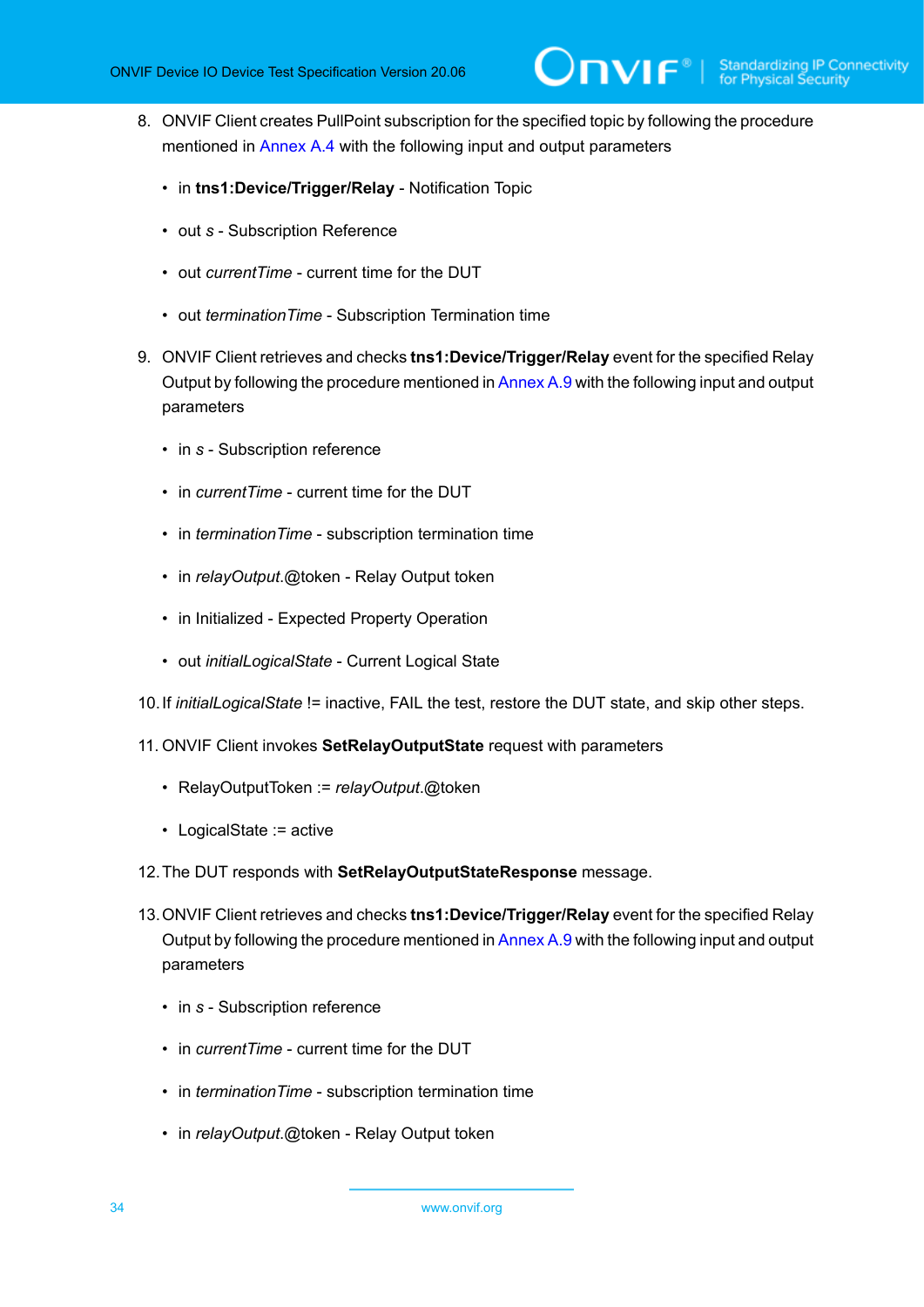- in Changed Expected Property Operation
- out *updatedLogicalState1* Current Logical State
- 14.If *updatedLogicalState1* != active, FAIL the test, restore the DUT state, and skip other steps.
- 15.ONVIF Client waits until *delayTime* timeout is expired.
- 16.ONVIF Client retrieves and checks **tns1:Device/Trigger/Relay** event for the specified Relay Output by following the procedure mentioned in [Annex A.9](#page-73-1) with the following input and output parameters
	- in *s* Subscription reference
	- in *currentTime* current time for the DUT
	- in *terminationTime* subscription termination time
	- in *relayOutput*.@token Relay Output token
	- in Changed Expected Property Operation
	- out *updatedLogicalState2* Current Logical State
- 17.If *updatedLogicalState2* != inactive, FAIL the test, restore the DUT state, and skip other steps.
- 18.ONVIF Client restores initial Relay Output settings by following the procedure mentioned in [Annex A.6](#page-71-1) with the following input and output parameters
	- in *initialRelayOutput* Relay Output to restore
- 19. ONVIF Client deletes PullPoint subscription by following the procedure mentioned in [Annex](#page-71-0) [A.5](#page-71-0) with the following input and output parameters
	- in *s* Subscription reference

#### **Test Result:**

#### **PASS –**

• DUT passes all assertions.

#### **FAIL –**

• The DUT did not send **SetRelayOutputSettingsResponse** message.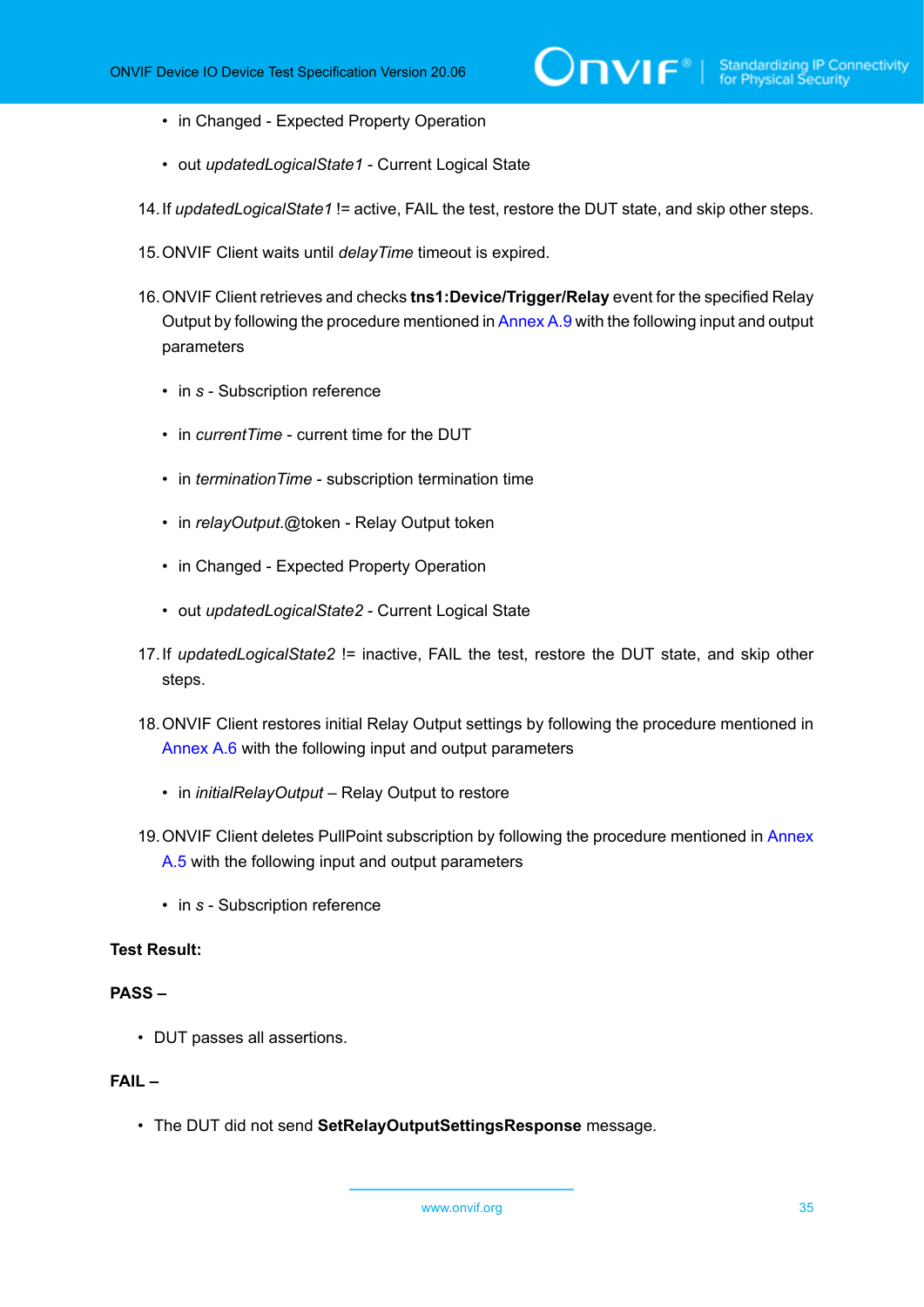• The DUT did not send **SetRelayOutputStateResponse** message.

# <span id="page-35-0"></span>5.2.4 IO SETRELAYOUTPUTSTATE – MONOSTABLE MODE (CLOSED IDLE STATE)

**Test Case ID:** DEVICEIO-1-2-4

**Specification Coverage:** Relay Output Trigger (ONVIF Device IO Service Specification), Set relay output settings (ONVIF Device IO Service Specification), Trigger relay output (ONVIF Device IO Service Specification)

**Feature Under Test:** GetRelayOutputs, SetRelayOutputSettings, SetRelayOutputState

**WSDL Reference:** deviceio.wsdl, event.wsdl

**Test Purpose:** To verify the behavior of SetRelayOutputState command in the case of monostable mode and closed idle state.

**Pre-Requisite:** Device IO Service is received from the DUT. Relay Outputs is supported by the DUT. Monostable Mode with Closed Idle State is supported by the DUT for at lease one Relay Output. Profile T is supported by the DUT. Relay Output Options supported by DUT.

**Test Configuration:** ONVIF Client and DUT

- 1. Start an ONVIF Client.
- 2. Start the DUT.
- 3. ONVIF Client selects the first relay output which supports required Relay Mode and Idle State for this mode by following the procedure mentioned in [Annex A.3](#page-69-0) with the following input and output parameters
	- in Monostable required Relay Mode
	- in closed required Idle State for the Relay Mode
	- out *relayOutput* Relay Output
	- out *relayOutputOptions* Relay Output Options of selected Relay Output
- 4. If *relayOutputOptions*.Discrete value is equal to true and *relayOutputOptions* does not contain DelayTimes element, FAIL the test, restore the DUT state, and skip other steps.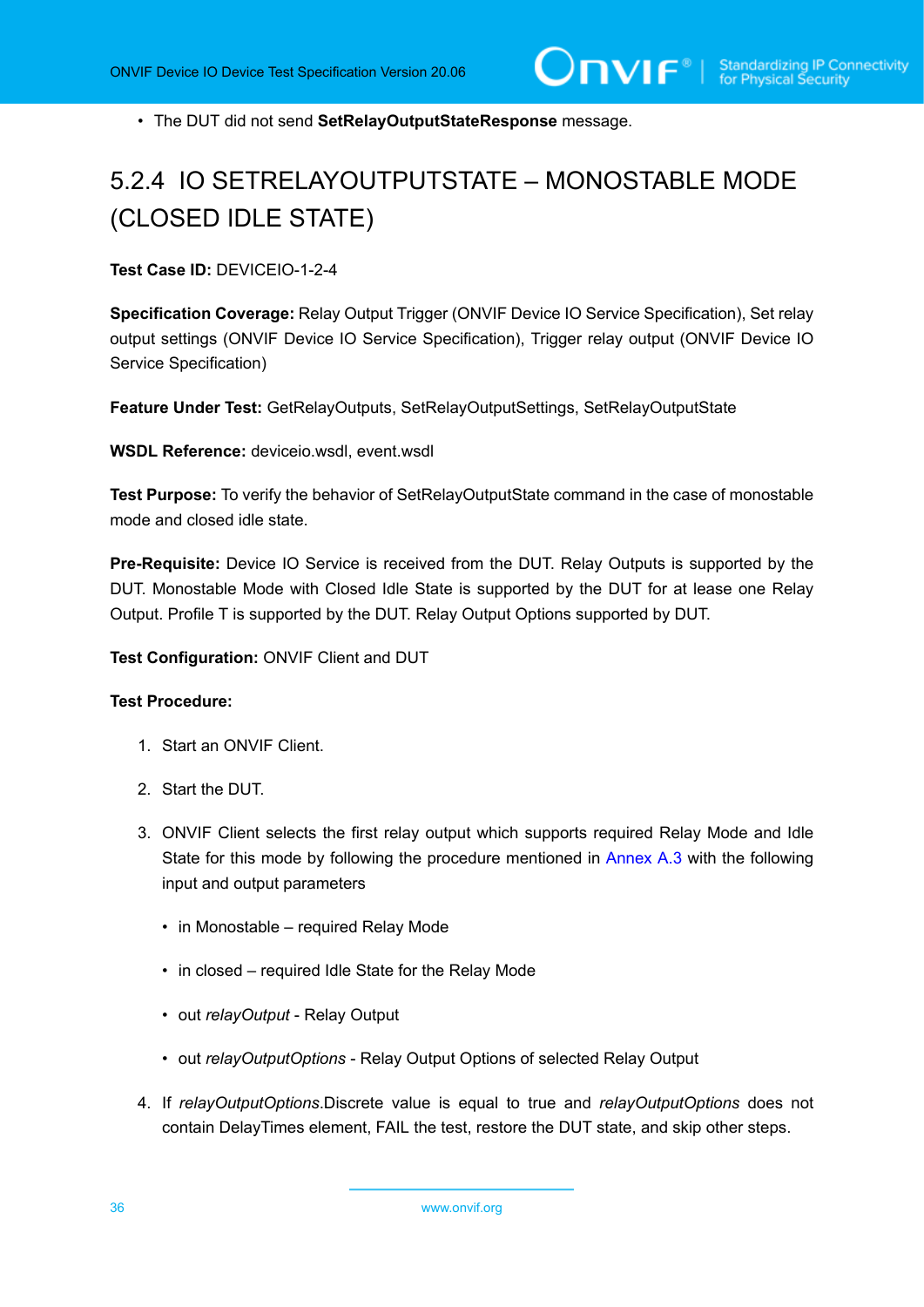- 5. Set *initialRelayOutput* := *relayOutput* to save initial Relay Output settings for restore procedure.
- 6. Set *delayTime* := [value from *relayOutputOptions*.DelayTimes list closest to 5 seconds if *relayOutputOptions*.Discrete = true, otherwise PT5S].
- 7. ONVIF Client moves Relay Output to Monostable Mode with Inactive Logical State by following the procedure mentioned in [Annex A.10](#page-75-0) with the following input and output parameters
	- in *relayOutput*.@token Relay Output token
	- in closed Required Idle State
	- in *delayTime* Required Delay Time
- 8. ONVIF Client creates PullPoint subscription for the specified topic by following the procedure mentioned in [Annex A.4](#page-70-0) with the following input and output parameters
	- in **tns1:Device/Trigger/Relay** Notification Topic
	- out *s* Subscription Reference
	- out *currentTime* current time for the DUT
	- out *terminationTime* Subscription Termination time
- 9. ONVIF Client retrieves and checks **tns1:Device/Trigger/Relay** event for the specified Relay Output by following the procedure mentioned in [Annex A.9](#page-73-0) with the following input and output parameters
	- in *s* Subscription reference
	- in *currentTime* current time for the DUT
	- in *terminationTime* subscription termination time
	- in *relayOutput*.@token Relay Output token
	- in Initialized Expected Property Operation
	- out *initialLogicalState* Current Logical State
- 10.If *initialLogicalState* != inactive, FAIL the test, restore the DUT state, and skip other steps.
- 11. ONVIF Client invokes **SetRelayOutputState** request with parameters
	- RelayOutputToken := *relayOutput*.@token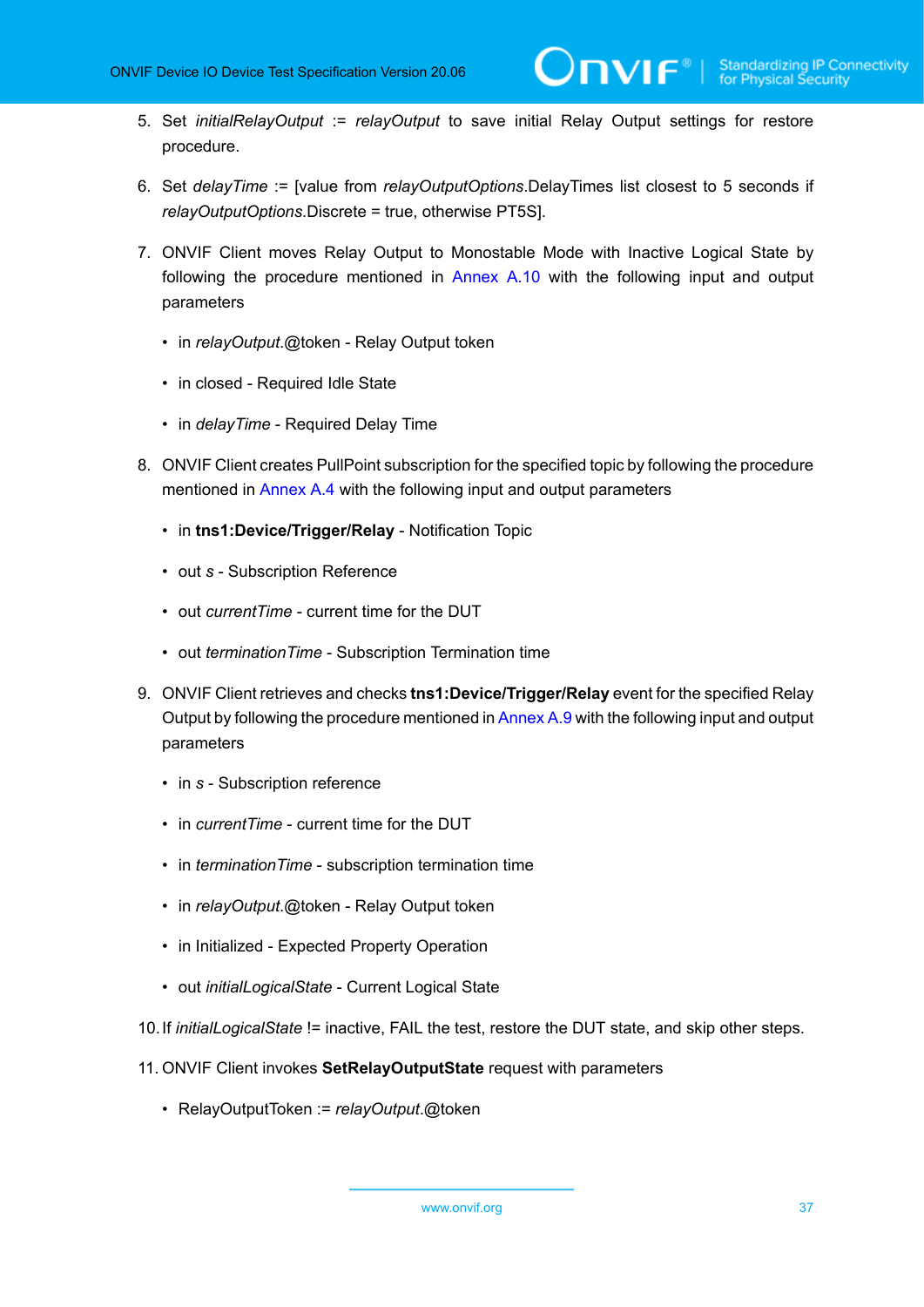- LogicalState := active
- 12.The DUT responds with **SetRelayOutputStateResponse** message.
- 13.ONVIF Client retrieves and checks **tns1:Device/Trigger/Relay** event for the specified Relay Output by following the procedure mentioned in [Annex A.9](#page-73-0) with the following input and output parameters
	- in *s* Subscription reference
	- in *currentTime* current time for the DUT
	- in *terminationTime* subscription termination time
	- in *relayOutput*.@token Relay Output token
	- in Changed Expected Property Operation
	- out *updatedLogicalState1* Current Logical State
- 14.If *updatedLogicalState1* != active, FAIL the test, restore the DUT state, and skip other steps.
- 15.ONVIF Client waits until *delayTime* timeout is expired.
- 16.ONVIF Client retrieves and checks **tns1:Device/Trigger/Relay** event for the specified Relay Output by following the procedure mentioned in [Annex A.9](#page-73-0) with the following input and output parameters
	- in *s* Subscription reference
	- in *currentTime* current time for the DUT
	- in *terminationTime* subscription termination time
	- in *relayOutput*.@token Relay Output token
	- in Changed Expected Property Operation
	- out *updatedLogicalState2* Current Logical State
- 17.If *updatedLogicalState2* != inactive, FAIL the test, restore the DUT state, and skip other steps.
- 18.ONVIF Client restores initial Relay Output settings by following the procedure mentioned in [Annex A.6](#page-71-0) with the following input and output parameters
	- in *initialRelayOutput* Relay Output to restore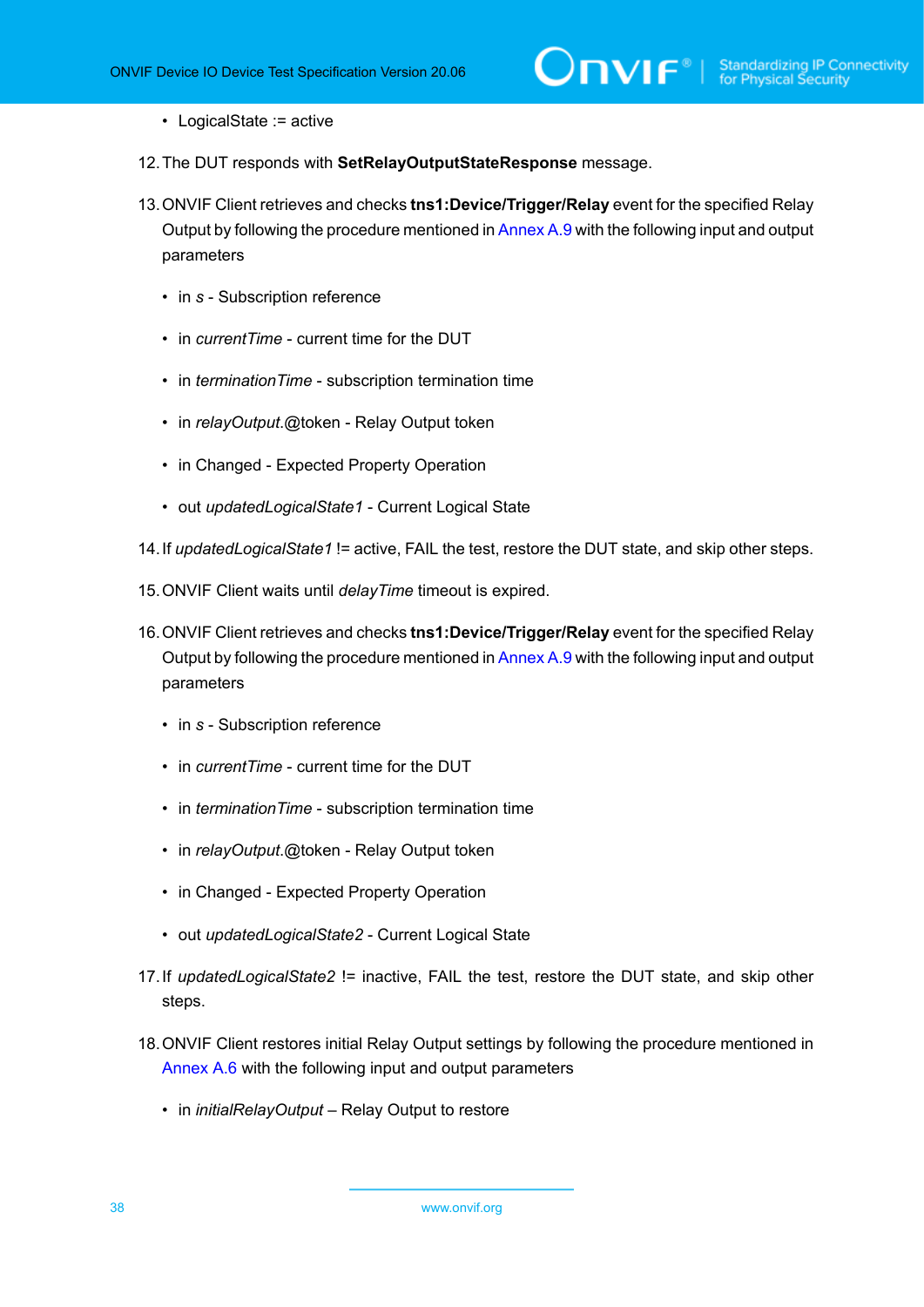- 19.ONVIF Client deletes PullPoint subscription by following the procedure mentioned in [Annex](#page-71-1) [A.5](#page-71-1) with the following input and output parameters
	- in *s* Subscription reference

## **PASS –**

• DUT passes all assertions.

## **FAIL –**

- The DUT did not send **SetRelayOutputSettingsResponse** message.
- The DUT did not send **SetRelayOutputStateResponse** message.

# 5.3 Events

# 5.3.1 REALTIME PULLPOINT SUBSCRIPTION – DIGITAL INPUT EVENT

**Test Case ID:** DEVICEIO-2-1-1

**Specification Coverage:** DigitalInput State Change (Device IO)

**Feature Under Test:** tns1:Device/Trigger/DigitalInput

**WSDL Reference:** event.wsdl

**Test Purpose:** To verify tns1:Device/Trigger/DigitalInput event generation after subscription and to verify tns1:Device/Trigger/DigitalInput event format.

**Pre-Requisite:** Device supports Digital Inputs feature. Device supports Pull-Point Notification feature.

#### **Test Configuration:** ONVIF Client and DUT

- 1. Start an ONVIF Client.
- 2. Start the DUT.
- 3. ONVIF Client invokes **GetEventProperties**.
- 4. The DUT responds with a **GetEventPropertiesResponse** message with parameters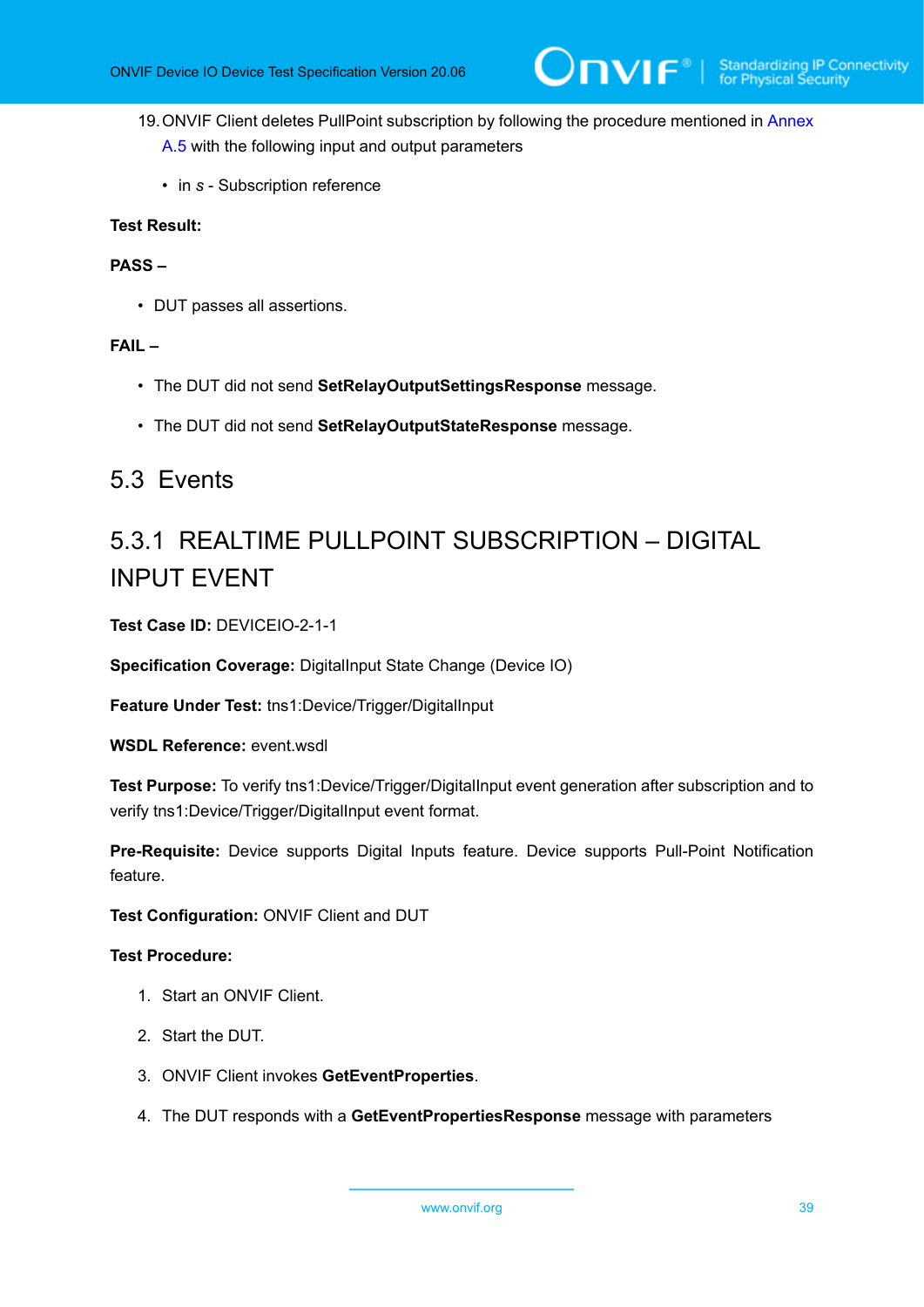

- TopicNamespaceLocation list
- FixedTopicSet
- TopicSet =: *topicSet*
- TopicExpressionDialect list
- MessageContentFilterDialect list
- MessageContentSchemaLocation list
- 5. If *topicSet* does not contain **tns1:Device/Trigger/DigitalInput** topic, FAIL the test and skip other steps.
- 6. ONVIF Client verifies **tns1:Device/Trigger/DigitalInput** topic (*triggerDigitalInput*) from *topicSet*:
	- 6.1. If *triggerDigitalInput*.MessageDescription.IsProperty is skipped or equals false, FAIL the test and skip other steps.
	- 6.2. If *triggerDigitalInput* does not contain MessageDescription.Source.SimpleItemDescription item with Name = "InputToken", FAIL the test and skip other steps.
	- 6.3. If *triggerDigitalInput*.MessageDescription.Source.SimpleItemDescription with Name = "InputToken" does not have Type = "tt:ReferenceToken", FAIL the test and skip other steps.
	- 6.4. If *triggerDigitalInput* does not contain MessageDescription.Data.SimpleItemDescription item with Name = "LogicalState", FAIL the test and skip other steps.
	- 6.5. If *triggerDigitalInput*.MessageDescription.Data.SimpleItemDescription item with Name = "LogicalState" does not have Type = "xs:boolean", FAIL the test and skip other steps.
- 7. ONVIF Client invokes **CreatePullPointSubscription** with parameters
	- Filter.TopicExpression := "tns1:Device/Trigger/DigitalInput"
	- Filter.TopicExpression.@Dialect := "http://www.onvif.org/ver10/tev/topicExpression/ ConcreteSet"
- 8. The DUT responds with a **CreatePullPointSubscriptionResponse** message with parameters

40 www.onvif.org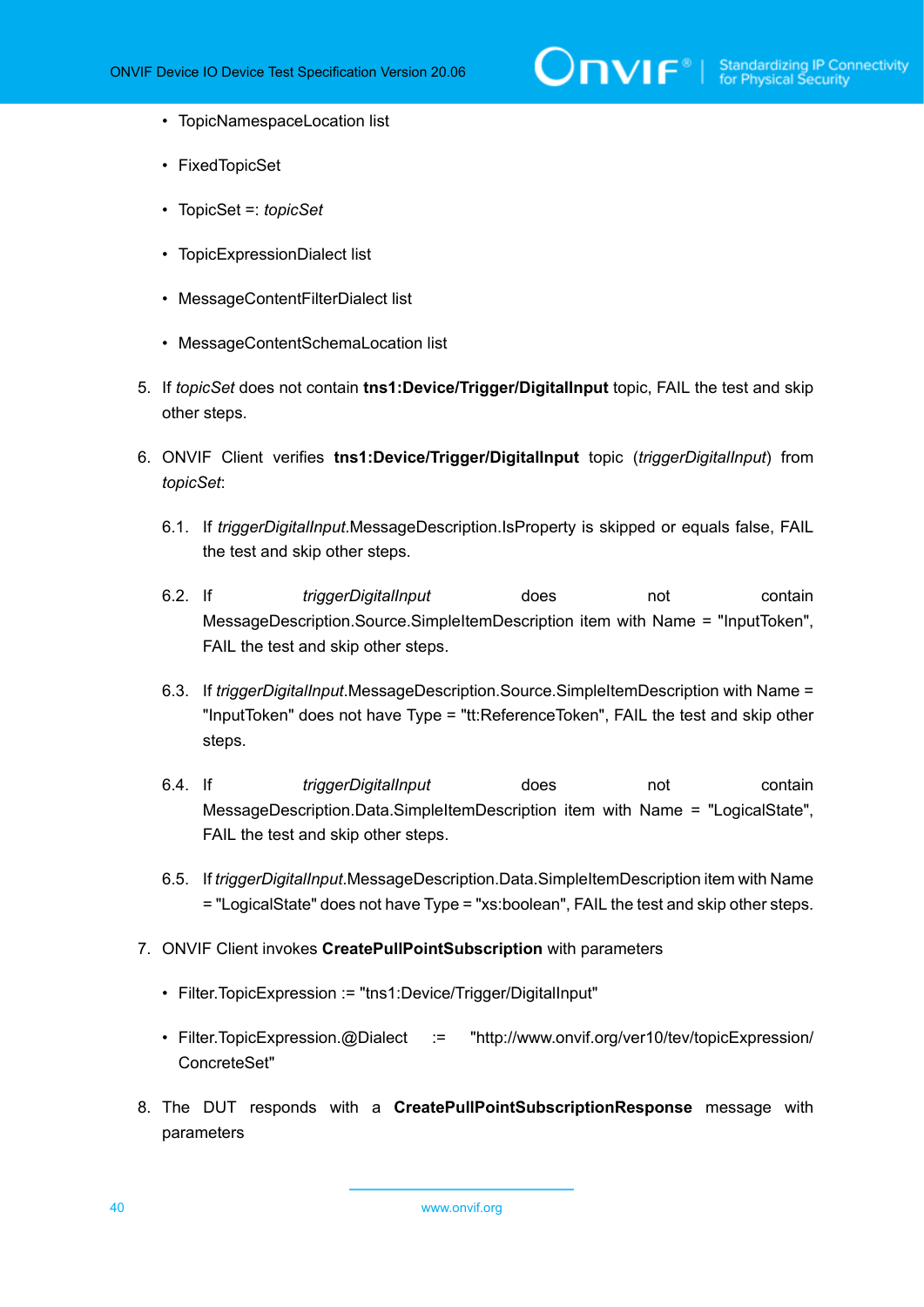- SubscriptionReference =: *s*
- CurrentTime
- TerminationTime
- <span id="page-40-1"></span>9. Until *timeout1* timeout expires, repeat the following steps:
	- 9.1. ONVIF Client invokes **PullMessages** to the subscription endpoint *s* with parameters
		- Timeout := PT60S
		- MessageLimit := 1
	- 9.2. The DUT responds with **PullMessagesResponse** message with parameters
		- CurrentTime
		- TerminationTime
		- NotificationMessage =: *m*
	- 9.3. If *m* is not null and *m* Message.Message.PropertyOperation = Initialized ONVIF Client verifies *m*:
		- 9.3.1. If *m*.Topic does not equal to **tns1:Device/Trigger/DigitalInput**, FAIL the test and go to the step [10](#page-40-0).
		- 9.3.2. If *m* does not contain Message.Message.Source.SimpleItem.InputToken, FAIL the test and go to the step [10](#page-40-0).
		- 9.3.3. If *m*.Message.Message.Source.SimpleItem.InputToken has value type different from tt:ReferenceToken type, FAIL the test and go to the step [10](#page-40-0).
		- 9.3.4. If *m* does not contain Message.Message.Data.SimpleItem.LogicalState, FAIL the test and go to the step [10](#page-40-0).
		- 9.3.5. If *m*.Message.Message.Data.SimpleItem.LogicalState has value type different from xs:boolean type, FAIL the test and go to the step [10](#page-40-0).
		- 9.3.6. Go to the step [10.](#page-40-0)
	- 9.4. If *timeout1* timeout expires for step [9](#page-40-1) without Notification with PropertyOperation = Initialized, FAIL the test and go to the step [10.](#page-40-0)
- <span id="page-40-0"></span>10.ONVIF Client invokes **Unsubscribe** to the subscription endpoint *s*.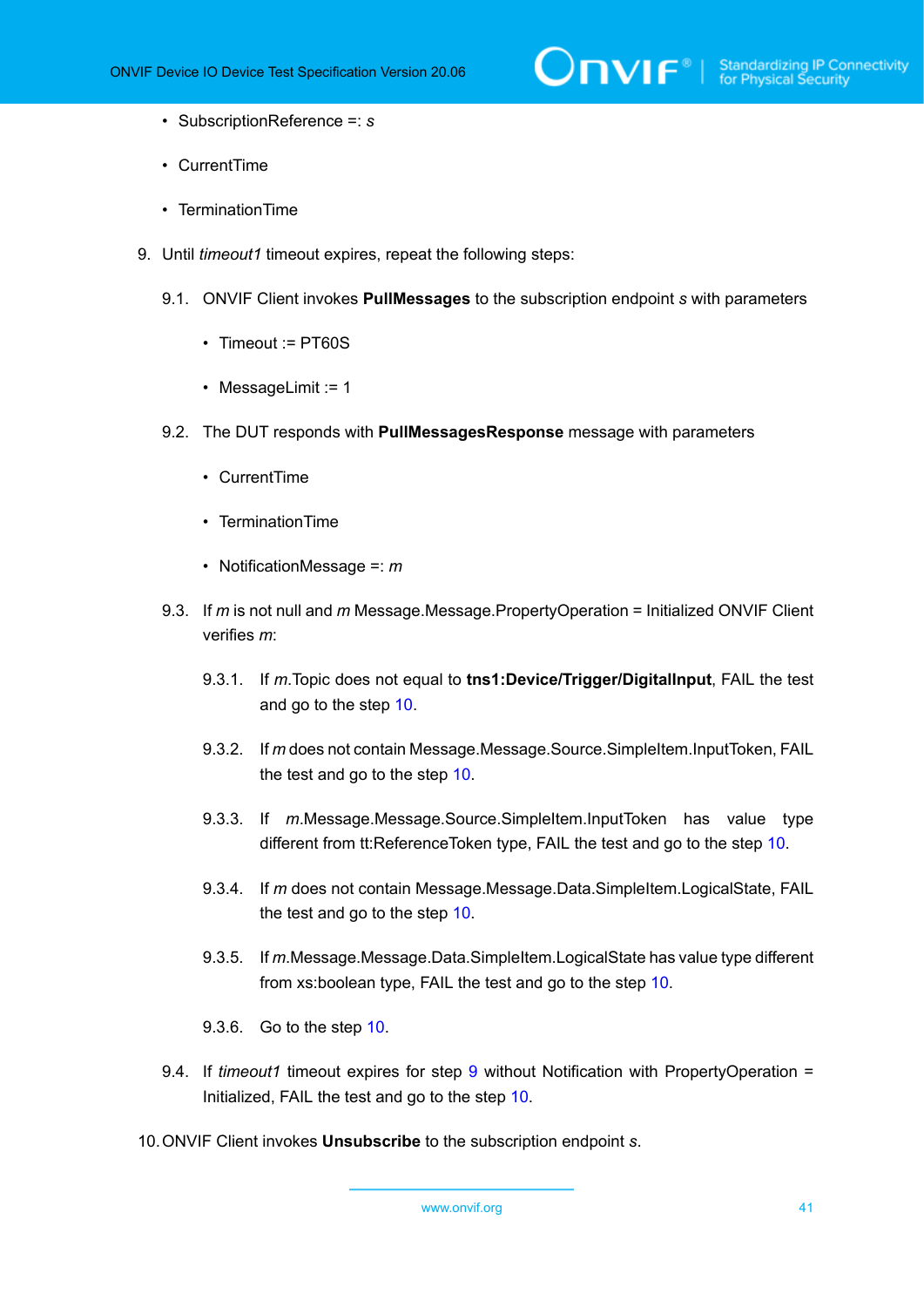11. The DUT responds with **UnsubscribeResponse** message.

#### **Test Result:**

## **PASS –**

• DUT passes all assertions.

#### **FAIL –**

- The DUT did not send **GetEventPropertiesResponse** message.
- The DUT did not send **CreatePullPointSubscriptionResponse** message.
- The DUT did not send **PullMessagesResponse** message(s).
- The DUT did not send **UnsubscribeResponse** message.

**Note:** *timeout1* will be taken from Operation Delay field of ONVIF Device Test Tool.

# 5.3.2 DEVICE IO TRIGGER EVENT

#### **Test Case ID:** DEVICEIO-2-1-2

**Specification Coverage:** Relay Output Trigger (Device IO Service)

**Feature Under Test:** GetEventProperties

**WSDL Reference:** event wsdl

**Test Purpose:** To verify tns1:Device/Trigger/Relay event format in TopicSet.

**Pre-Requisite:** Device IO service is supported by DUT. Event service is supported by DUT. Relay Outputs supported by DUT. Profile T is supported by the DUT.

**Test Configuration:** ONVIF Client and DUT

- 1. Start an ONVIF Client.
- 2. Start the DUT.
- 3. ONVIF Client invokes **GetEventProperties** request.
- 4. The DUT responds with a **GetEventPropertiesResponse** message with parameters
	- TopicNamespaceLocation list
	- FixedTopicSet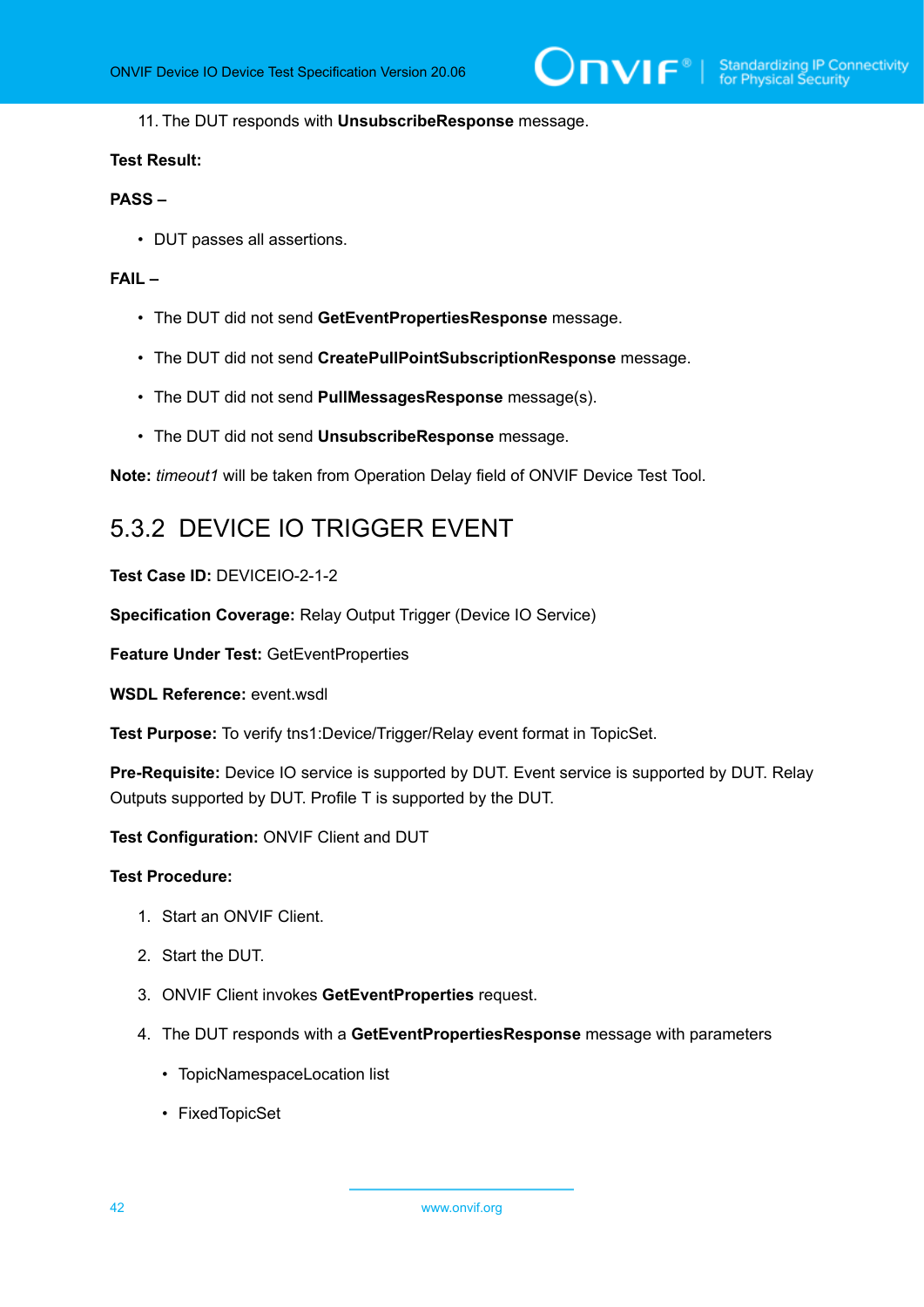# $\sum_{i} \sum_{i} \int_{\mathbf{F}}^{\mathbf{F}} | \int_{\mathbf{F}}^{\mathbf{S}}$  Standardizing IP Connectivity

- TopicSet =: *topicSet*
- TopicExpressionDialect list
- MessageContentFilterDialect list
- MessageContentSchemaLocation list
- 5. If *topicSet* does not contain tns1:Device/Trigger/Relay topic, FAIL the test and skip other steps.
- 6. ONVIF Client verifies tns1:Device/Trigger/Relay topic (*triggerTopic*) from *topicSet*:
	- If *triggerTopic*.MessageDescription.IsProperty does not equal to true, FAIL the test and skip other steps.
	- If *triggerTopic* does not contain MessageDescription.Source.SimpleItemDescription item with Name = "RelayToken", FAIL the test and skip other steps.
	- If *triggerTopic*.MessageDescription.Source.SimpleItemDescription with Name = "RelayToken" does not have Type = "tt:ReferenceToken", FAIL the test and skip other steps.
	- If *triggerTopic* does not contain MessageDescription.Data.SimpleItemDescription item with Name = "LogicalState", FAIL the test and skip other steps.
	- If *triggerTopic*.MessageDescription.Data.SimpleItemDescription with Name = "LogicalState" does not have Type = "tt:RelayLogicalState", FAIL the test and skip other steps.

#### **Test Result:**

#### **PASS –**

• DUT passes all assertions.

# **FAIL –**

• The DUT did not send **GetEventPropertiesResponse** message.

# 5.4 Digital Input

# 5.4.1 IO GETDIGITALINPUTS

**Test Case ID:** DEVICEIO-3-1-1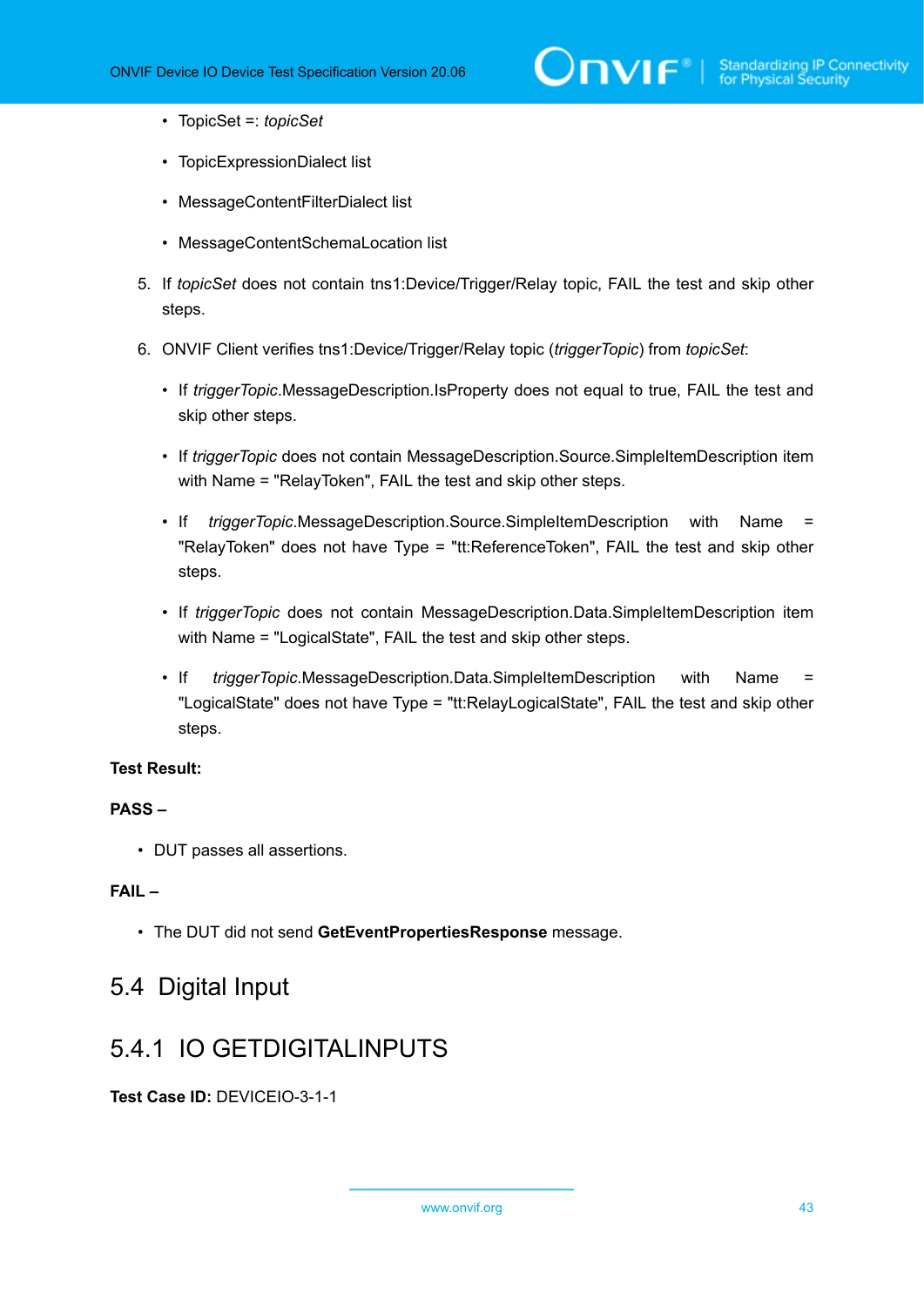# $\sum_{\text{IVIF}^\text{\tiny (\%)}}$  Standardizing IP Connectivity

#### **Specification Coverage:** None

**Feature Under Test:** GetDigitalInputs

**WSDL Reference:** deviceio.wsdl

**Test Purpose:** To verify the DUT returns proper message for GetDigitalInputs request.

**Pre-Requisite:** Device IO service is supported by DUT. Digital Inputs is supported by DUT.

**Test Configuration:** ONVIF Client and DUT

#### **Test Procedure:**

- 1. Start an ONVIF Client.
- 2. Start the DUT.
- 3. ONVIF Client sends **GetDigitalInputs** request to DUT to retrieve the list of supported digital input configurations.
- 4. The DUT sends **GetDigitalInputsResponse** message with the list of supported DigitalInputs.

#### **Test Result:**

#### **PASS –**

• DUT passes all assertions.

#### **FAIL –**

- The DUT did not send **GetDigitalInputsResponse** message.
- The **GetDigitalInputsResponse** message did not contain Digital Inputs.

# 5.4.2 IO GETDIGITALINPUTS – VERIFY QUANTITY

**Test Case ID:** DEVICEIO-3-1-2

**Specification Coverage:** None

**Feature Under Test:** GetDigitalInputs, GetServiceCapabilities

**WSDL Reference:** deviceio.wsdl

**Test Purpose:** To verify the DUT returns proper message for GetDigitalInputs request.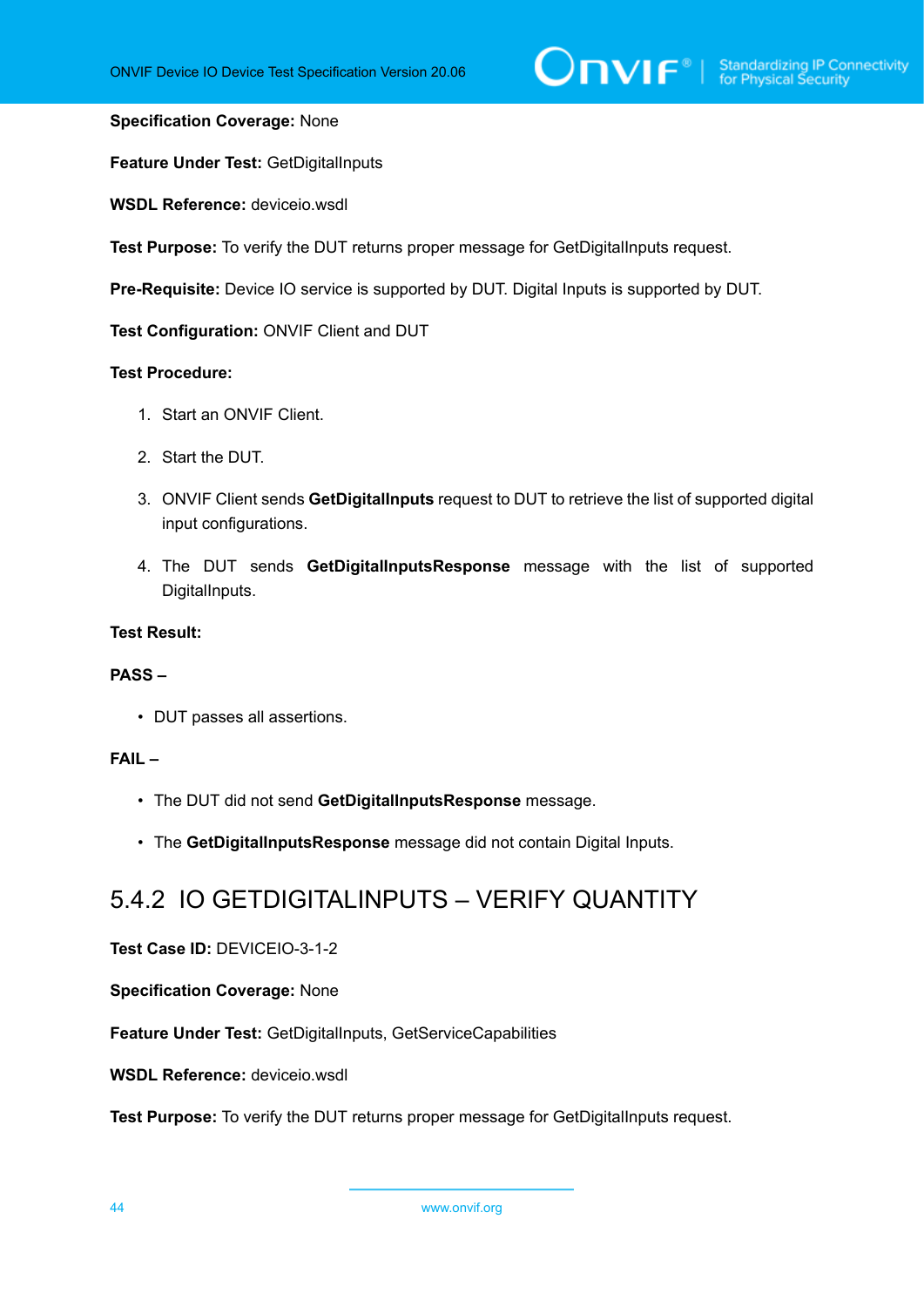**Pre-Requisite:** Device IO service is supported by DUT. Digital Inputs is supported by DUT.

#### **Test Configuration:** ONVIF Client and DUT

#### **Test Procedure:**

- 1. Start an ONVIF Client.
- 2. Start the DUT.
- 3. ONVIF Client invokes **GetServiceCapabilities** request.
- 4. The DUT sends **GetServiceCapabilitiesResponse** with the capabilities of the device IO service.
- 5. ONVIF Client sends **GetDigitalInputs** request to DUT to retrieve the list of supported digital input configurations.
- 6. The DUT sends **GetDigitalInputsResponse** message with the list of supported DigitalInputs.
- 7. ONVIF Client verifies the number of digital inputs in **GetDigitalInputsResponse** message. This number should be equal to the Capabilities.DigitalInputsnumber in **GetServiceCapabilitiesResponse** message.

## **Test Result:**

#### **PASS –**

• DUT passes all assertions.

#### **FAIL –**

- The DUT did not send **GetDigitalInputsResponse** message.
- The DUT sent incorrect **GetDigitalInputsResponse** message.
- The DUT did not send **GetServiceCapabilitiesResponse** message.
- The DUT sent empty list of DigitalInputsin **GetDigitalInputsResponse** message.
- The number of Digital Inputs in **GetDigitalInputsResponse** message is not equal to Capabilities.DigitalInputs number from **GetServiceCapabilitiesResponse** message.

# 5.4.3 IOGET DIGITAL INPUT CONFIGURATION OPTIONS

**Test Case ID:** DEVICEIO-3-1-3

www.onvif.org 45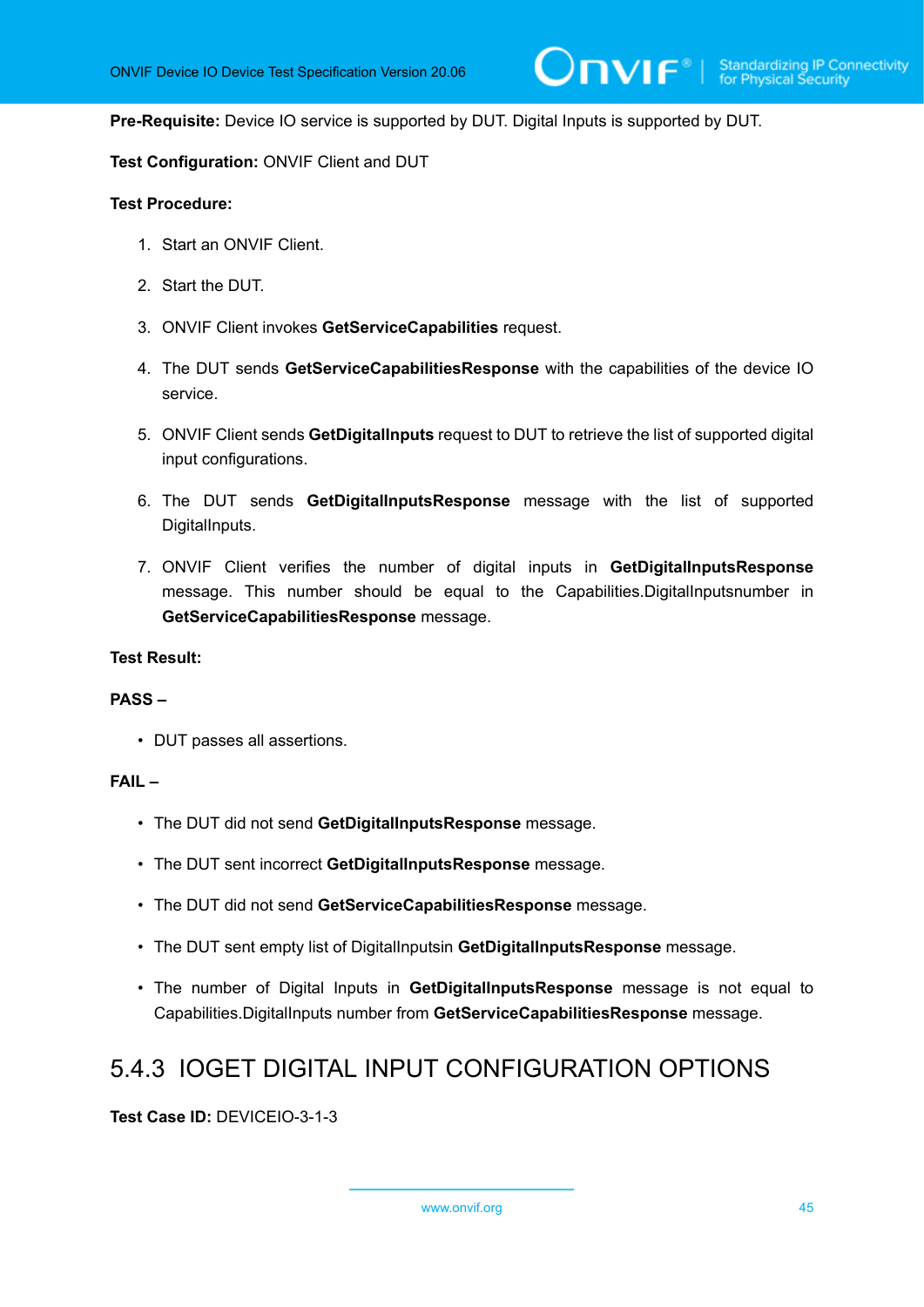#### **Specification Coverage:** None

**Feature Under Test:** GetDigitalInputs, GetDigitalInputConfigurationOptions

**WSDL Reference:** deviceio.wsdl

**Test Purpose:** To verify the behavior of GetDigitalInputConfigurationOptions command.

**Pre-Requisite:** Device IO service is supported by DUT. Digital Inputs is supported by DUT. Digital Input Options is supported by DUT.

**Test Configuration:** ONVIF Client and DUT

## **Test Procedure:**

- 1. Start an ONVIF Client.
- 2. Start the DUT.
- 3. ONVIF Client invokes **GetDigitalInputs** request to DUT to retrieve the list of supported digital input configurations.
- 4. The DUT sends **GetDigitalInputsResponse** message with the list of supported digital inputs.
- 5. ONVIF Client invokes **GetDigitalInputConfigurationOptions** message to DUT to retrieve the generic input configuration options.
- 6. The DUT sends **GetDigitalInputConfigurationOptionsResponse** message with generic digital input configuration options.
- 7. For each digital input in **GetDigitalInputsResponse** message, ONVIF Client saves this digital input in *DigitalInput1* variable and runs the following steps:
	- 7.1. ONVIF Client invokes **GetDigitalInputConfigurationOptions** request with Token = *DigitalInput1* token as input argument.
	- 7.2. The DUT sends **GetDigitalInputConfigurationOptionsResponse** message with configuration options for the given token.

## **Test Result:**

#### **PASS –**

• DUT passes all assertions.

**FAIL –**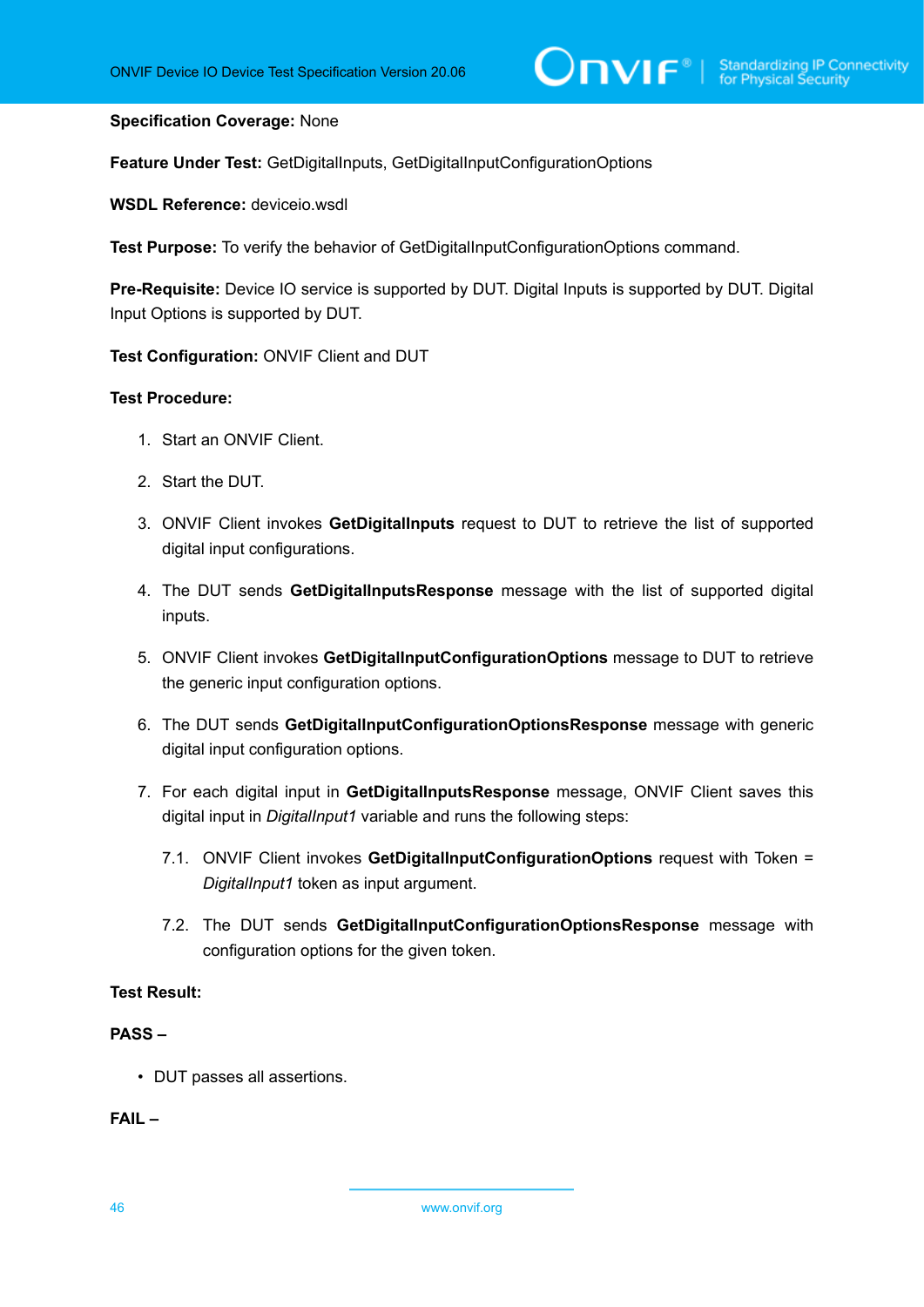- The DUT did not send **GetDigitalInputsResponse** message.
- The **GetDigitalInputsResponse** message did not contain Digital Inputs.
- The DUT Did not send **GetDigitalInputConfigurationOptionsResponse** message.
- The **GetDigitalInputConfigurationOptionsResponse** message did not contain Digital Input Options.

# 5.4.4 IO DIGITAL INPUT CONFIGURATION

## **Test Case ID:** DEVICEIO-3-1-4

**Specification Coverage:** None

**Feature Under Test:** GetDigitalInputs, GetDigitalInputConfigurationOptions, SetDigitalInputConfigurations

**WSDL Reference:** deviceio.wsdl

**Test Purpose:** To verify the behavior of GetDigitalInputs, GetDigitalInputConfigurationOptions, SetDigitalInputConfigurations commands.

**Pre-Requisite:** Device IO service is supported by DUT. Digital Inputs is supported by DUT. Digital Input Options is supported by DUT.

**Test Configuration:** ONVIF Client and DUT

- 1. Start an ONVIF Client.
- 2. Start the DUT.
- 3. ONVIF Client invokes **GetDigitalInputs** request to DUT to retrieve the list of supported digital input configurations.
- 4. The DUT sends **GetDigitalInputsResponse** message with the list of supported DigitalInputs.
- 5. For each digital input in **GetDigitalInputsResponse** message, ONVIF Client saves this digital input in *DigitalInput1* variable and runs the following steps:
	- 5.1. ONVIF Client invokes **GetDigitalInputConfigurationOptions** request with Token = *DigitalInput1* token as input argument.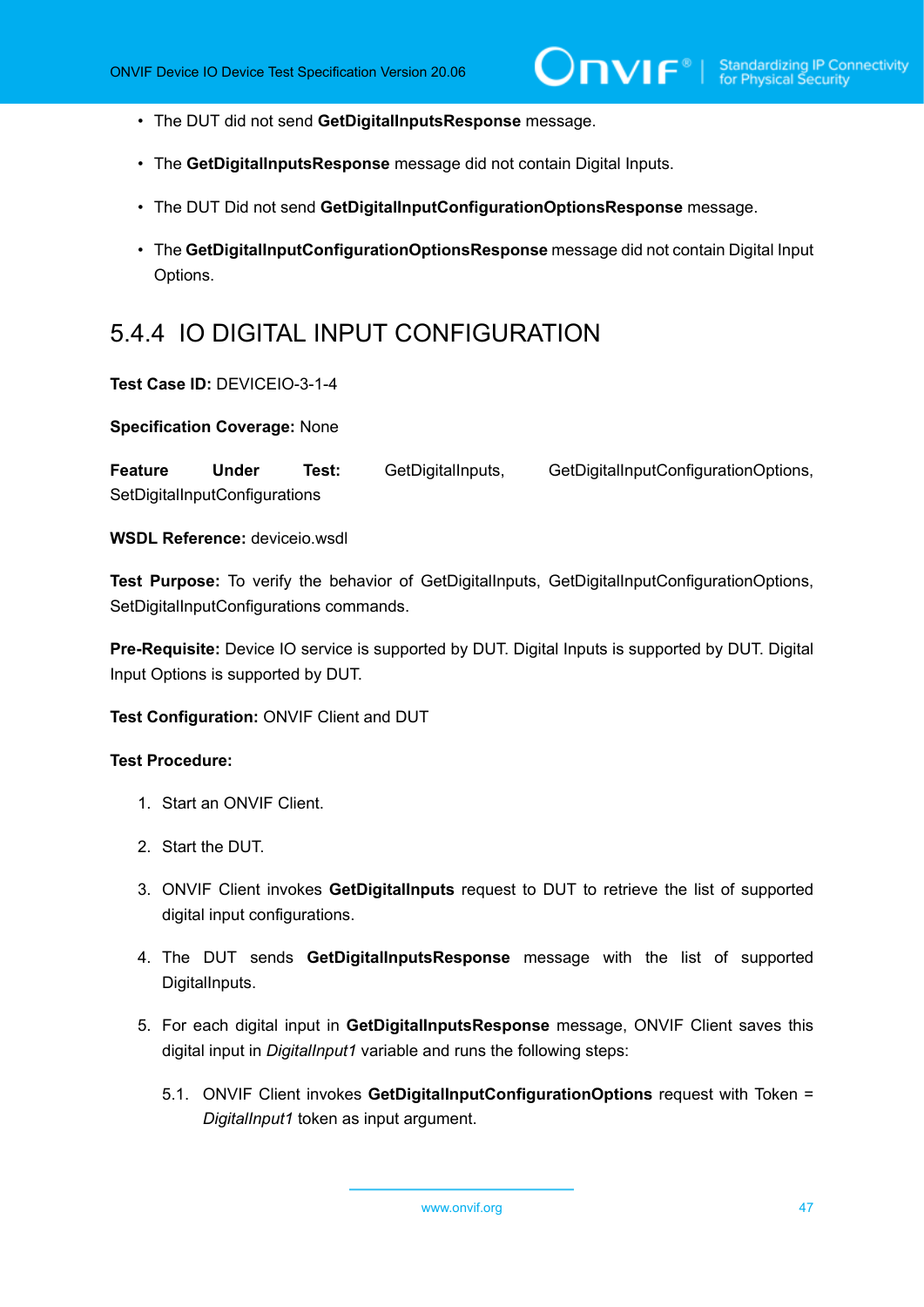5.2. The DUT sends **GetDigitalInputConfigurationOptionsResponse** message with configuration options for the given token.

 $\mathsf{J}\mathsf{IVIF}^*$  i

- 5.3. If **GetDigitalInputConfigurationOptionsResponse** message contains DigitalInputOptionsIdleState = closed then run the following steps:
	- 5.3.1. ONVIF Client changes *DigitalInput1* IdleState property to closed.
	- 5.3.2. ONVIF Client invokes **SetDigitalInputConfigurations** request with *DigitalInput1* as input argument.
	- 5.3.3. The DUT sends **SetDigitalInputConfigurationsResponse** message. ONVIF Client verifies the response.
	- 5.3.4. ONVIF Client invokes **GetDigitalInputs** request.
	- 5.3.5. The DUT sends **GetDigitalInputsResponse** message with the list of Digital Inputs.
	- 5.3.6. ONVIF Client verifies that the **GetDigitalInputsResponse** message contains digital input with token = *DigitalInput1* token, also it verifies that IdleState value equals to the value set up in the step 5.3.1.
- 5.4. If **GetDigitalInputConfigurationOptionsResponse** message contains DigitalInputOptions.IdleState = open then run the following steps:
	- 5.4.1. ONVIF Client changes *DigitalInput1*.IdleState property to open.
	- 5.4.2. ONVIF Client invokes **SetDigitalInputConfigurations** request with *DigitalInput1* as input argument.
	- 5.4.3. The DUT sends **SetDigitalInputConfigurationsResponse** message. ONVIF Client verifies the response.
	- 5.4.4. ONVIF Client invokes **GetDigitalInputs** request.
	- 5.4.5. The DUT sends **GetDigitalInputsResponse** message with the list of Digital Inputs.
	- 5.4.6. ONVIF Client verifies that the **GetDigitalInputsResponse** message contains digital input with token = *DigitalInput1* token, also it verifies that IdleState value equals to the value set up in the step 5.4.1.

#### **Test Result:**

**PASS –**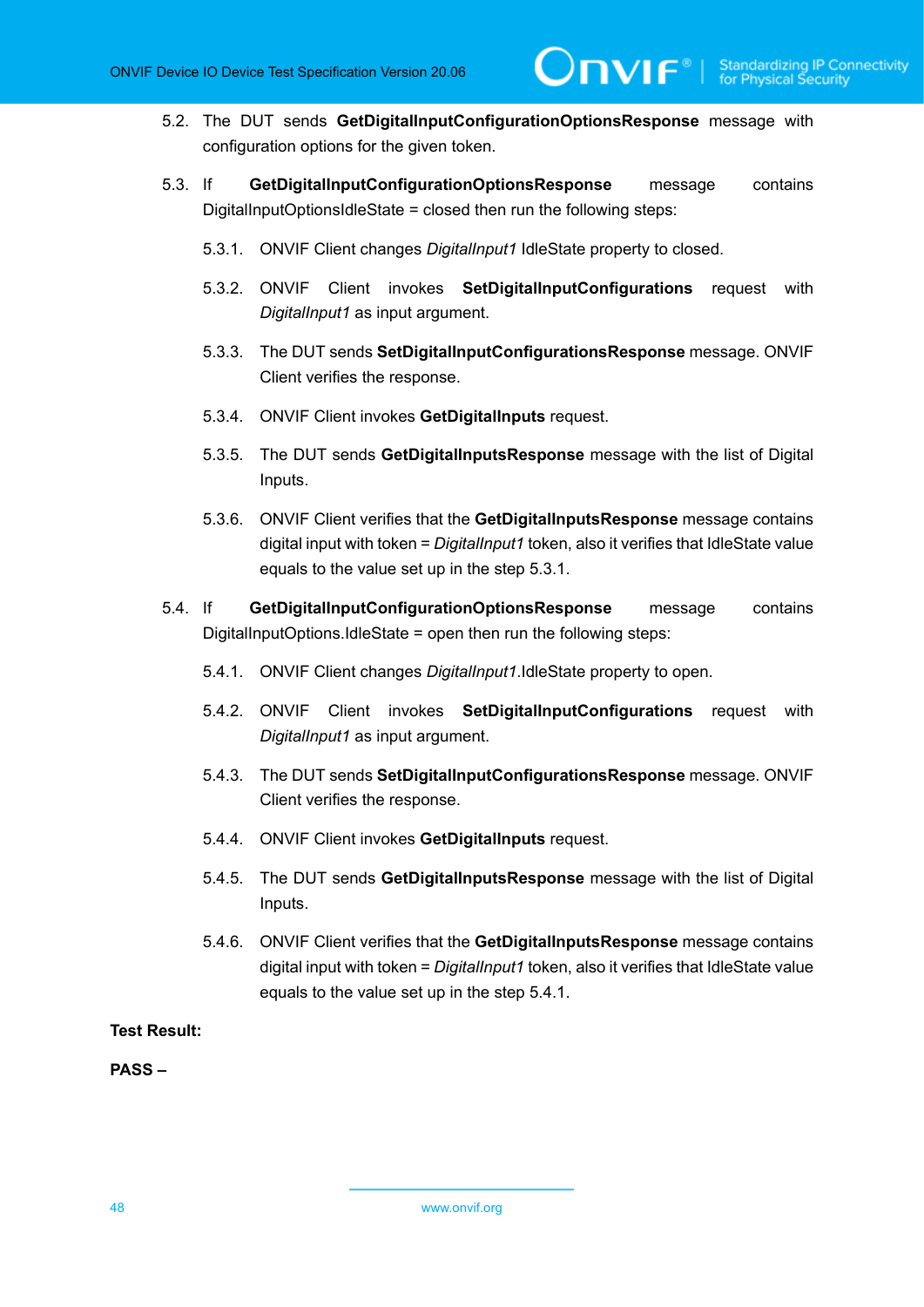• DUT passes all assertions.

## **FAIL –**

- The DUT did not send **GetDigitalInputsResponse** message.
- The **GetDigitalInputsResponse** message did not contain Digital Inputs.
- The DUT Did not send **GetDigitalInputConfigurationOptionsResponse** message.
- The **GetDigitalInputConfigurationOptionsResponse** message did not contain Digital Input Options.
- The DUT did not send **SetDigitalInputConfigurationsResponse** message.
- The DUT did not change IdleState.

# 5.5 Audio Source

# 5.5.1 IO GET AUDIO SOURCES

**Test Case ID:** DEVICEIO-4-1-1

**Specification Coverage:** GetAudioSources (ONVIF Device IO Service Specification).

**Feature Under Test:** GetAudioSources

**WSDL Reference:** deviceio.wsdl

**Test Purpose:** To verify retrieving supported Audio Sources.

**Pre-Requisite:** Device IO Service is received from the DUT. Media2 Service is supported by Device. Media2 Audio is supported by Device as indicated by the ProfileCapabilities.ConfigurationsSupported = AudioSource capability.

## **Test Configuration:** ONVIF Client and DUT

- 1. Start an ONVIF Client.
- 2. Start the DUT.
- 3. ONVIF Client invokes **GetAudioSources** request.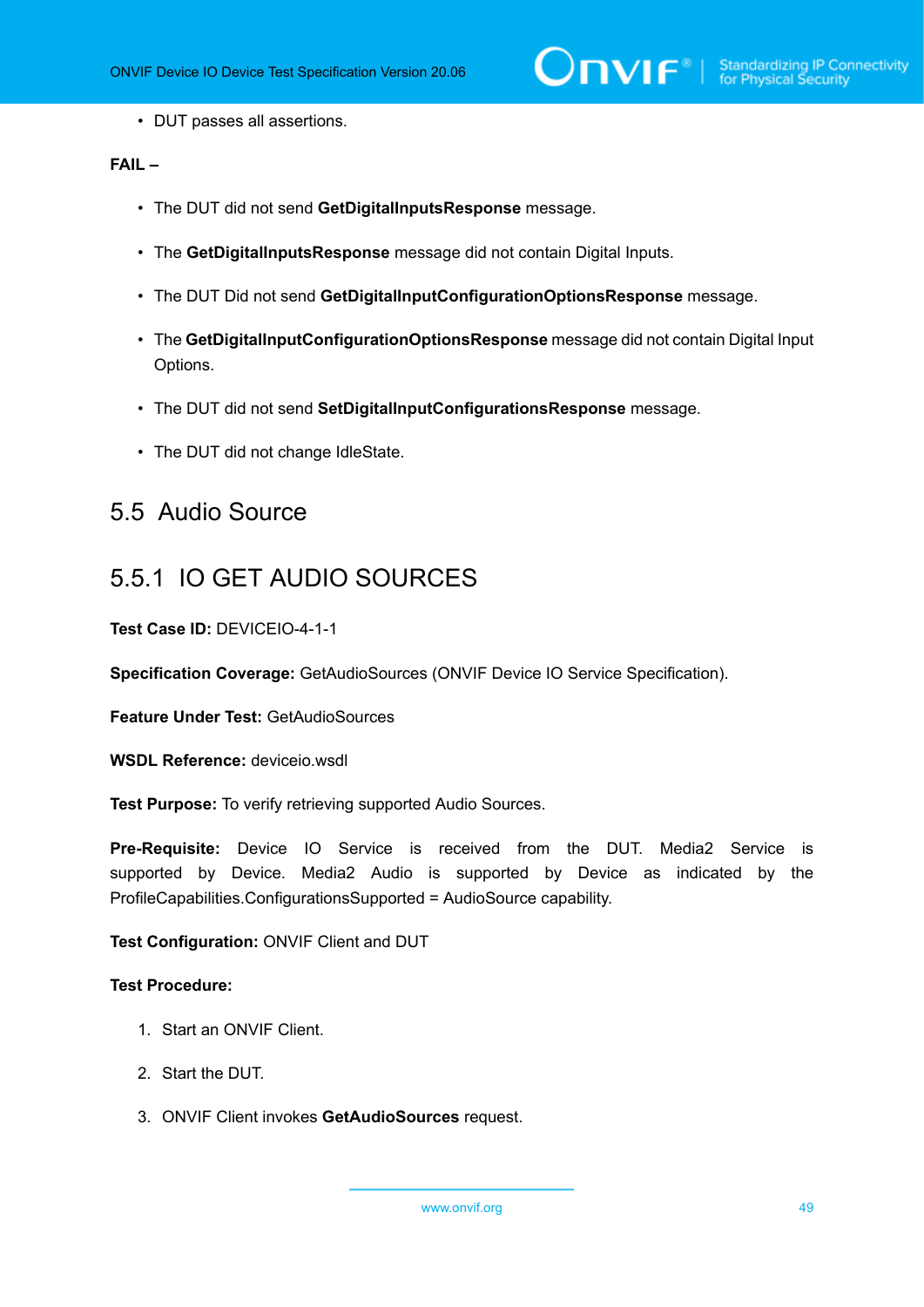- 4. The DUT responds with **GetAudioSourcesResponse** with parameters
	- Token list =: *audioSourcesList*
- 5. If *audioSourcesList* is empty, FAIL the test.

## **PASS –**

• DUT passes all assertions.

#### **FAIL –**

• DUT did not send **GetAudioSourcesResponse** message.

# 5.6 Consistency

# 5.6.1 GET VIDEOSOURCES (DeviceIO) AND GET VIDEOSOURCES (Media) CONSISTENCY

**Test Case ID:** DEVICEIO-5-1-1

**Specification coverage:** GetVideoSources (Media Service Specification), GetVideoSources (Device IO Service Specification)

**Feature under test:** GetVideoSources (DeviceIO), GetVideoSources (Media)

**WSDL Reference:** media.wsdl, deviceio.wsdl

**Test Purpose:** To verify GetVideoSources (DeviceIO) and GetVideoSources (Media) consistency.

**Pre-Requisite:** Media Service is received from the DUT. DeviceIO Service is received from the DUT.

**Test Configuration:** ONVIF Client and DUT

- 1. Start an ONVIF Client.
- 2. Start the DUT.
- 3. ONVIF Client invokes **GetVideoSources** (DeviceIO) request.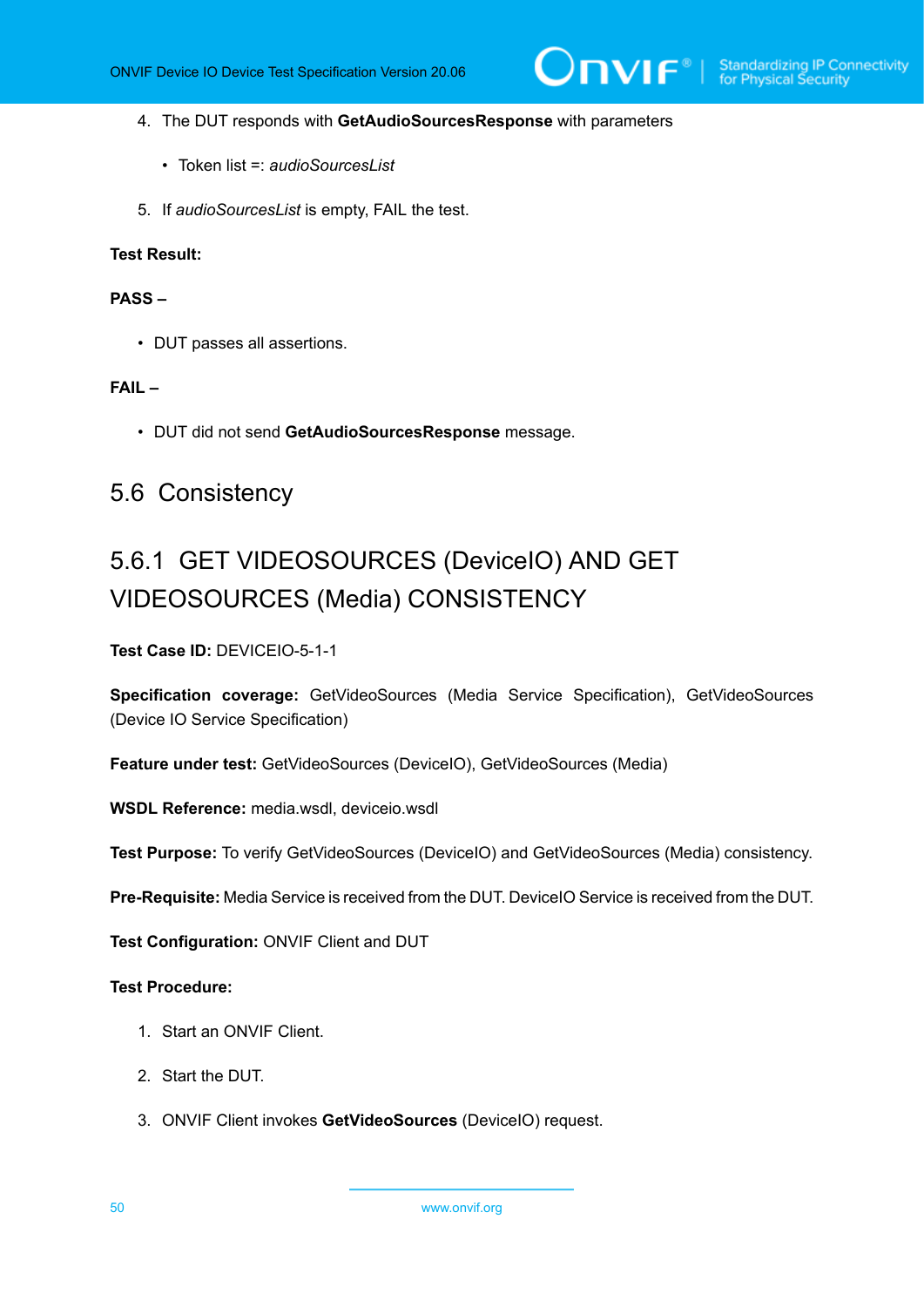$\mathsf{Divif}^*$  i

- 4. The DUT responds with **GetVideoSourcesResponse** message with parameters
	- Token list =: *tokenList*
- 5. ONVIF Client invokes **GetVideoSources** (Media) request.
- 6. The DUT responds with **GetVideoSourcesResponse** message with parameters
	- VideoSources list =: *videoSourcesList*
- 7. If *tokenList* is not equal to list of @token items from *videoSourcesList* list, FAIL the test.

#### **Test Result:**

#### **PASS –**

• DUT passes all assertions.

### **FAIL –**

• DUT did not send **GetVideoSources** (DeviceIO) message.

DUT did not send **GetVideoSources** (Media) message.

# 5.7 Serial Port

# 5.7.1 IO GET SERIAL PORTS

#### **Test Case ID:** DEVICEIO-6-1-1

**Specification Coverage:** GetSerialPorts (Device IO Service Specification)

**Feature Under Test:** GetSerialPorts

**WSDL Reference:** deviceio.wsdl

**Test Purpose:** To verify retrieving of DUT Serial Ports using GetSerialPorts command.

**Pre-Requisite:** Device IO Service is received from the DUT. Serial Port is supported by DUT.

**Test Configuration:** ONVIF Client and DUT

## **Test Procedure:**

1. Start an ONVIF Client.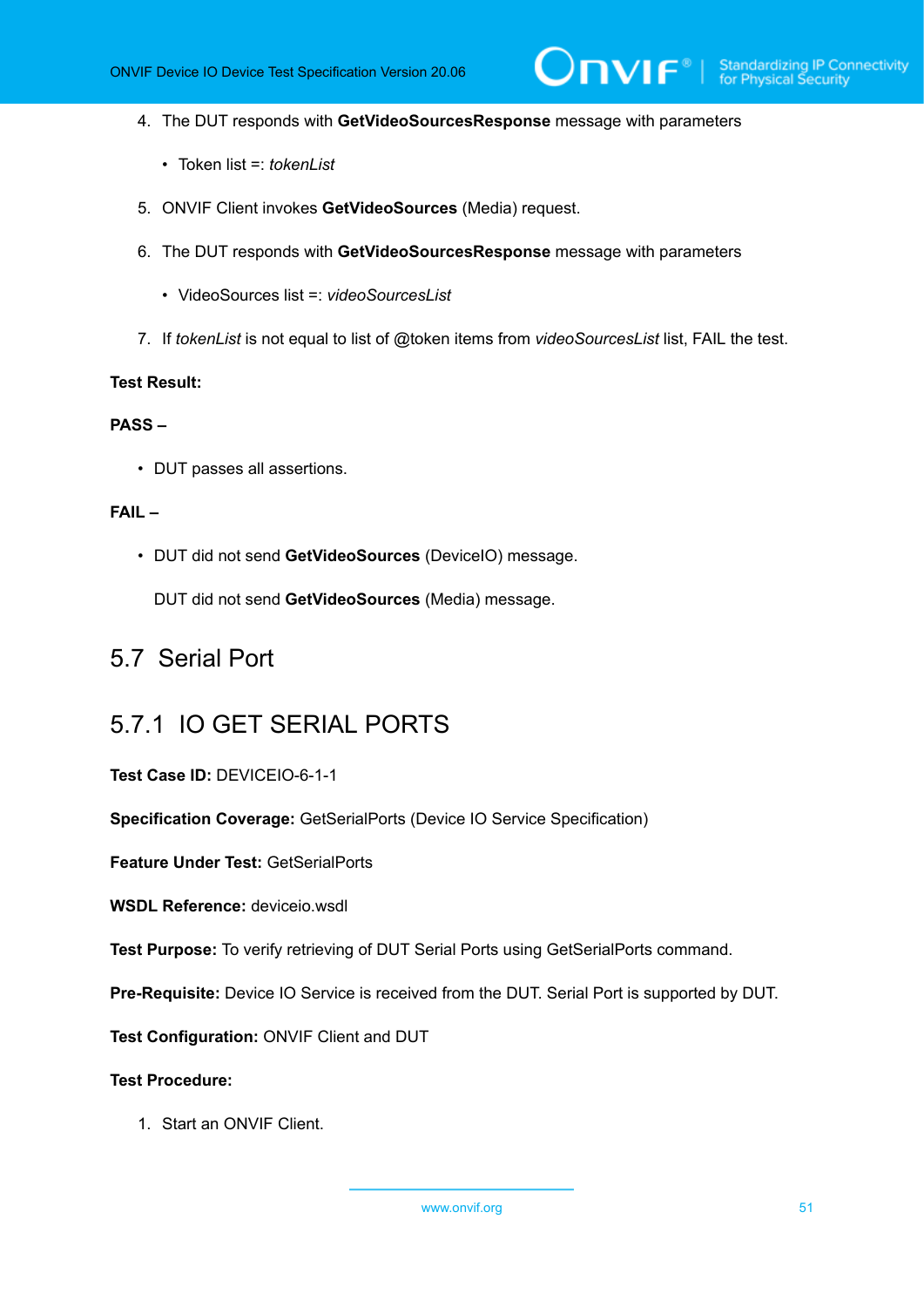- 2. Start the DUT.
- 3. ONVIF Client retrieves Device IO Service capabilities by following the procedure mentioned in [Annex A.7](#page-72-0) with the following input and output parameters
	- out *cap* Device IO Service capabilities
- 4. ONVIF Client invokes **GetSerialPorts** request.
- 5. The DUT responds with **GetSerialPortsResponse** message with parameters:
	- SerialPort list =: *serialPortList*
- 6. If number of items in *serialPortList* is not equal to *cap*.SerialPorts, FAIL the test and skip other steps.
- 7. If *serialPortList* contains at least two items with the same @token, FAIL the test and skip other steps.

## **PASS –**

• DUT passes all assertions.

## **FAIL –**

• The DUT did not send **GetSerialPortsResponse** message.

# 5.7.2 IO GET SERIAL PORT CONFIGURATION AND GET SERIAL PORT OPTIONS

**Test Case ID:** DEVICEIO-6-1-2

**Specification Coverage:** GetSerialPortConfiguration (Device IO Service Specification), GetSerialPortConfigurationOptions (Device IO Service Specification)

**Feature Under Test:** GetSerialPortConfiguration, GetSerialPortConfigurationOptions

**WSDL Reference:** deviceio.wsdl

**Test Purpose:** To verify retrieving of DUT Serial Port Configuration using GetSerialPortConfiguration command. To verify retrieving of DUT Serial Port Configuration Options using GetSerialPortConfigurationOptions command. To verify that all Serial Port Configurations are consistent with Serial Port Configuration Options.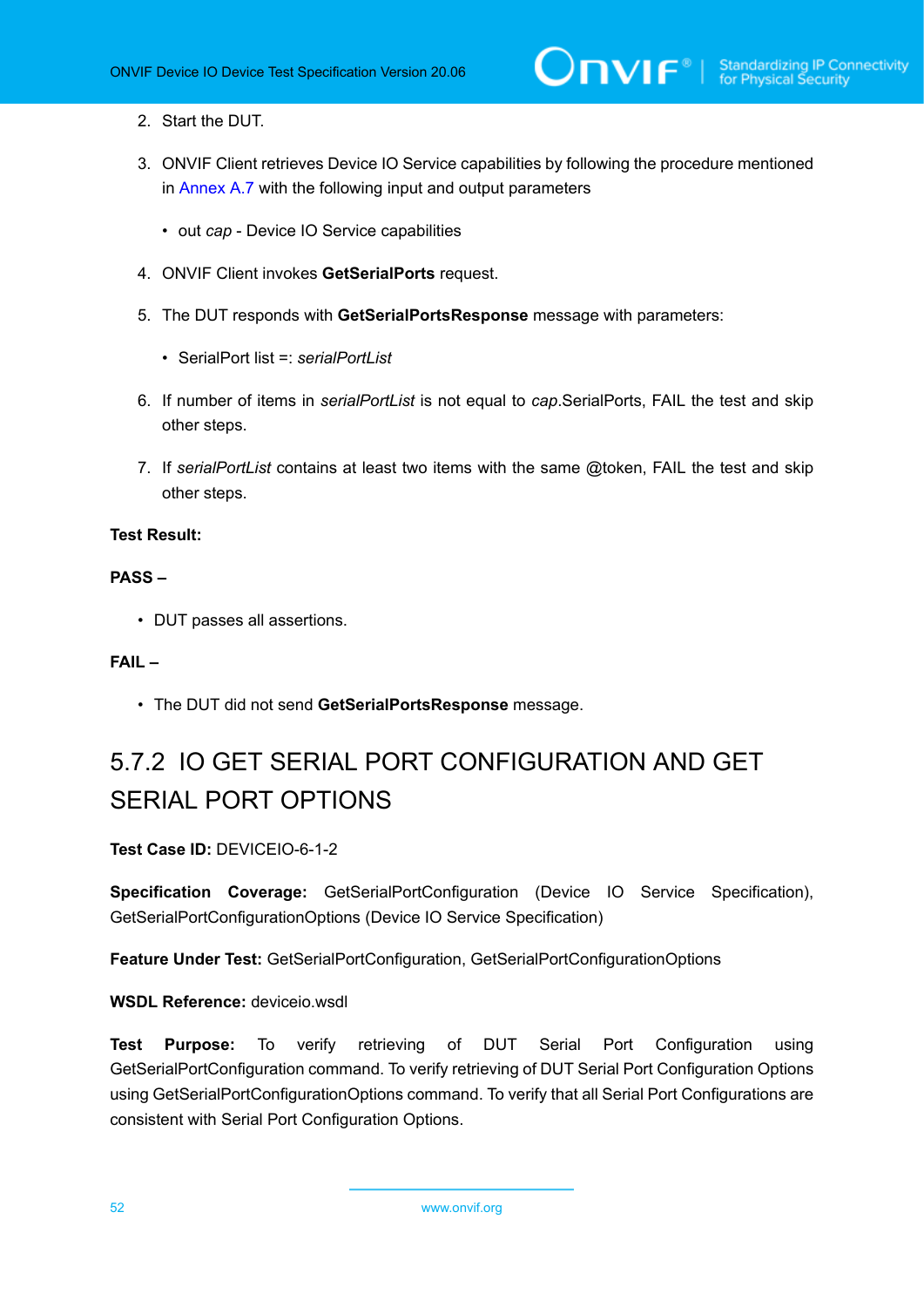**Pre-Requisite:** Device IO Service is received from the DUT. Serial Port is supported by DUT.

#### **Test Configuration:** ONVIF Client and DUT

- 1. Start an ONVIF Client.
- 2. Start the DUT.
- 3. ONVIF Client retrieves Serial Ports list by following the procedure mentioned in [Annex A.8](#page-73-1) with the following input and output parameters
	- out *serialPortList* Serial Ports list
- 4. For each SerialPort *serialPort* in *serialPortList* list repeat the following steps:
	- 4.1. ONVIF Client invokes **GetSerialPortConfiguration** request with parameters
		- SerialPortToken := *serialPort*.@token
	- 4.2. The DUT responds with **GetSerialPortConfigurationResponse** message with parameters:
		- SerialPortConfiguration =: *serialPortConfiguration*
	- 4.3. If *serialPortConfiguration*.@token not equal to *serialPort*.@token, FAIL the test and skip other steps.
	- 4.4. ONVIF Client invokes **GetSerialPortConfigurationOptions** request with parameters
		- SerialPortToken := *serialPortConfiguration*.@token
	- 4.5. The DUT responds with **GetSerialPortConfigurationOptionsResponse** message with parameters:
		- SerialPortOptions =: *serialPortOptions*
	- 4.6. If *serialPortConfiguration*.@token is not equal to *serialPortOptions*.@token, FAIL the test and skip other steps.
	- 4.7. If *serialPortOptions*.BaudRateList.Items list is empty, FAIL the test and skip other steps.
	- 4.8. If *serialPortOptions*.ParityBitList.Items list is empty, FAIL the test and skip other steps.
	- 4.9. If *serialPortOptions*.CharacterLengthList.Items list is empty, FAIL the test and skip other steps.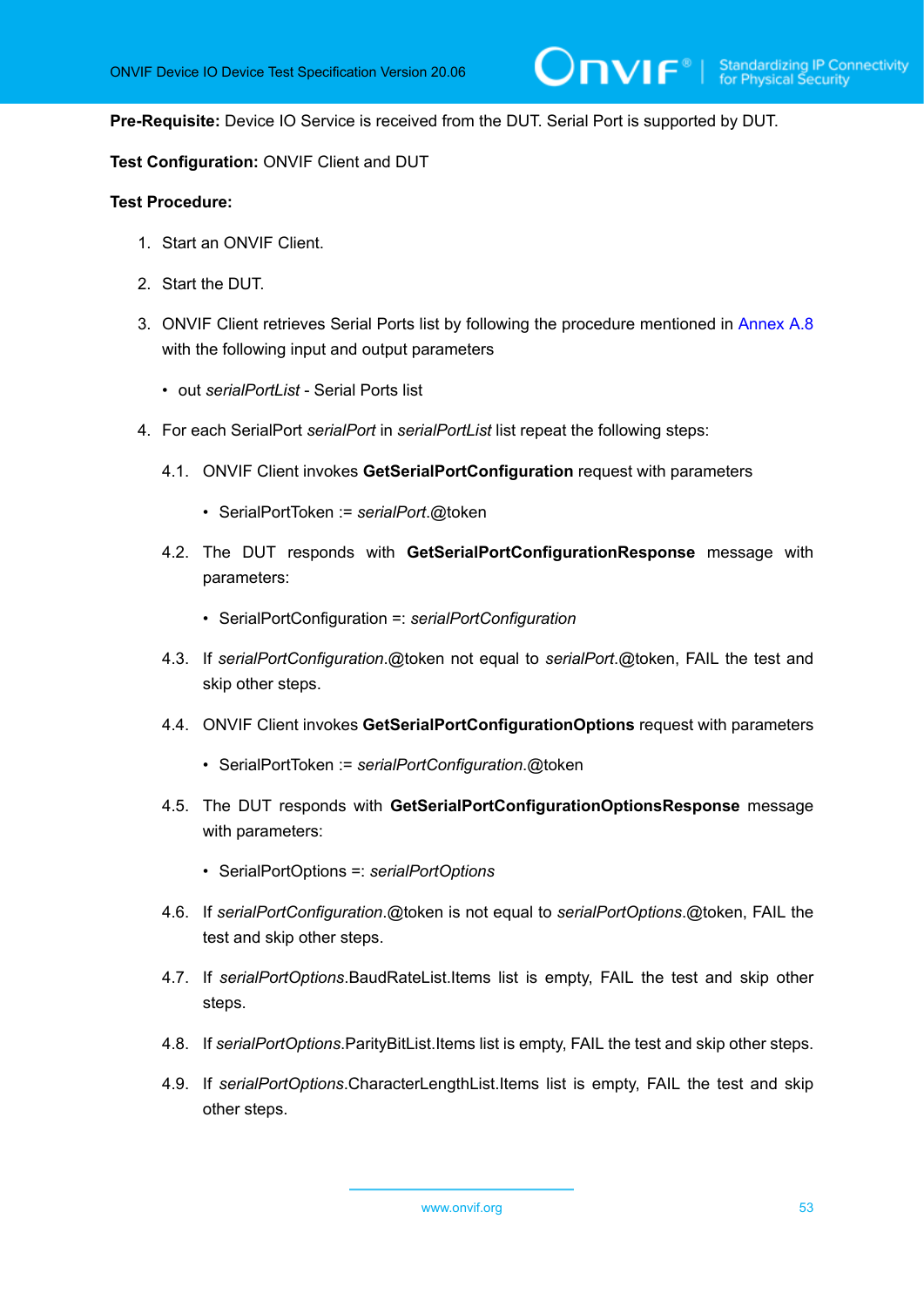4.10. If *serialPortOptions*.StopBitList.Items list is empty, FAIL the test and skip other steps.

- 4.11. If *serialPortConfiguration*.BaudRate is not in *serialPortOptions*.BaudRateList.Items list, FAIL the test and skip other steps.
- 4.12. If *serialPortConfiguration*.ParityBit is not in *serialPortOptions*.ParityBitList.Items list, FAIL the test and skip other steps.
- 4.13. If *serialPortConfiguration*.CharacterLength is not in *serialPortOptions*.CharacterLengthList.Items list, FAIL the test and skip other steps.
- 4.14. If *serialPortConfiguration*.StopBit is not in *serialPortOptions*.StopBitList.Items list, FAIL the test and skip other steps.

#### **Test Result:**

#### **PASS –**

• DUT passes all assertions.

## **FAIL –**

- The DUT did not send **GetSerialPortConfigurationResponse** message.
- The DUT did not send **GetSerialPortConfigurationOptionsResponse** message.

# 5.7.3 IO MODIFY SERIAL PORT CONFIGURATION

**Test Case ID:** DEVICEIO-6-1-3

**Specification Coverage:** SetSerialPortConfiguration (Device IO Service Specification)

**Feature Under Test:** SetSerialPortConfiguration

**WSDL Reference:** deviceio.wsdl

**Test Purpose:** To verify modification of Serial Port Configuration using SetSerialPortConfiguration command.

**Pre-Requisite:** Device IO Service is received from the DUT. Serial Port is supported by DUT.

**Test Configuration:** ONVIF Client and DUT

**Test Procedure:**

54 www.onvif.org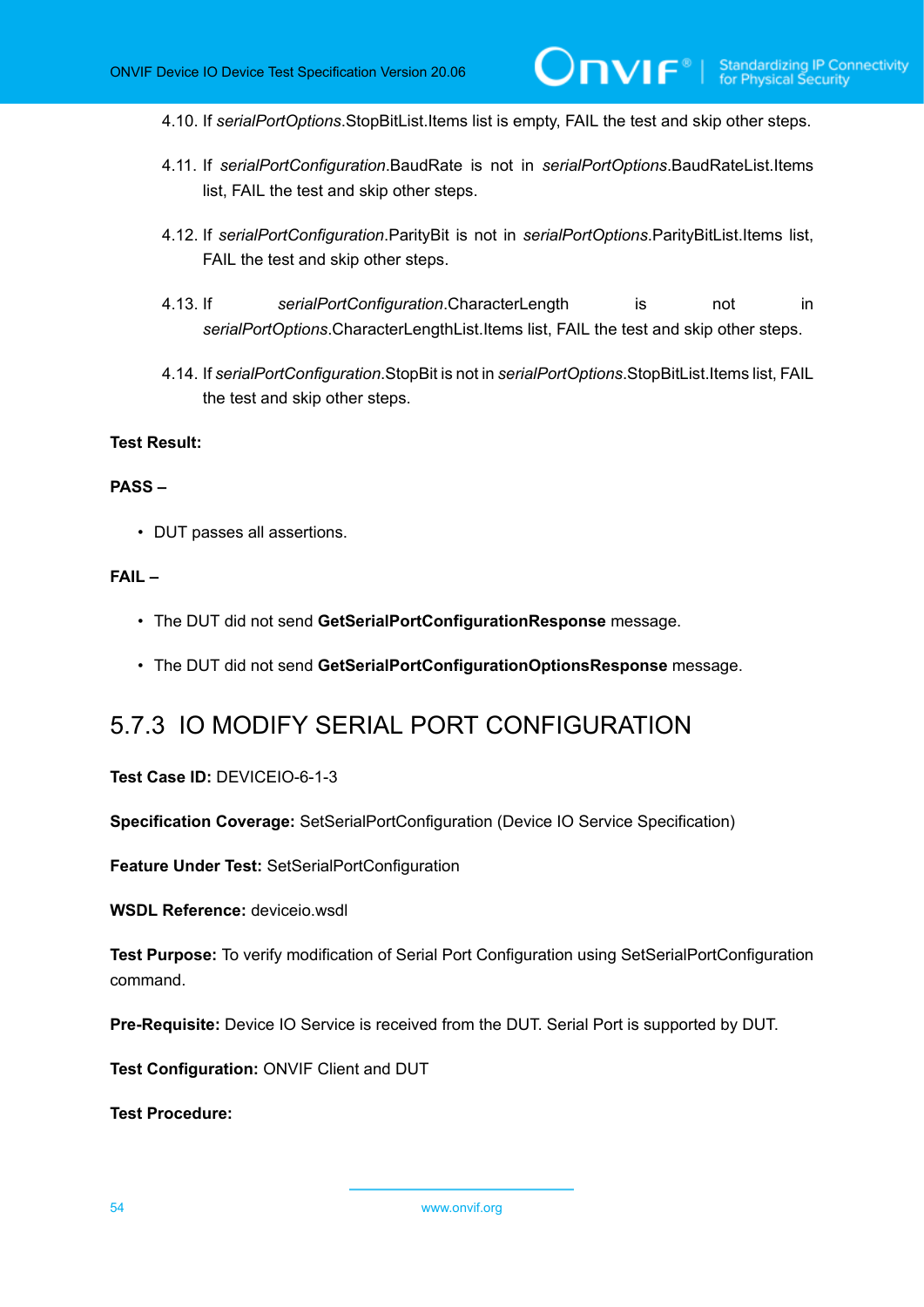- 1. Start an ONVIF Client.
- 2. Start the DUT.
- 3. ONVIF Client retrieves Serial Ports list by following the procedure mentioned in [Annex A.8](#page-73-1) with the following input and output parameters
	- out *serialPortList* Serial Ports list
- <span id="page-54-0"></span>4. For each SerialPort *serialPort* in *serialPortList* repeat the following steps:
	- 4.1. ONVIF Client invokes **GetSerialPortConfiguration** request with parameters
		- SerialPortToken := *serialPort*.@token
	- 4.2. The DUT responds with **GetSerialPortConfigurationResponse** message with parameters:
		- SerialPortConfiguration =: *initialSerialPortConfig*
	- 4.3. ONVIF Client invokes **GetSerialPortConfigurationOptions** request with parameters
		- SerialPortToken := *serialPort*.@token
	- 4.4. The DUT responds with **GetSerialPortConfigurationOptionsResponse** message with parameters:
		- SerialPortOptions =: *serialPortOptions*
	- 4.5. ONVIF Client invokes **SetSerialPortConfiguration** request with parameters
		- SerialPortConfiguration.token := *serialPort*.@token
		- SerialPortConfiguration.type := *initialSerialPortConfig*.@type
		- SerialPortConfiguration.BaudRate := *serialPortOptions*.BaudRateList.Items[0] (if this value is equal to current, the next item in the list should be used)
		- SerialPortConfiguration.ParityBit := *serialPortOptions*.ParityBitList.Items[0] (if this value is equal to current, the next item in the list should be used)
		- SerialPortConfiguration.CharacterLength := *serialPortOptions*.CharacterLengthList.Items[0] (if this value is equal to current, the next item in the list should be used)
		- SerialPortConfiguration.StopBit := *serialPortOptions*.StopBitList.Items[0] (if this value is equal to current, the next item in the list should be used)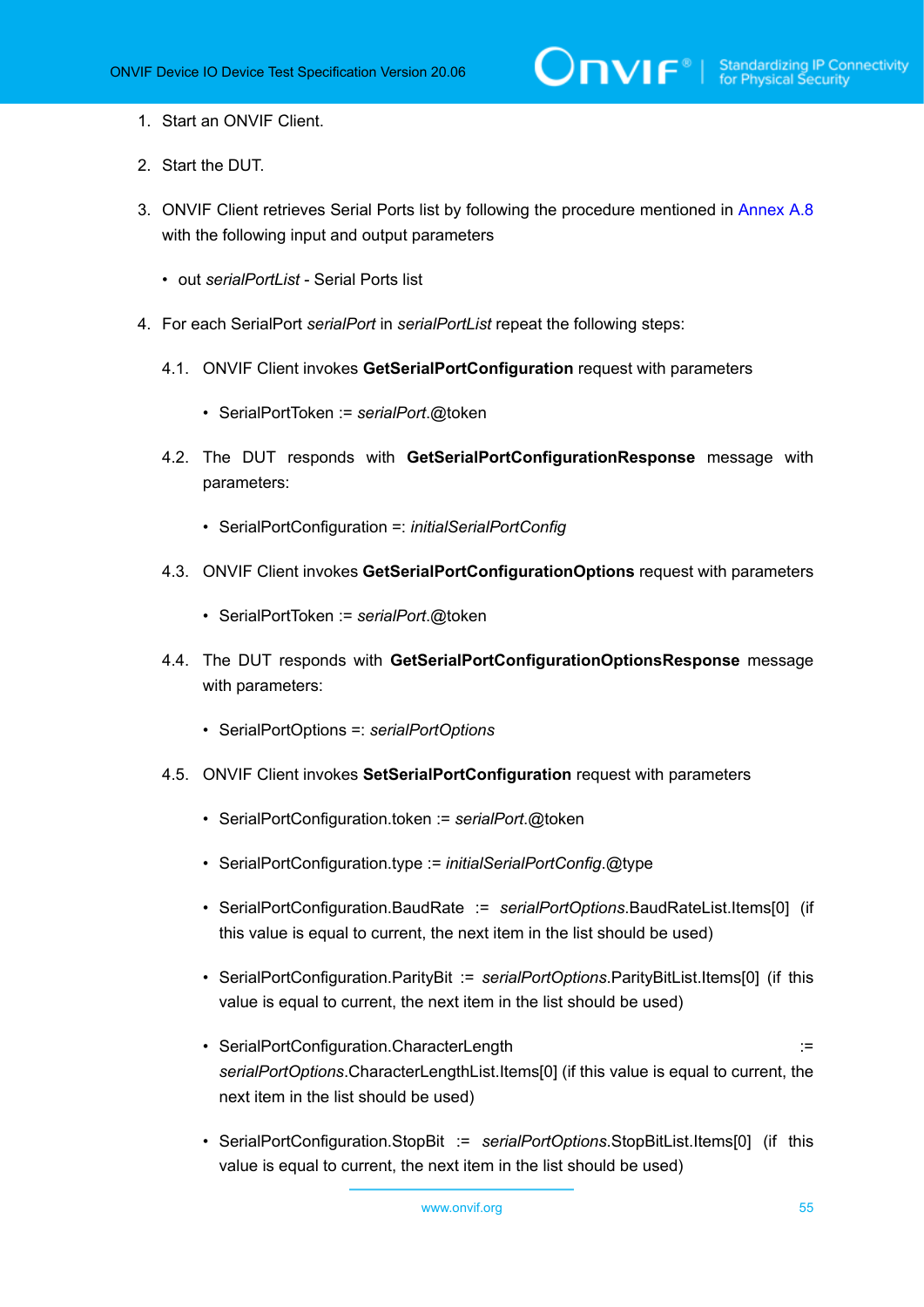- ForcePersistance := false
- 4.6. The DUT responds with **SetSerialPortConfigurationResponse** message.
- 4.7. ONVIF Client invokes **GetSerialPortConfiguration** request with parameters
	- SerialPortToken := *serialPort*.@token
- 4.8. The DUT responds with **GetSerialPortConfigurationResponse** message with parameters:
	- SerialPortConfiguration =: *serialPortConfiguration*
- 4.9. If *serialPortConfiguration* is not equal to Serial Port Configuration from step [4.5,](#page-54-0) FAIL the test and skip other steps.
- <span id="page-55-0"></span>4.10. ONVIF Client invokes **SetSerialPortConfiguration** request with parameters
	- SerialPortConfiguration.token := *serialPort*.@token
	- SerialPortConfiguration.type := *serialPortConfiguration*.type
	- SerialPortConfiguration.BaudRate := *serialPortOptions*.BaudRateList.Items[last]
	- SerialPortConfiguration.ParityBit := *serialPortOptions*.ParityBitList.Items[last]
	- SerialPortConfiguration.CharacterLength := *serialPortOptions*.CharacterLengthList.Items[last]

- SerialPortConfiguration.StopBit := *serialPortOptions*.StopBitList.Items[last]
- ForcePersistance := true
- 4.11. The DUT responds with **SetSerialPortConfigurationResponse** message.
- 4.12. ONVIF Client invokes **GetSerialPortConfiguration** request with parameters
	- SerialPortToken := *serialPort*.@token
- 4.13. The DUT responds with **GetSerialPortConfigurationResponse** message with parameters:
	- SerialPortConfiguration =: *serialPortConfiguration*
- 4.14. If *serialPortConfiguration* is not equal to SerialPortConfiguration from step [4.10,](#page-55-0) FAIL the test and skip other steps.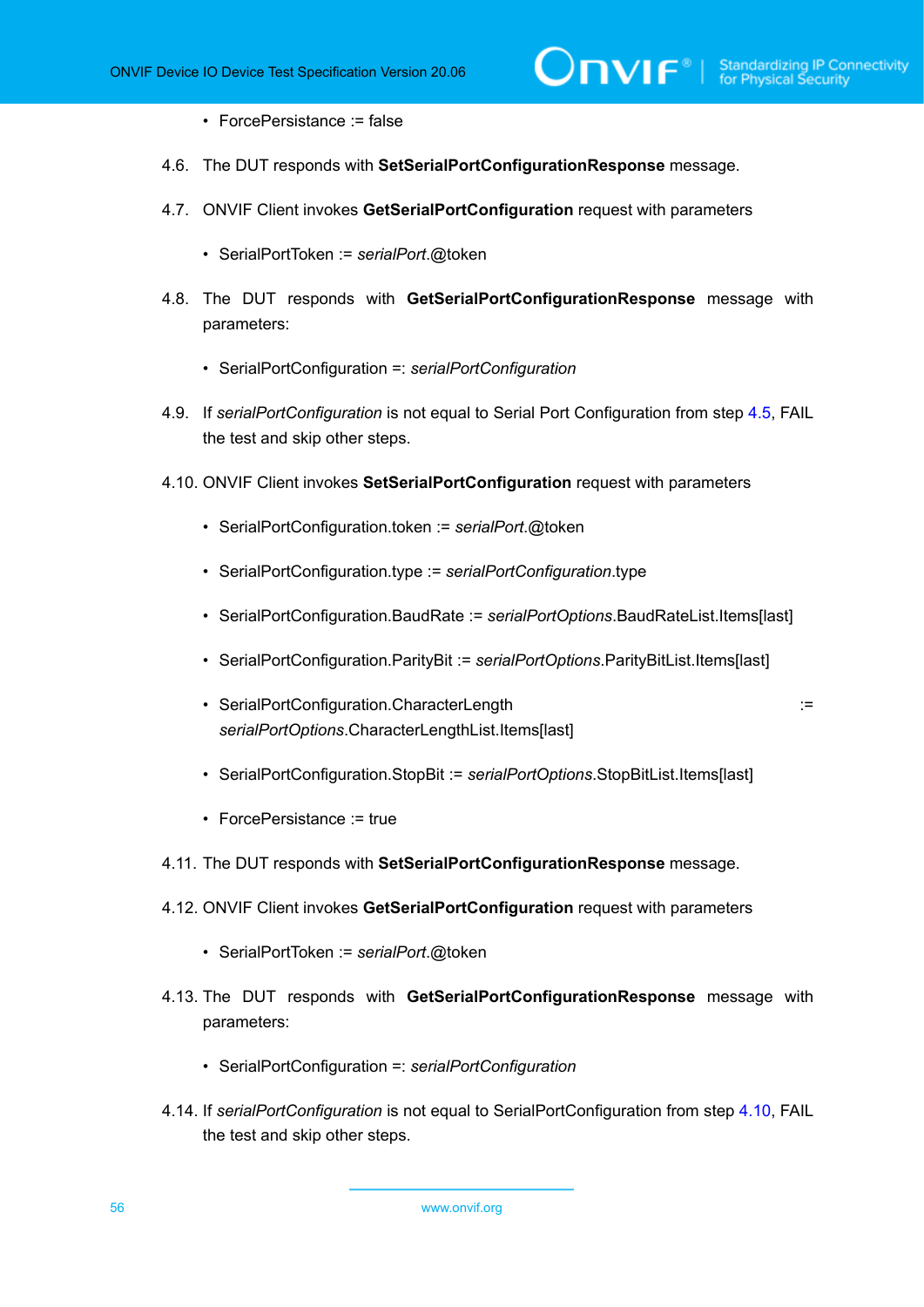4.15. ONVIF Client restores settings of Serial Port Configuration with @token = *serialPort*.@token.

 $\mathsf{J}\mathsf{IVIF}^*$  i

## **Test Result:**

#### **PASS –**

• DUT passes all assertions.

## **FAIL –**

- The DUT did not send **GetSerialPortConfigurationResponse** message(s).
- The DUT did not send **GetSerialPortConfigurationOptionsResponse** message(s).
- The DUT did not send **SetSerialPortConfigurationResponse** message(s).

**Note:** The following fields are compared at step [4.5](#page-54-0) and [4.10](#page-55-0):

- token
- type
- BaudRate
- ParityBit
- CharacterLength
- StopBit

# 5.7.4 IO RECEIVE SERIAL COMMAND

**Test Case ID:** DEVICEIO-6-1-4

**Specification Coverage:** Send ReceiveSerialCommand (Device IO Service Specification)

**Feature Under Test:** SendReceiveSerialCommand

**WSDL Reference:** deviceio.wsdl

**Test Purpose:** To verify receiving of generic controlling data from Serial Port using SendReceiveSerialCommand command.

**Pre-Requisite:** Device IO Service is received from the DUT. Serial Port is supported by DUT.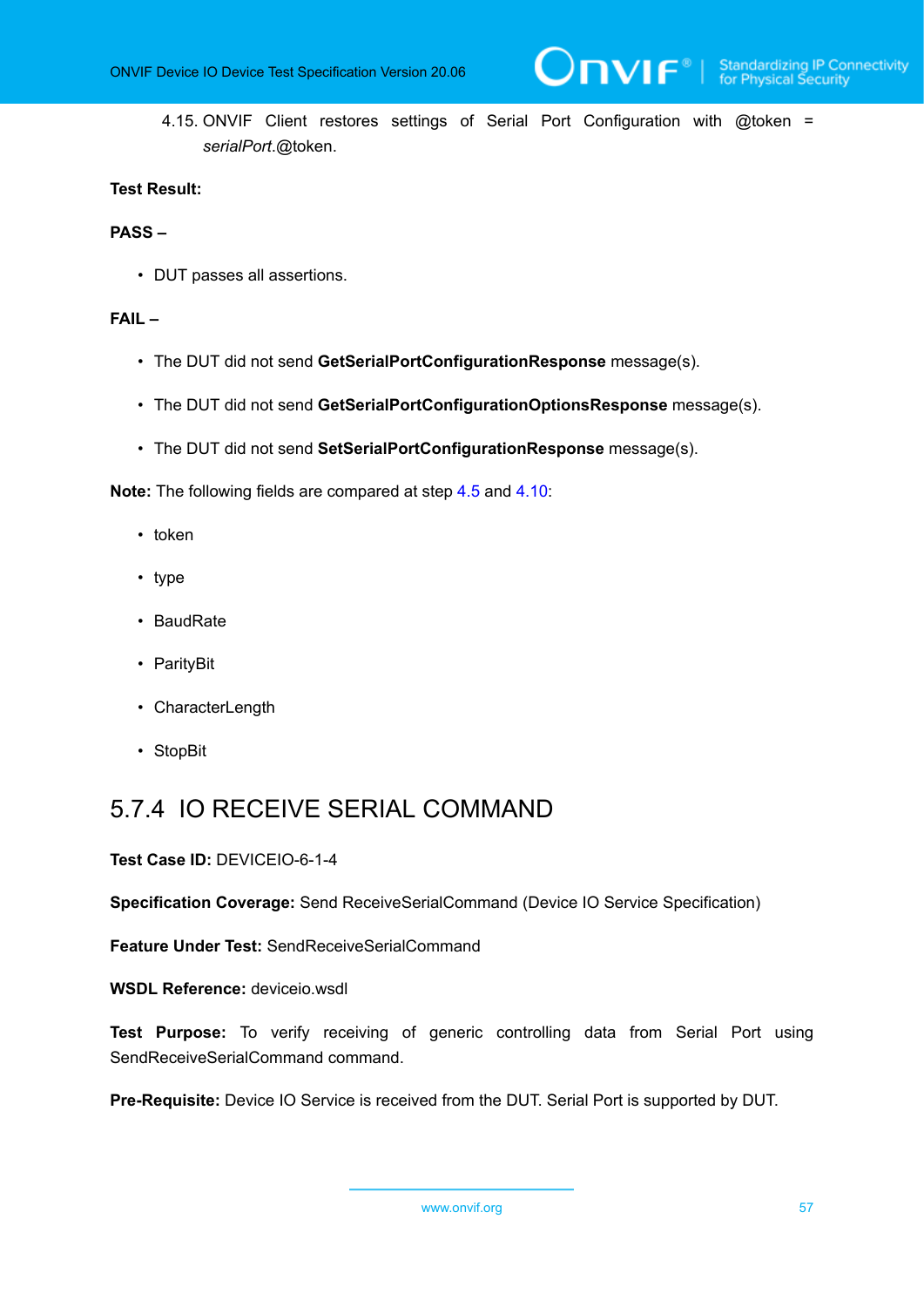$\sum_{\text{IVIF}^{\circ} | \text{Standardizing IP Connectivity}}$ 

#### **Test Configuration:** ONVIF Client and DUT

- 1. Start an ONVIF Client.
- 2. Start the DUT.
- 3. ONVIF Client retrieves Serial Ports list by following the procedure mentioned in [Annex A.8](#page-73-1) with the following input and output parameters
	- out *serialPortList* Serial Ports list
- <span id="page-57-1"></span><span id="page-57-0"></span>4. For each SerialPort *serialPort* in *serialPortList* repeat the following steps:
	- 4.1. ONVIF Client invokes **SendReceiveSerialCommand** request with parameters
		- Token := *serialPort*.@token
		- SerialData skipped
		- TimeOut skipped
		- DataLength skipped
		- Delimiter skipped
	- 4.2. The DUT responds with **SendReceiveSerialCommandResponse** message with parameters:
		- SerialData
	- 4.3. ONVIF Client invokes **SendReceiveSerialCommand** request with parameters
		- Token := *serialPort*.@token
		- SerialData skipped
		- TimeOut := PT1M1S
		- DataLength skipped
		- Delimiter skipped
	- 4.4. The DUT responds with **SendReceiveSerialCommandResponse** message with parameters:
		- SerialData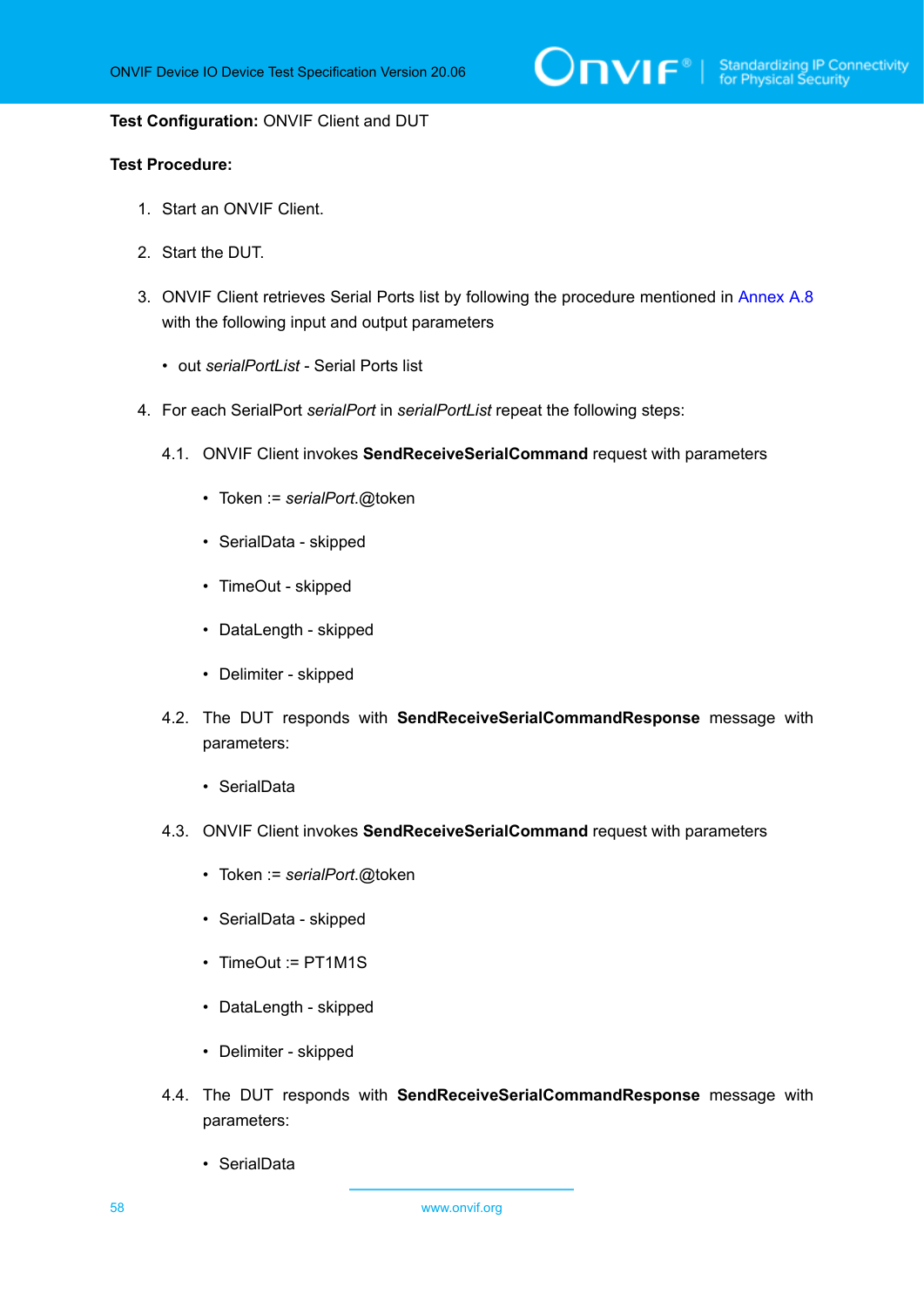#### 4.5. ONVIF Client invokes **SendReceiveSerialCommand** request with parameters

 $\mathsf{D}\mathbf{N}\mathsf{I}\mathsf{F}^\ast$ l

- Token := *serialPort*.@token
- SerialData skipped
- TimeOut := PT0S
- DataLength skipped
- Delimiter skipped
- 4.6. The DUT responds with **SendReceiveSerialCommandResponse** message with parameters:
	- SerialData
- 4.7. ONVIF Client invokes **SendReceiveSerialCommand** request with parameters
	- Token := *serialPort*.@token
	- SerialData skipped
	- TimeOut := -PT1S
	- DataLength skipped
	- Delimiter skipped
- <span id="page-58-0"></span>4.8. The DUT responds with **SendReceiveSerialCommandResponse** message with parameters:
	- SerialData

## **Test Result:**

## **PASS –**

• DUT passes all assertions.

## **FAIL –**

• The DUT did not send **SendReceiveSerialCommandResponse** message(s).

**Note:** The following message timeouts should be used:

• for step [4.4:](#page-57-0) 61s + Message Timeout field of ONVIF Device Test Tool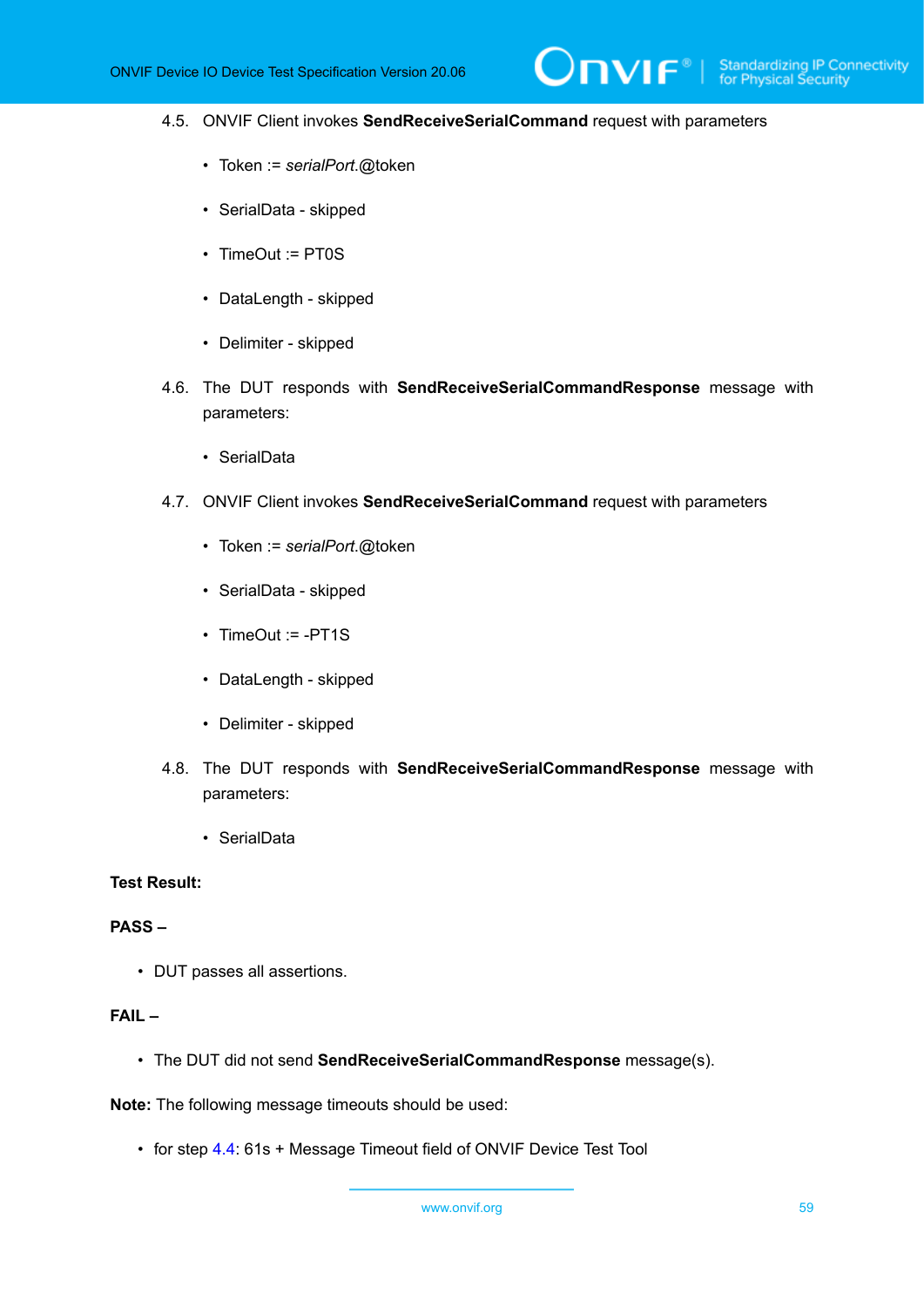• for steps [4.2](#page-57-1) and [4.8:](#page-58-0) Operation Delay field of ONVIF Device Test Tool

# 5.7.5 IO SEND SERIAL COMMAND

**Test Case ID:** DEVICEIO-6-1-5

**Specification Coverage:** Send ReceiveSerialCommand (Device IO Service Specification)

**Feature Under Test:** SendReceiveSerialCommand

**WSDL Reference:** deviceio.wsdl

**Test Purpose:** To verify sending of generic controlling data from Serial Port using SendReceiveSerialCommand command.

**Pre-Requisite:** Device IO Service is received from the DUT. Serial Port is supported by DUT.

**Test Configuration:** ONVIF Client and DUT

- 1. Start an ONVIF Client.
- 2. Start the DUT.
- 3. ONVIF Client retrieves Serial Ports list by following the procedure mentioned in [Annex A.8](#page-73-1) with the following input and output parameters
	- out *serialPortList* Serial Ports list
- 4. For each SerialPort *serialPort* in *serialPortList* repeat the following steps:
	- 4.1. ONVIF Client invokes **SendReceiveSerialCommand** request with parameters
		- Token := *serialPort*.@token
		- SerialData.Binary := <binaryData>
		- TimeOut := PT0S
		- DataLength skipped
		- Delimiter skipped
	- 4.2. The DUT responds with **SendReceiveSerialCommandResponse** message with parameters: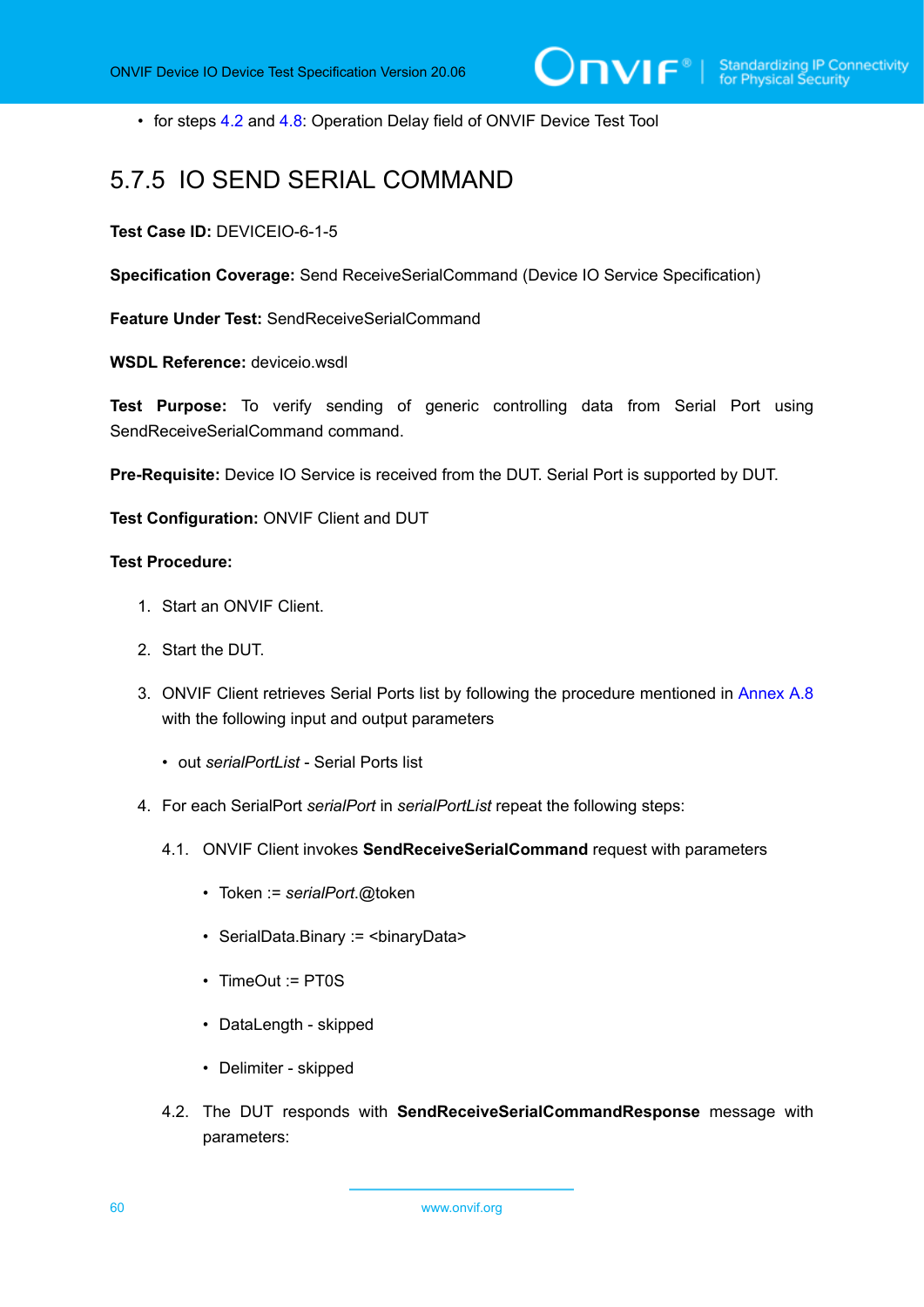- SerialData
- 4.3. ONVIF Client invokes **SendReceiveSerialCommand** request with parameters
	- Token := *serialPort*.@token
	- SerialData.String := <stringData>
	- TimeOut := PT0S
	- DataLength skipped
	- Delimiter skipped
- 4.4. The DUT responds with **SendReceiveSerialCommandResponse** message with parameters:
	- SerialData

#### **PASS –**

• DUT passes all assertions.

#### **FAIL –**

• The DUT did not send **SendReceiveSerialCommandResponse** message(s).

# 5.7.6 IO GETSERIALPORTCONFIGURATION COMMAND - INVALID TOKEN

**Test Case ID:** DEVICEIO-6-1-6

**Specification Coverage:** GetSerialPortConfiguration (Device IO Service Specification)

**Feature Under Test:** GetSerialPortConfiguration

**WSDL Reference:** deviceio.wsdl

**Test Purpose:** To verify the behavior of GetSerialPortConfiguration command in case of invalid token.

**Pre-Requisite:** Device IO Service is received from the DUT. Serial Port is supported by DUT.

**Test Configuration:** ONVIF Client and DUT

www.onvif.org 61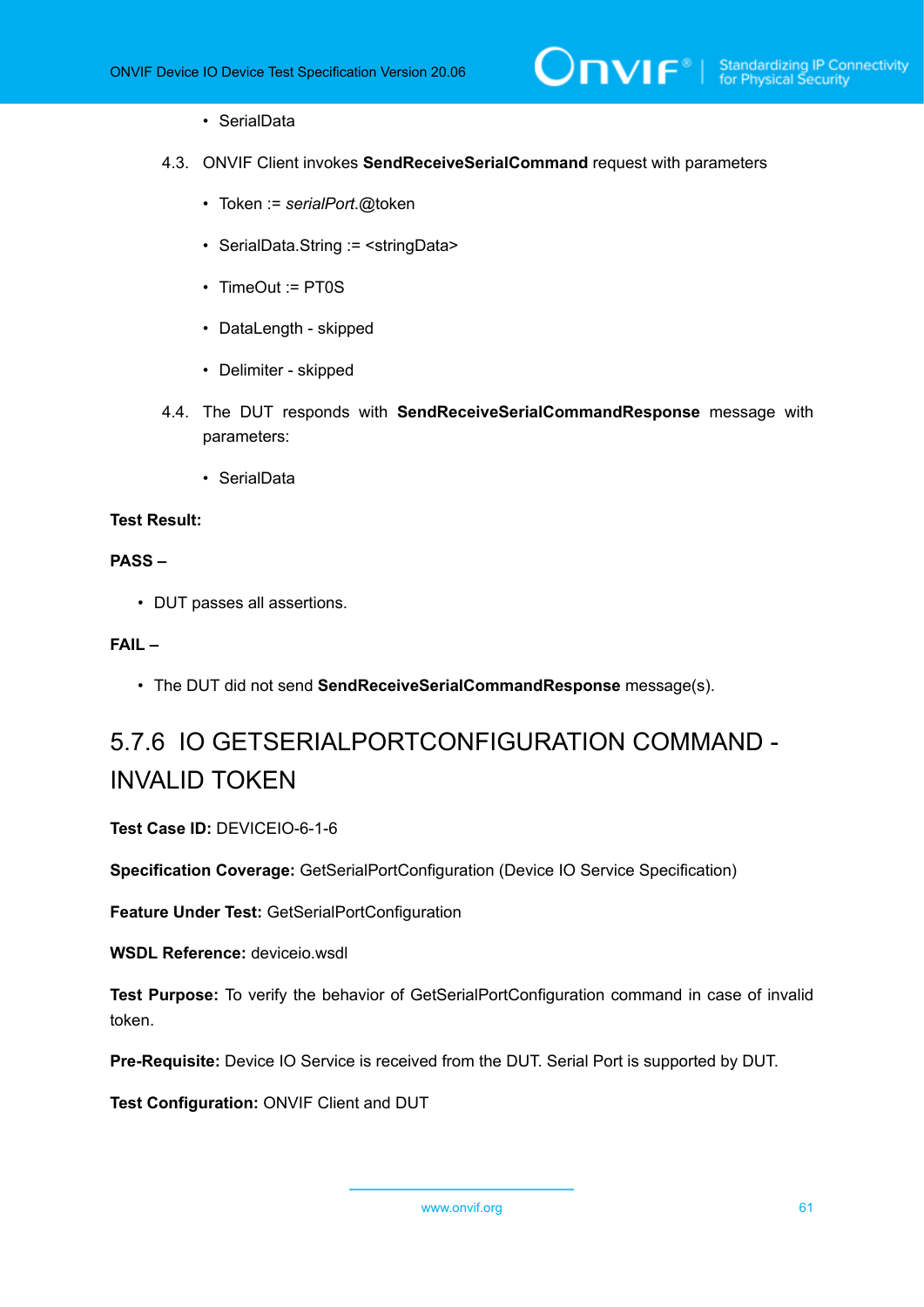# $\bigcirc$   $\bigcap$   $\bigvee$   $\bigcirc$   $\bigcirc$   $\bigcirc$   $\bigcirc$   $\bigcirc$   $\bigcirc$   $\bigcirc$   $\bigcirc$   $\bigcirc$   $\bigcirc$   $\bigcirc$   $\bigcirc$   $\bigcirc$   $\bigcirc$   $\bigcirc$   $\bigcirc$   $\bigcirc$   $\bigcirc$   $\bigcirc$   $\bigcirc$   $\bigcirc$   $\bigcirc$   $\bigcirc$   $\bigcirc$   $\bigcirc$   $\bigcirc$   $\bigcirc$   $\bigcirc$   $\bigcirc$   $\bigcirc$   $\bigcirc$   $\bigcirc$   $\bigcirc$   $\bigcirc$

#### **Test Procedure:**

- 1. Start an ONVIF Client.
- 2. Start the DUT.
- 3. ONVIF Client invokes **GetSerialPortConfiguration** request with parameters
	- SerialPortToken := "OnvifTest123"
- 4. The DUT returns **env:Sender/ter:InvalidArgVal/ter:InvalidSerialPort** SOAP 1.2 fault.

## **Test Result:**

#### **PASS –**

• DUT passes all assertions.

## **FAIL –**

• The DUT did not send the **env:Sender/ter:InvalidArgVal/ter:InvalidSerialPort** SOAP 1.2 fault message.

# 5.7.7 IO GETSERIALPORTCONFIGURATIONOPTIONS COMMAND - INVALID TOKEN

**Test Case ID:** DEVICEIO-6-1-7

**Specification Coverage:** GetSerialPortConfigurationOptions (Device IO Service Specification)

**Feature Under Test:** GetSerialPortConfigurationOptions

**WSDL Reference:** deviceio.wsdl

**Test Purpose:** To verify the behavior of GetSerialPortConfigurationOptions command in case of invalid token.

**Pre-Requisite:** Device IO Service is received from the DUT. Serial Port is supported by DUT.

**Test Configuration:** ONVIF Client and DUT

#### **Test Procedure:**

1. Start an ONVIF Client.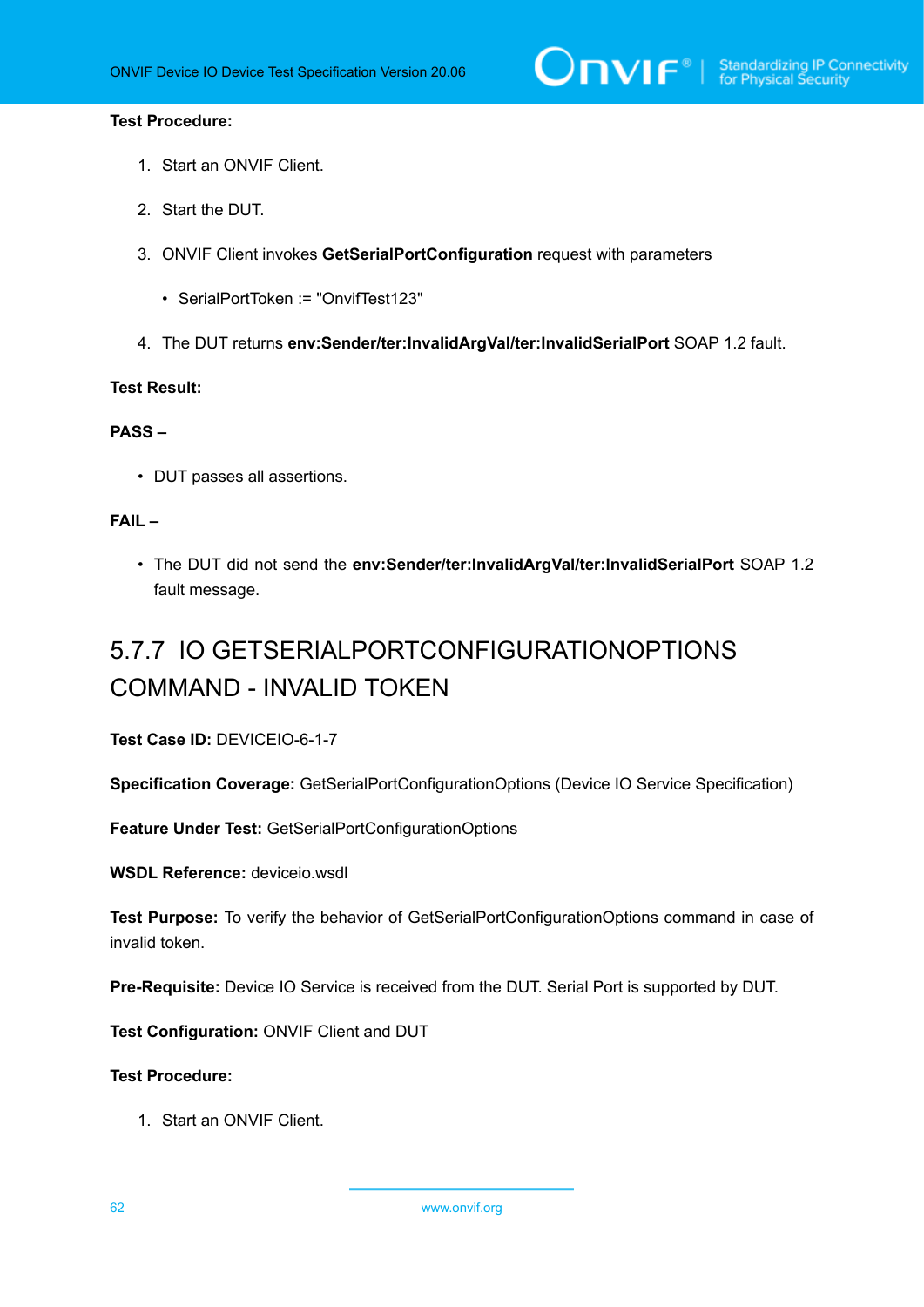- 2. Start the DUT.
- 3. ONVIF Client invokes **GetSerialPortConfigurationOptions** request with parameters
	- SerialPortToken := "OnvifTest123"
- 4. The DUT returns **env:Sender/ter:InvalidArgVal/ter:InvalidSerialPort** SOAP 1.2 fault.

#### **PASS –**

• DUT passes all assertions.

#### **FAIL –**

• The DUT did not send the **env:Sender/ter:InvalidArgVal/ter:InvalidSerialPort** SOAP 1.2 fault message.

# 5.7.8 IO SETSERIALPORTCONFIGURATION COMMAND - INVALID SETTINGS

**Test Case ID:** DEVICEIO-6-1-8

**Specification Coverage:** SetSerialPortConfiguration (Device IO Service Specification)

**Feature Under Test:** SetSerialPortConfiguration

**WSDL Reference:** deviceio.wsdl

**Test Purpose:** To verify the behavior of SetSerialPortConfiguration command in case of invalid settings.

**Pre-Requisite:** Device IO Service is received from the DUT. Serial Port is supported by DUT.

**Test Configuration:** ONVIF Client and DUT

- 1. Start an ONVIF Client.
- 2. Start the DUT.
- 3. ONVIF Client retrieves Serial Ports list by following the procedure mentioned in [Annex A.8](#page-73-1) with the following input and output parameters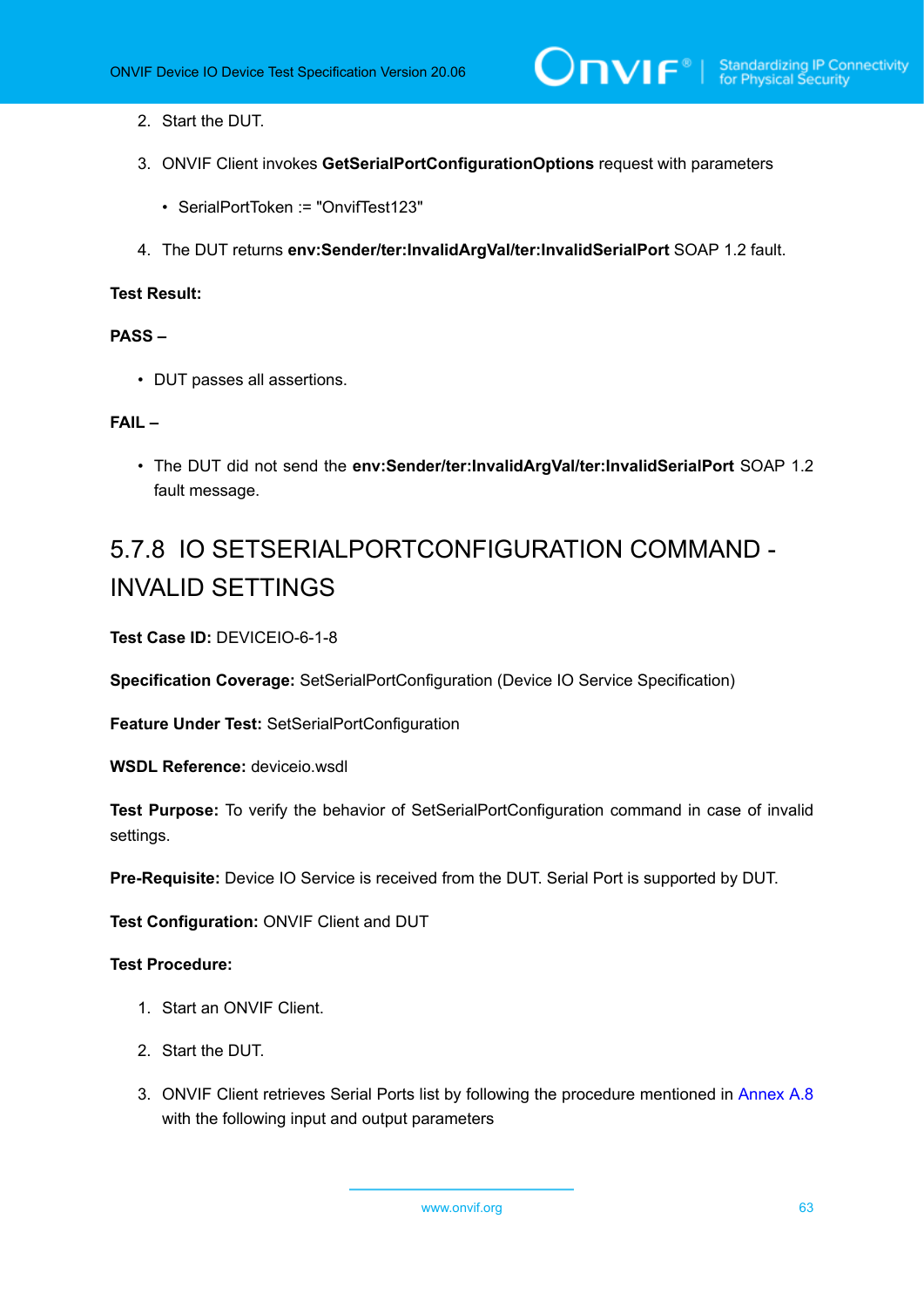$\mathbf{\mathsf{Divif}}^*$  i

- out *serialPortList* Serial Ports list
- 4. For each SerialPort *serialPort* in *serialPortList* repeat the following steps:
	- 4.1. ONVIF Client invokes **GetSerialPortConfiguration** request with parameters
		- SerialPortToken := *serialPort*.@token
	- 4.2. The DUT responds with **GetSerialPortConfigurationResponse** message with parameters:
		- SerialPortConfiguration =: *initialSerialPortConfiguration*
	- 4.3. ONVIF Client invokes **GetSerialPortConfigurationOptions** request with parameters
		- SerialPortToken := *serialPort*.@token
	- 4.4. The DUT responds with **GetSerialPortConfigurationOptionsResponse** message with parameters:
		- SerialPortOptions =: *serialPortOptions*
	- 4.5. ONVIF Client invokes **SetSerialPortConfiguration** request with parameters
		- SerialPortConfiguration.token := *serialPort*.@token
		- SerialPortConfiguration.type := *serialPortConfiguration*.type
		- SerialPortConfiguration.BaudRate := value not from *serialPortOptions*.BaudRateList.Items list
		- SerialPortConfiguration.ParityBit := value not from *serialPortOptions*.ParityBitList.Itemslist (if possible)
		- SerialPortConfiguration.CharacterLength := value not from *serialPortOptions*.CharacterLengthList.Items list
		- SerialPortConfiguration.StopBit := value not from *serialPortOptions*.StopBitList.Items list
		- ForcePersistance := false
	- 4.6. The DUT returns **env:Sender/ter:InvalidArgVal/ter:ConfigModify** SOAP 1.2 fault.
	- 4.7. ONVIF Client invokes **GetSerialPortConfiguration** request with parameters
		- SerialPortToken := *serialPort*.@token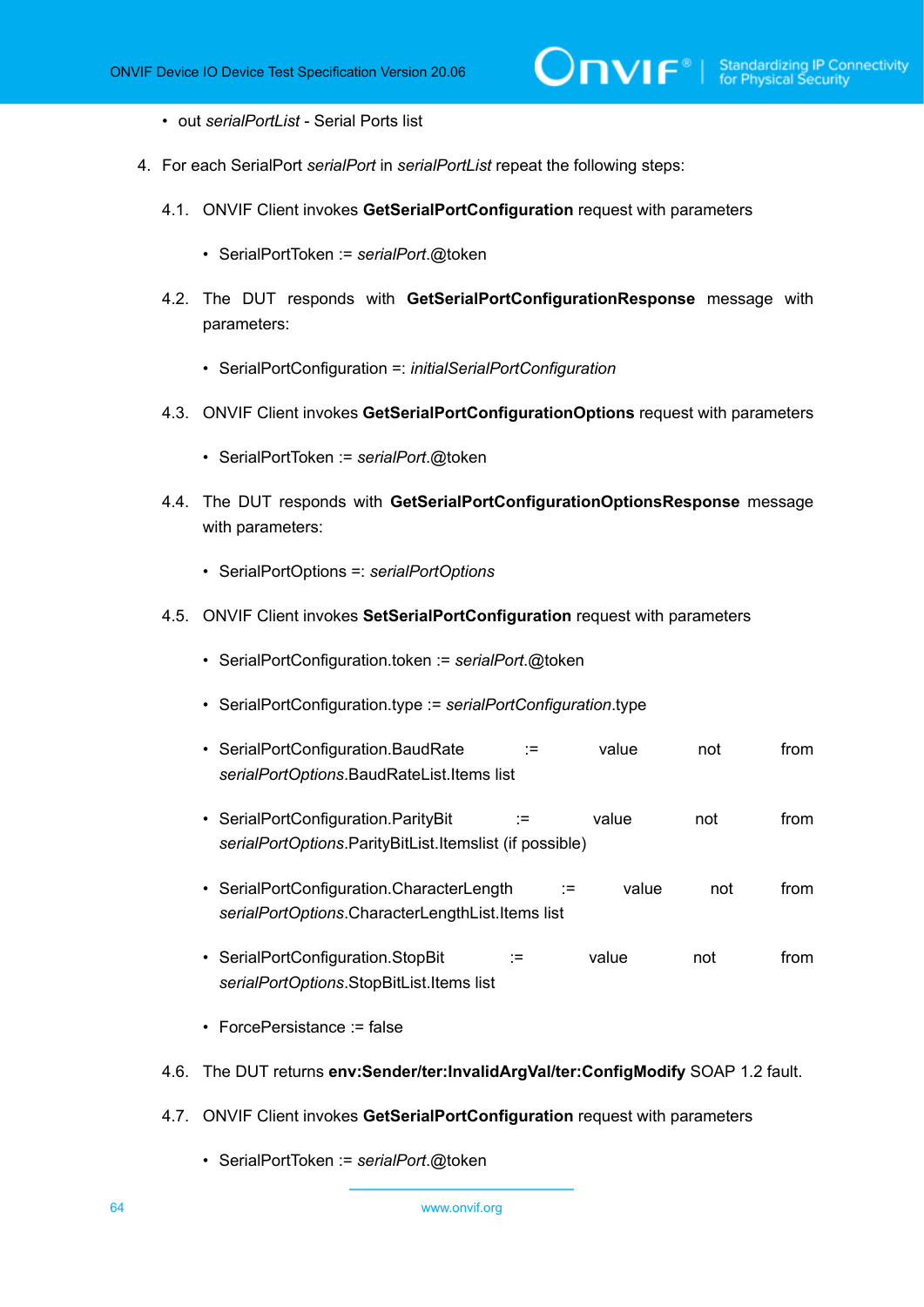- 4.8. The DUT responds with **GetSerialPortConfigurationResponse** message with parameters:
	- SerialPortConfiguration =: *serialPortConfiguration*
- 4.9. If *initialSerialPortConfiguration* is not equal to *serialPortConfiguration*, FAIL the test and skip other steps.

#### **PASS –**

• DUT passes all assertions.

#### **FAIL –**

- The DUT did not send **GetSerialPortConfigurationResponse** message(s).
- The DUT did not send valid **GetSerialPortConfigurationOptionsResponse** message.
- The DUT did not send the **env:Sender/ter:InvalidArgVal/ter:ConfigModify** SOAP 1.2 fault message.

# 5.8 Video Source

# 5.8.1 IO GET VIDEO SOURCES

## **Test Case ID:** DEVICEIO-7-1-1

**Specification Coverage:** GetVideoSources (ONVIF Device IO Service Specification).

**Feature Under Test:** GetVideoSources

**WSDL Reference:** deviceio.wsdl

**Test Purpose:** To verify retrieving supported Video Sources.

**Pre-Requisite:** Device IO Service is received from the DUT. Media2 Service is supported by Device. Media2 Video is supported by Device as indicated by the ProfileCapabilities.ConfigurationsSupported = VideoSource capability.

**Test Configuration:** ONVIF Client and DUT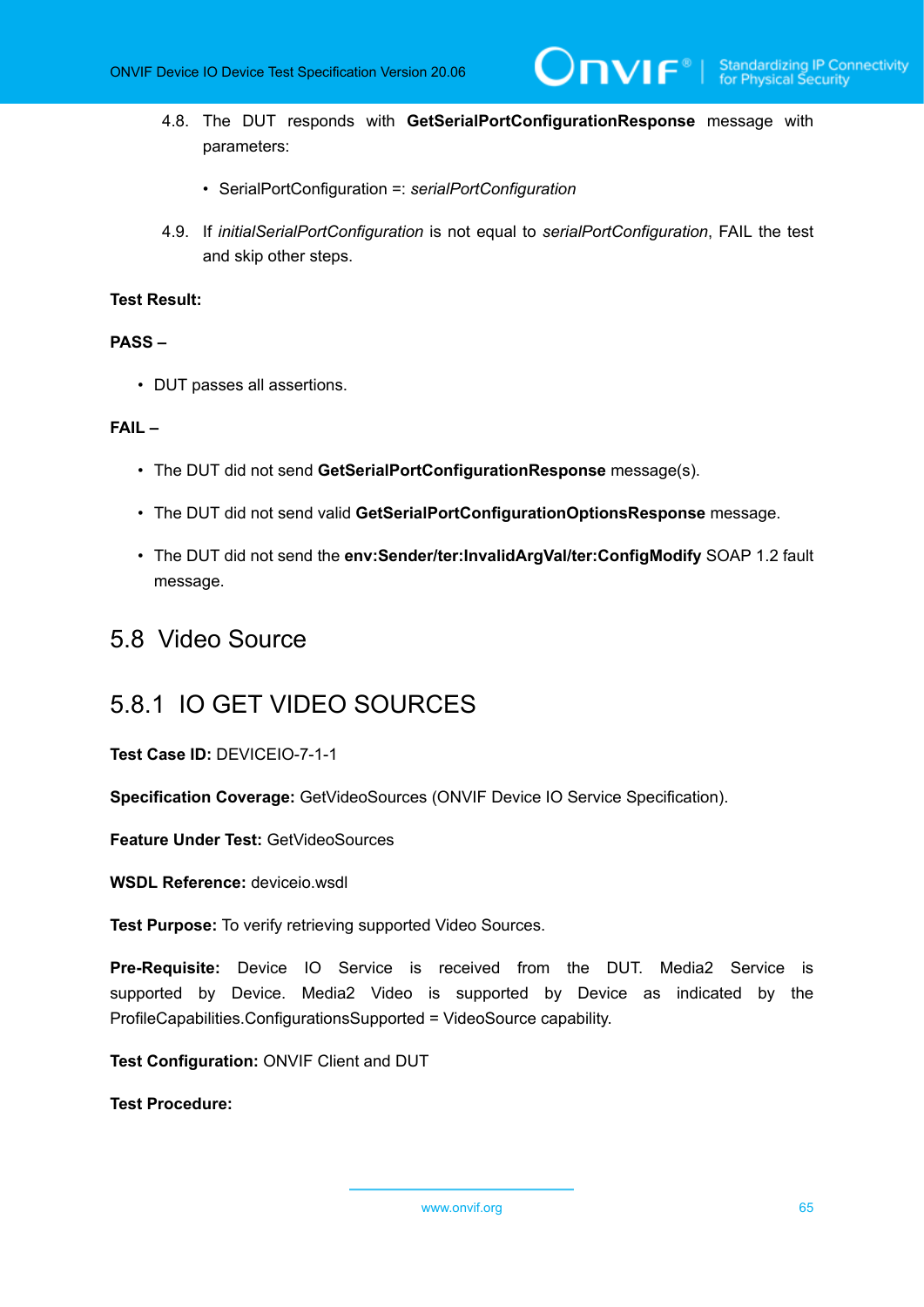- 1. Start an ONVIF Client.
- 2. Start the DUT.
- 3. ONVIF Client retrieves Device IO Service capabilities by following the procedure mentioned in [Annex A.7](#page-72-0) with the following input and output parameters
	- out *cap* Device IO Service capabilities
- 4. ONVIF Client invokes **GetVideoSources** request.
- 5. The DUT responds with **GetVideoSourcesResponse** with parameters
	- Token list =: *videoSourcesList*
- 6. If *videoSourcesList* is empty, FAIL the test.
- 7. If number of items in *videoSourcesList* is not equal to *cap*.VideoSources, FAIL the test and skip other steps.
- 8. If *videoSourcesList* contains at least two items with the same @token, FAIL the test and skip other steps.

## **PASS –**

• DUT passes all assertions.

## **FAIL –**

• DUT did not send **GetVideoSourcesResponse** message.

# 5.9 Audio Output

# 5.9.1 IO GET AUDIO OUTPUTS

### **Test Case ID:** DEVICEIO-8-1-1

**Specification Coverage:** GetAudioOutputs (ONVIF Device IO Service Specification).

**Feature Under Test:** GetAudioOutputs

**WSDL Reference:** deviceio.wsdl

**Test Purpose:** To verify retrieving supported Audio Outputs.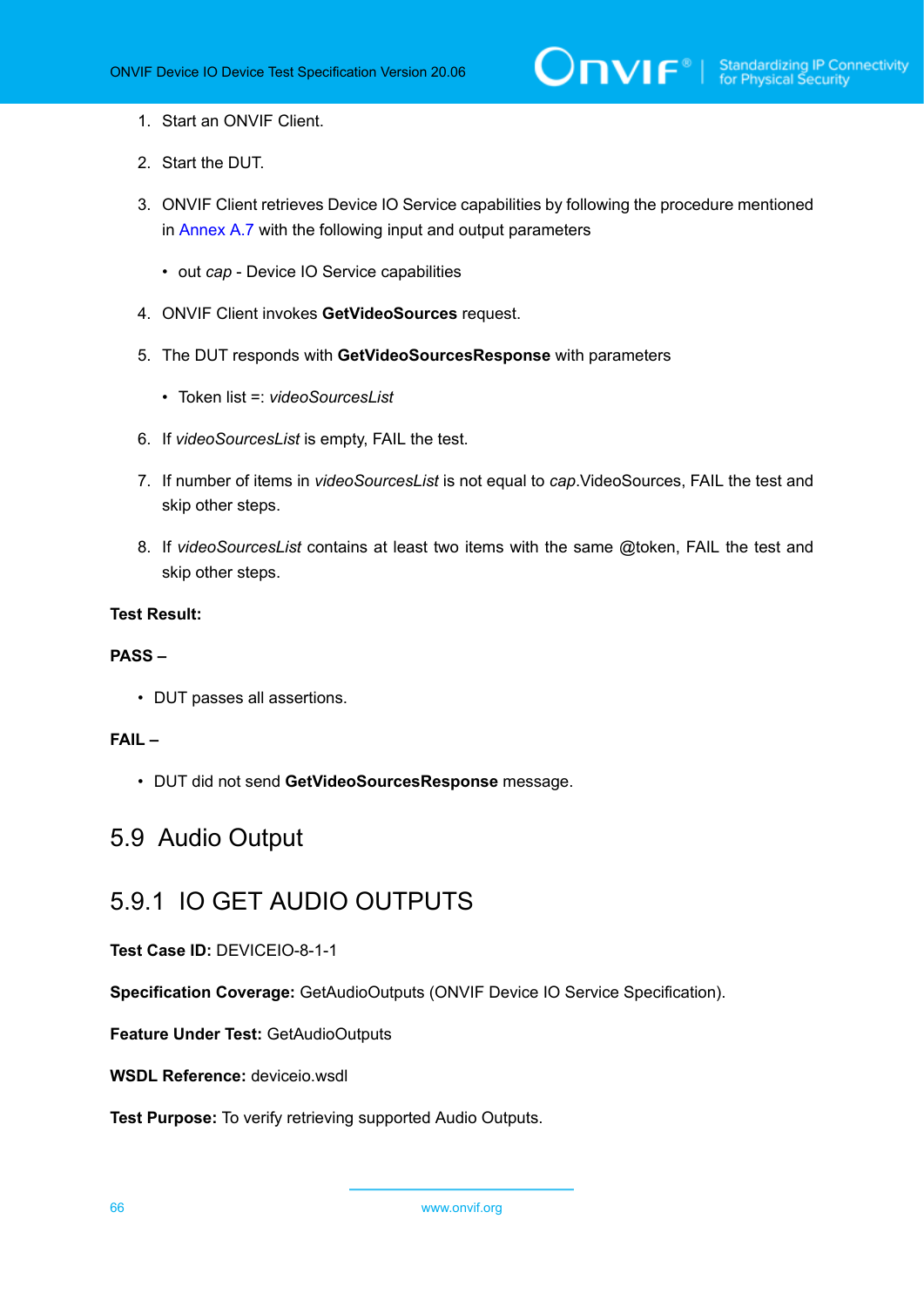**Pre-Requisite:** Device IO Service is received from the DUT. Media2 Service is supported by Device. Media2 Audio Output is supported by Device as indicated by the ProfileCapabilities.ConfigurationsSupported = AudioOutput capability.

## **Test Configuration:** ONVIF Client and DUT

## **Test Procedure:**

- 1. Start an ONVIF Client.
- 2. Start the DUT.
- 3. ONVIF Client retrieves Device IO Service capabilities by following the procedure mentioned in [Annex A.7](#page-72-0) with the following input and output parameters
	- out *cap* Device IO Service capabilities
- 4. ONVIF Client invokes **GetAudioOutputs** request.
- 5. The DUT responds with **GetAudioOutputsResponse** with parameters
	- Token list =: *audioOutputsList*
- 6. If *audioOutputsList* is empty, FAIL the test.
- 7. If number of items in *audioOutputsList* is not equal to *cap*.AudioOutputs, FAIL the test and skip other steps.
- 8. If *audioOutputsList* contains at least two items with the same @token, FAIL the test and skip other steps.

## **Test Result:**

#### **PASS –**

• DUT passes all assertions.

#### **FAIL –**

• DUT did not send **GetAudioOutputsResponse** message.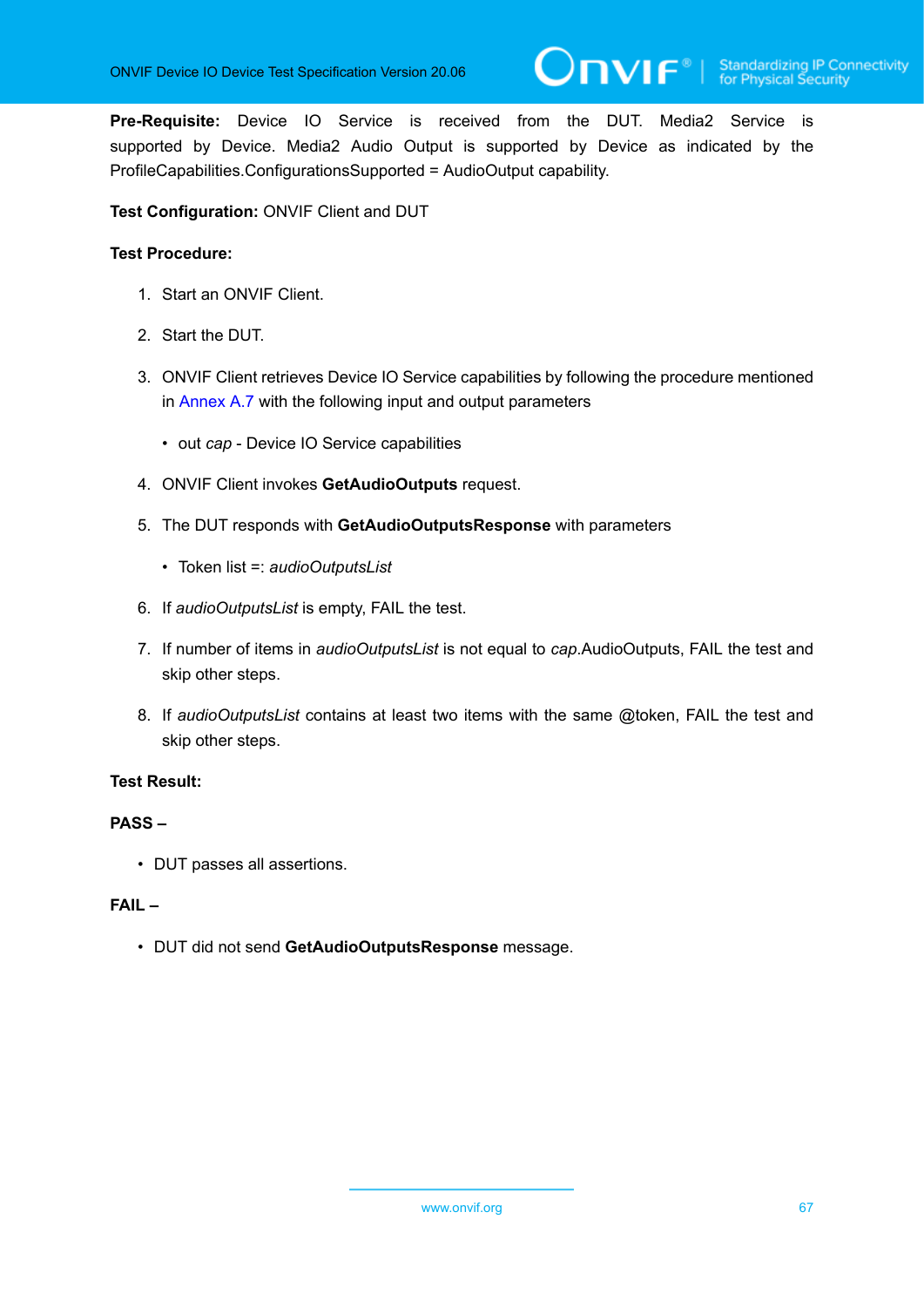# **Annex A Helper Procedures and Additional Notes**

# A.1 Action URI's for Event Service Messages

The following Action URI's shall be used for Event Service:

# **Table A.1. Action URI's for Event Service Messages**

| <b>Message</b>                      | <b>Action URI of WS-Addressing</b>                                                               |
|-------------------------------------|--------------------------------------------------------------------------------------------------|
| <b>Notify</b>                       | http://docs.oasis-open.org/wsn/bw-2/<br>NotificationConsumer/Notify                              |
| SubscribeRequest                    | http://docs.oasis-open.org/wsn/bw-2/<br>NotificationProducer/SubscribeRequest                    |
| SubscribeResponse                   | http://docs.oasis-open.org/wsn/bw-2/<br>NotificationProducer/SubscribeResponse                   |
| RenewRequest                        | http://docs.oasis-open.org/wsn/bw-2/<br>SubscriptionManager/RenewRequest                         |
| RenewResponse                       | http://docs.oasis-open.org/wsn/bw-2/<br>SubscriptionManager/RenewResponse                        |
| UnsubscribeRequest                  | http://docs.oasis-open.org/wsn/bw-2/<br>SubscriptionManager/UnsubscribeRequest                   |
| UnsubscribeResponse                 | http://docs.oasis-open.org/wsn/bw-2/<br>SubscriptionManager/UnsubscribeResponse                  |
| <b>GetEventPropertiesRequest</b>    | http://www.onvif.org/ver10/events/wsdl/<br>EventPortType/GetEventPropertiesRequest               |
| GetEventPropertiesResponse          | http://www.onvif.org/ver10/events/wsdl/<br>EventPortType/GetEventPropertiesResponse              |
| CreatePullPointSubscriptionRequest  | http://www.onvif.org/ver10/events/wsdl/<br>EventPortType/<br>CreatePullPointSubscriptionRequest  |
| CreatePullPointSubscriptionResponse | http://www.onvif.org/ver10/events/wsdl/<br>EventPortType/<br>CreatePullPointSubscriptionResponse |
| PullMessagesRequest                 | http://www.onvif.org/ver10/events/wsdl/<br>PullPointSubscription/PullMessagesRequest             |
| PullMessagesResponse                | http://www.onvif.org/ver10/events/wsdl/<br>PullPointSubscription/PullMessagesResponse            |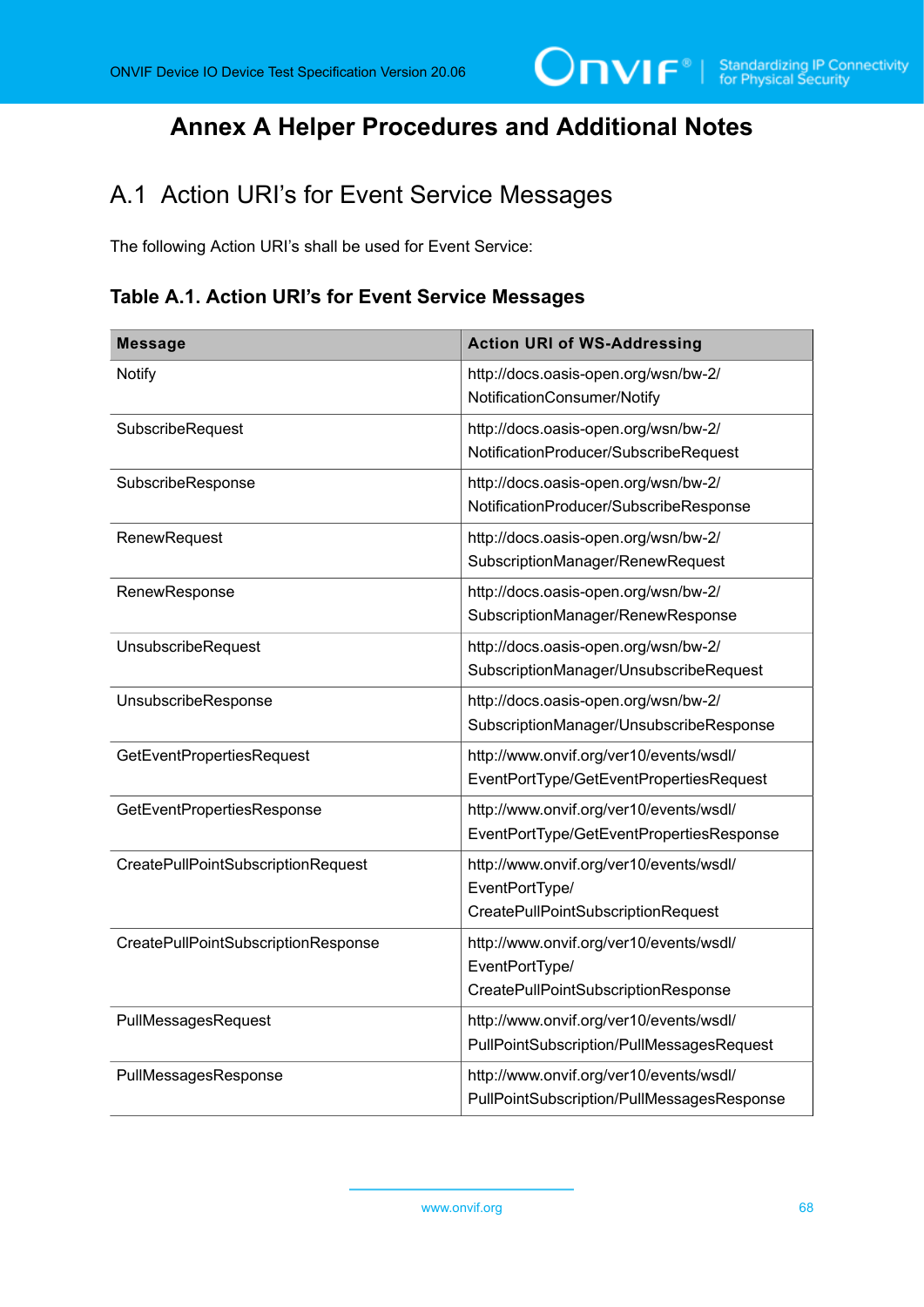

| <b>Message</b>                  | <b>Action URI of WS-Addressing</b>                                                                   |
|---------------------------------|------------------------------------------------------------------------------------------------------|
| SetSynchronizationPointRequest  | http://www.onvif.org/ver10/events/wsdl/<br>PullPointSubscription/<br>SetSynchronizationPointRequest  |
| SetSynchronizationPointResponse | http://www.onvif.org/ver10/events/wsdl/<br>PullPointSubscription/<br>SetSynchronizationPointResponse |
| GetServiceCapabilitiesResponse  | http://www.onvif.org/ver10/events/wsdl/<br>EventPortType/GetServiceCapabilities                      |
| GetServiceCapabilitiesRequest   | http://www.onvif.org/ver10/events/wsdl/<br>EventPortType/GetServiceCapabilitiesRequest               |
| SeekRequest                     | http://www.onvif.org/ver10/events/wsdl/<br>PullPointSubscription/SeekRequest                         |
| SeekResponse                    | http://www.onvif.org/ver10/events/wsdl/<br>PullPointSubscription/SeekResponse                        |
| All faults                      | http://www.w3.org/2005/08/addressing/soap/fault                                                      |

# A.2 Get Relay Outputs List

**Name:** HelperGetRelayOutputsList

**Procedure Purpose:** Helper procedure to retrieve Relay Outputs List.

**Pre-requisite:** DeviceIO Service is received from the DUT. DUT supports Relay Outputs.

**Input:** None.

**Returns:** Relay Outputs list (*relayOutputsList*).

## **Procedure:**

- 1. ONVIF Client invokes **GetRelayOutputs** request
- 2. The DUT sends the **GetRelayOutputsResponse** message with parameters
	- RelayOutputs list =: *relayOutputsList*

# **Procedure Result:**

## **PASS –**

• DUT passes all assertions.

**FAIL –**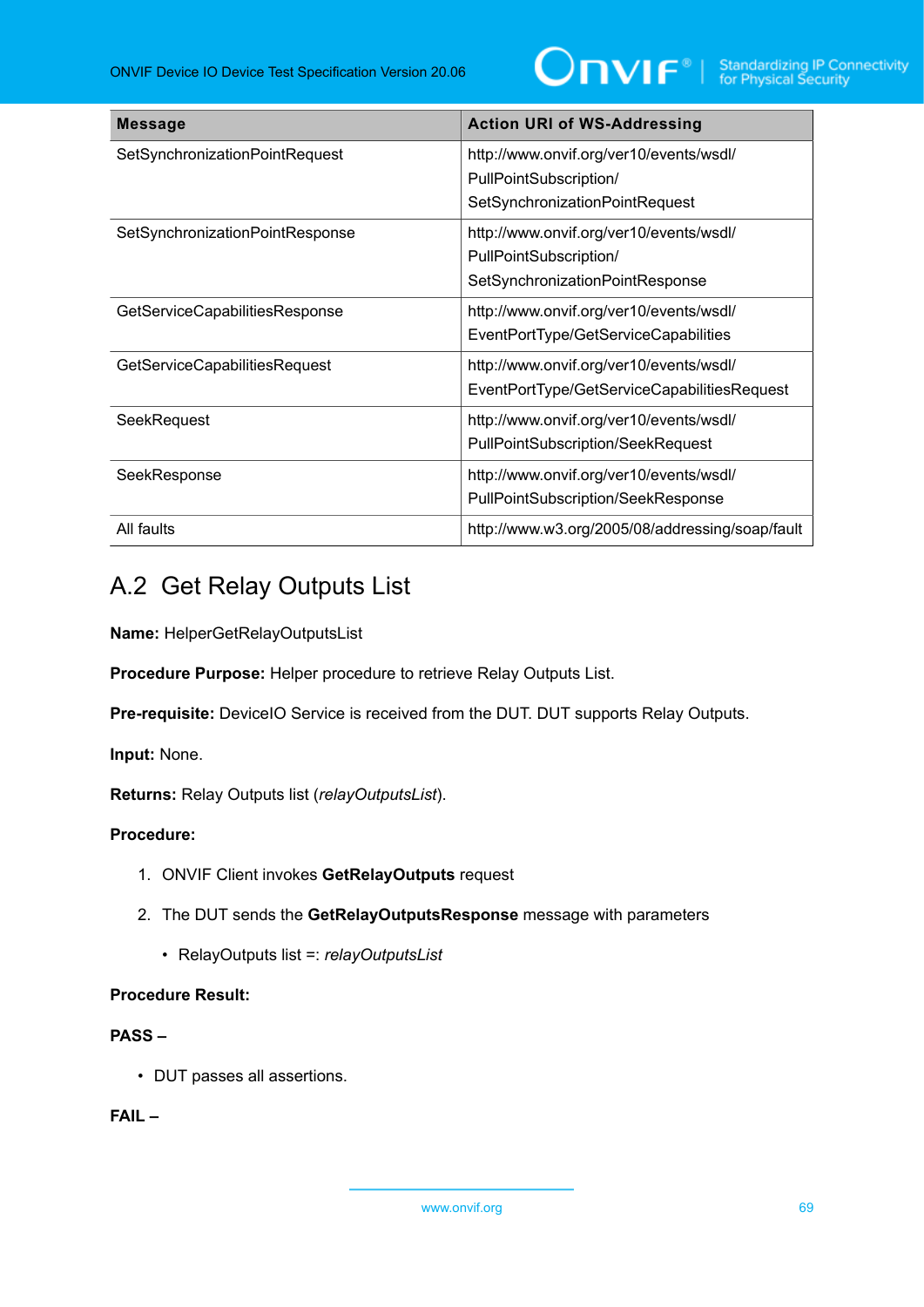• The DUT did not send **GetRelayOutputsResponse** message

# A.3 Select Relay Output with supporting of required Relay Mode and Idle State

**Name:** HelperSelectRelayOutputWithRequiredMode

**Procedure Purpose:** Helper procedure to find RelayOutput which supports required Relay Mode and Idle Sate.

**Pre-requisite:** Devuce IO Service is received from the DUT. Relay Outputs is supported by DUT. Relay Output Options is supported by DUT.

**Input:** Relay Mode (*relayMode*). Idle State (*idleState*).

**Returns:** Relay Output (*relayOutput*) with supporting of required Relay Mode and Idle State. Realy Output Options (*relayOutputOptions*).

## **Procedure:**

- <span id="page-69-0"></span>1. If there are no Relay Optputs whith support of RelayMode = *relayMode* and IdleSate = *idleState* for this Relay Mode, FAIL the test and skip other steps.
- <span id="page-69-1"></span>2. Set *relayOutputToken* := [token of Relay Optput which supports RelayMode = *relayMode* and IdleSate = *idleState* for this Relay Mode].
- 3. ONVIF Client invokes **GetRelayOutputOptions** request with parameters
	- RelayOutputToken := *relayOutputToken*
- 4. The DUT responds with **GetRelayOutputOptionsResponse** message with parameters
	- RelayOutputOptions list := *options*
- 5. If *options* is empty, FAIL the test and skip other steps.
- 6. Set *relayOutputOptions* := *options*[0].
- 7. ONVIF Client invokes **GetRelayOutputs** request.
- 8. The DUT sends the **GetRelayOutputsResponse** message with parameters
	- RelayOutputs list =: *relayOutputsList*
- 9. If *relayOutputsList* does not contain RelayOutputs item with token = *relayOutputToken*, FAIL the test and skip other steps.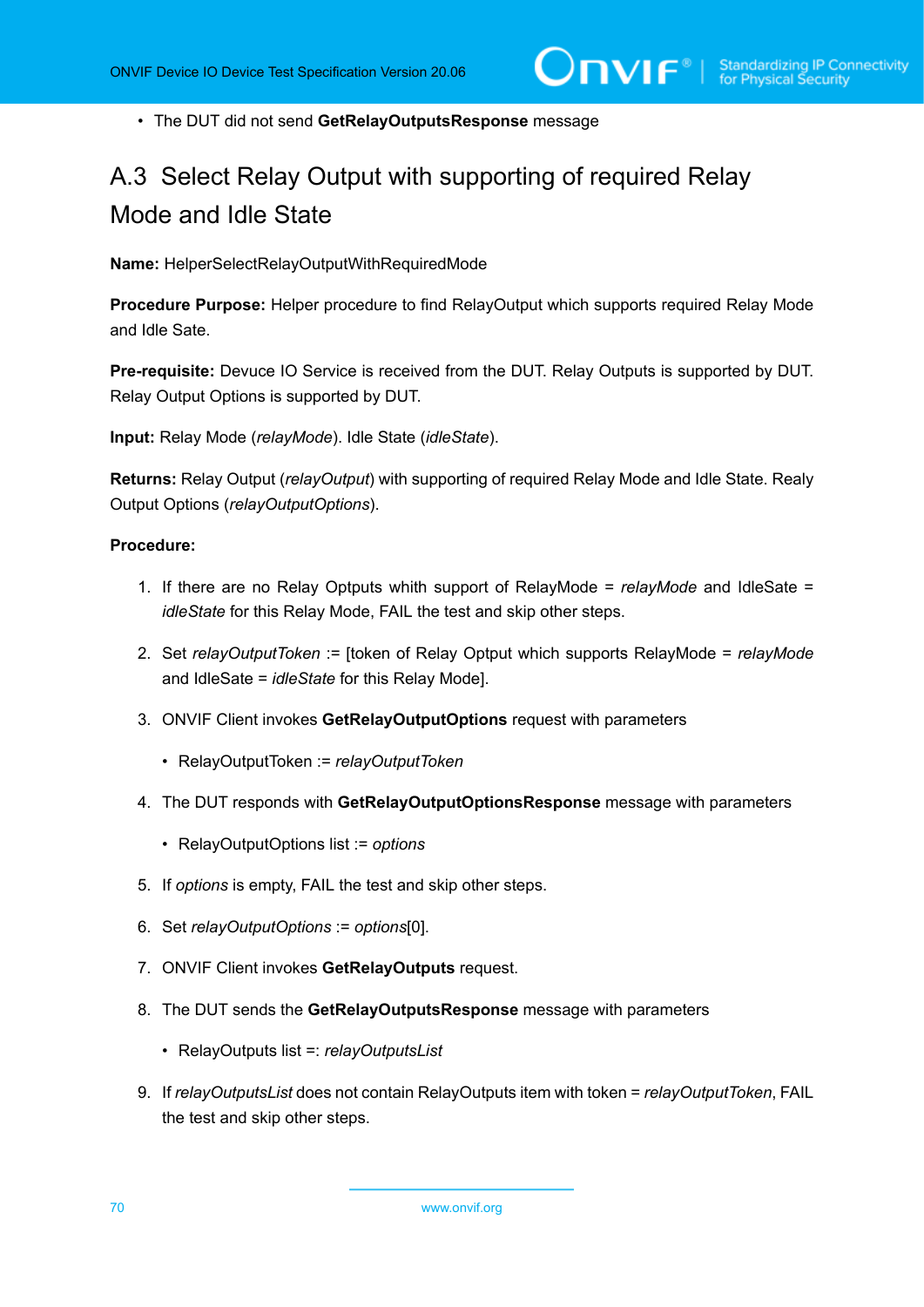10.Set *relayOutput* := *relayOutputsList*[token = *relayOutputToken*].

#### **Procedure Result:**

## **PASS –**

• DUT passes all assertions.

## **FAIL –**

- The DUT did not send **GetRelayOutputOptionsResponse** message
- The DUT did not send **GetRelayOutputsResponse** message

**Note:** To check condition at step [1](#page-69-0) and selection criteria at step [2](#page-69-1) the feature discovery procedure results are used.

# <span id="page-70-0"></span>A.4 Create Pull Point Subscription

**Name:** HelperCreatePullPointSubscription

**Procedure Purpose:** Helper procedure to create PullPoint Subscription with specified Topic.

**Pre-requisite:** Event Service is received from the DUT.

**Input:** Notification Topic (*topic*).

**Returns:** Subscription reference (*s*), current time for the DUT (*ct*), subscription termination time (*tt*).

#### **Procedure:**

- 1. ONVIF Client invokes **CreatePullPointSubscription** request with parameters
	- Filter.TopicExpression := *topic*
	- Filter.TopicExpression.@Dialect := "http://www.onvif.org/ver10/tev/topicExpression/ ConcreteSet"
- 2. The DUT responds with **CreatePullPointSubscriptionResponse** message with parameters
	- SubscriptionReference =: *s*
	- CurrentTime =: *ct*
	- TerminationTime =: *tt*

#### **Procedure Result:**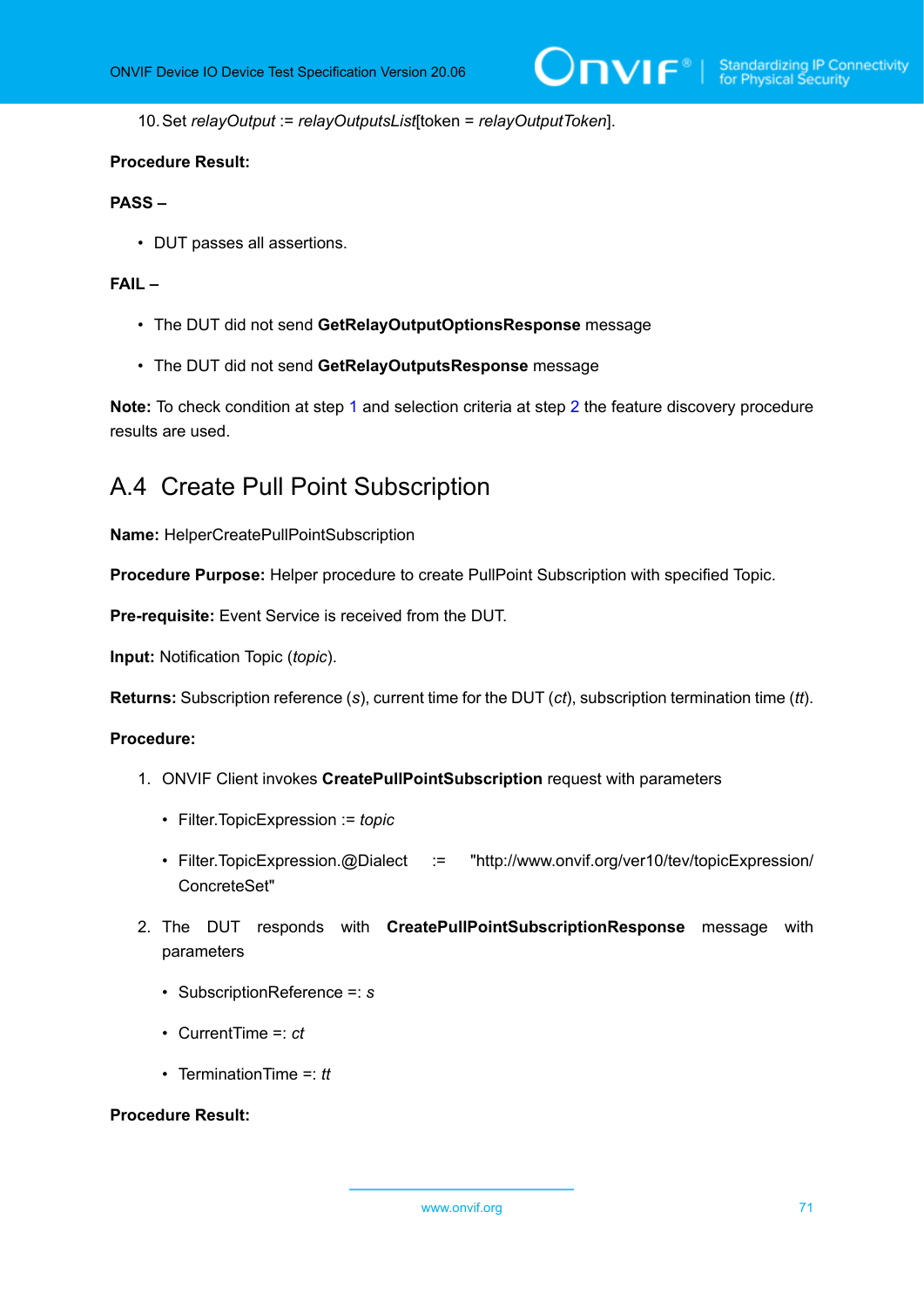

## **PASS –**

• DUT passes all assertions.

#### **FAIL –**

• The DUT did not send **CreatePullPointSubscriptionResponse** message

# <span id="page-71-1"></span>A.5 Delete Subscription

**Name:** HelperDeleteSubscription

**Procedure Purpose:** Helper procedure to delete subscription.

**Pre-requisite:** Event Service is received from the DUT.

**Input:** Subscription reference (*s*).

**Returns:** None.

# **Procedure:**

- 1. ONVIF Client invokes **Unsubscribe** request to the subscription endpoint *s*.
- 2. The DUT responds with **UnsubscribeResponse** message.

#### **Procedure Result:**

## **PASS –**

• DUT passes all assertions.

### **FAIL –**

• The DUT did not send **UnsubscribeResponse** message.

# <span id="page-71-0"></span>A.6 Restore Relay Output settings

**Name:** HelperRestoreRelayOutput

**Procedure Purpose:** Helper procedure to restore Relay Output settings.

**Pre-requisite:** DeviceIO Service is received from the DUT. DUT supports Relay Outputs.

**Input:** Relay Output (*initialRelayOutput*).

**Returns:** None.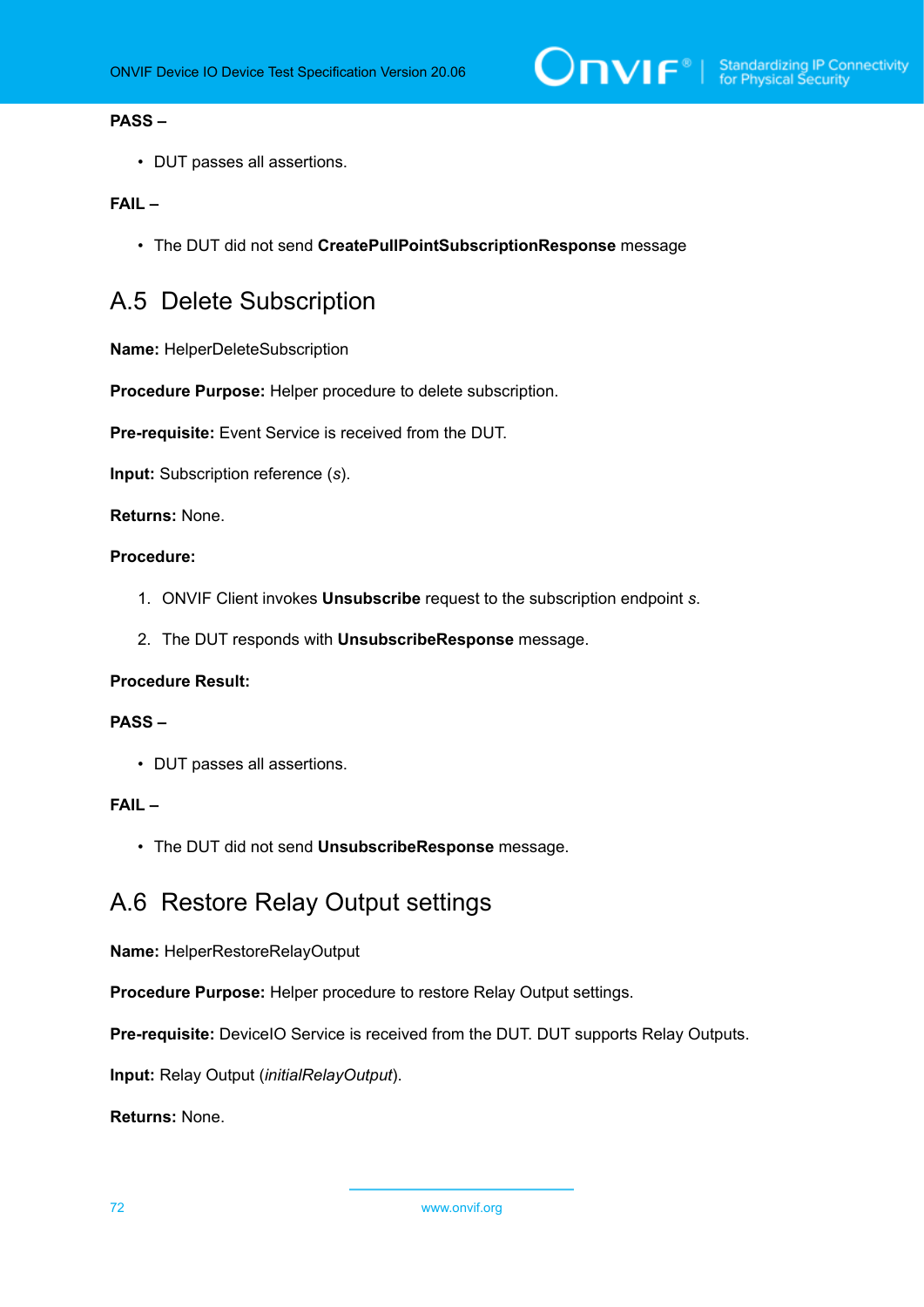#### **Procedure:**

- 1. ONVIF Client invokes **SetRelayOutputSettings** request with parameters
	- RelayOutput.@token := *initialRelayOutput*.@token
	- RelayOutput.Properties.Mode := *initialRelayOutput*.Properties.Mode
	- RelayOutput.Properties.DelayTime := *initialRelayOutput*.Properties.DelayTime
	- RelayOutput.Properties.IdleState := *initialRelayOutput*.Properties.IdleState
- 2. The DUT responds with **SetRelayOutputSettingsResponse** message.

#### **Procedure Result:**

## **PASS –**

• DUT passes all assertions.

## **FAIL –**

• The DUT did not send **SetRelayOutputSettingsResponse** message

# A.7 Get Device IO Service Capabilities

**Name:** HelperGetServiceCapabilities

**Procedure Purpose:** Helper procedure to get Device IO Service Capabilities from the DUT.

**Pre-requisite:** Device IO Service is received from the DUT.

**Input:** None

**Returns:** The service capabilities (*cap*).

#### **Procedure:**

- 1. ONVIF Client invokes **GetServiceCapabilities** request.
- 2. The DUT responds with **GetServiceCapabilitiesResponse** message with parameters
	- Capabilities =: *cap*

## **Procedure Result:**

#### **PASS –**

• DUT passes all assertions.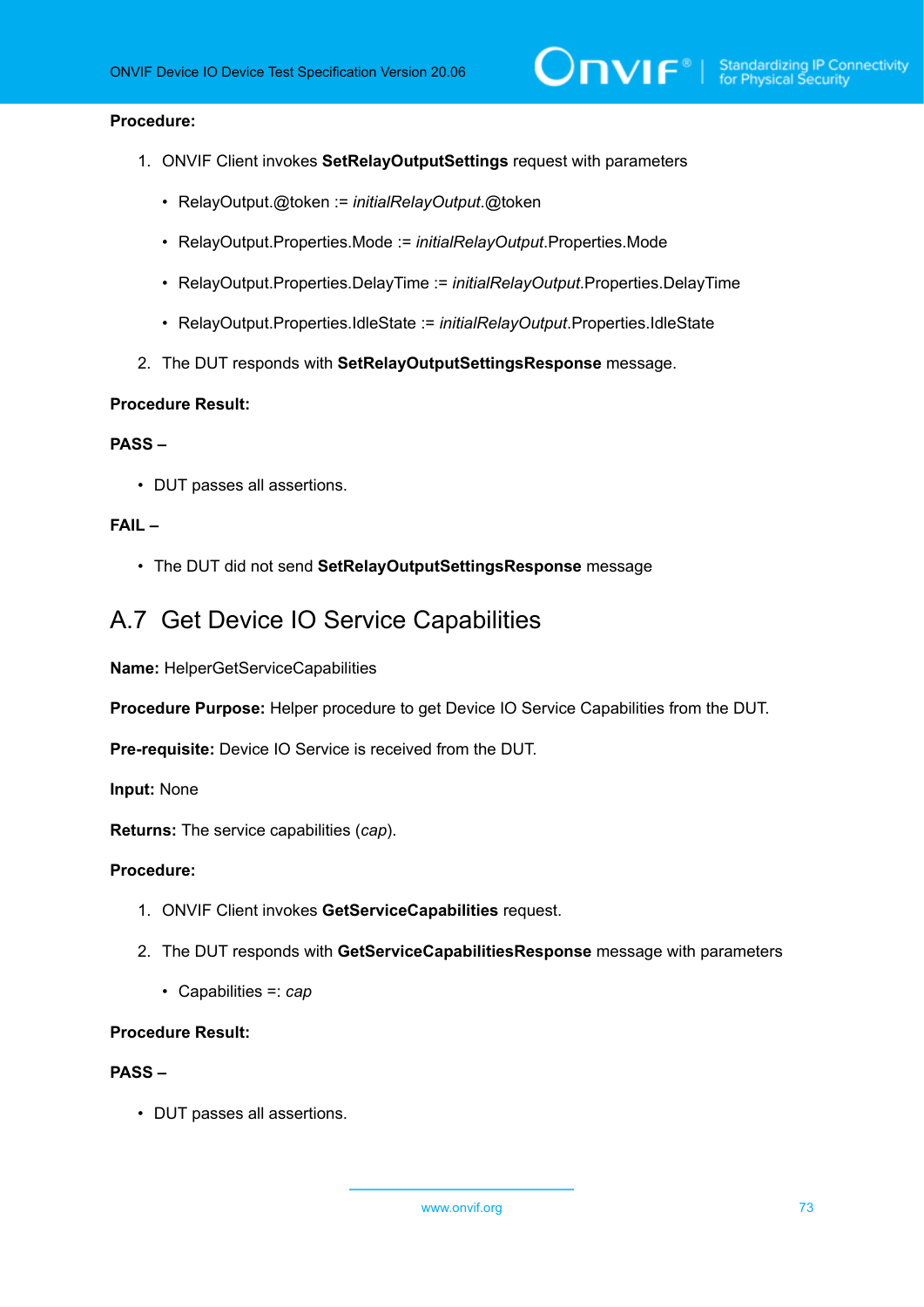# **FAIL –**

• DUT did not send **GetServiceCapabilitiesResponse** message.

# A.8 Get Serial Ports List

**Name:** HelperGetSerialPortsList

**Procedure Purpose:** Helper procedure to retrieve Serial Ports List.

**Pre-requisite:** DeviceIO Service is received from the DUT. Serial Port is supported by DUT.

**Input:** None.

**Returns:** Serial Ports list (*serialPortList*).

#### **Procedure:**

- 1. ONVIF Client invokes **GetSerialPorts** request.
- 2. The DUT responds with **GetSerialPortsResponse** message with parameters:
	- SerialPort list =: *serialPortList*
- 3. If *serialPortList* is empty, FAIL the test and skip other steps.

## **Procedure Result:**

#### **PASS –**

• DUT passes all assertions.

# **FAIL –**

• The DUT did not send **GetSerialPortsResponse** message.

# <span id="page-73-0"></span>A.9 Retrieve Relay Output Trigger Event by PullPoint

## **Name:** HelperPullTriggerRelay

**Procedure Purpose:** Helper procedure to retrieve and check tns1:Device/Trigger/Relay event with PullMessages.

**Pre-requisite:** Event Service is received from the DUT.

**Input:** Subscription reference (*s*). Current time for the DUT (*ct*). Subscription termination time (*tt*). Relay Output token (*relayOutputToken*). Expected Property Operation (*propertyOperation*).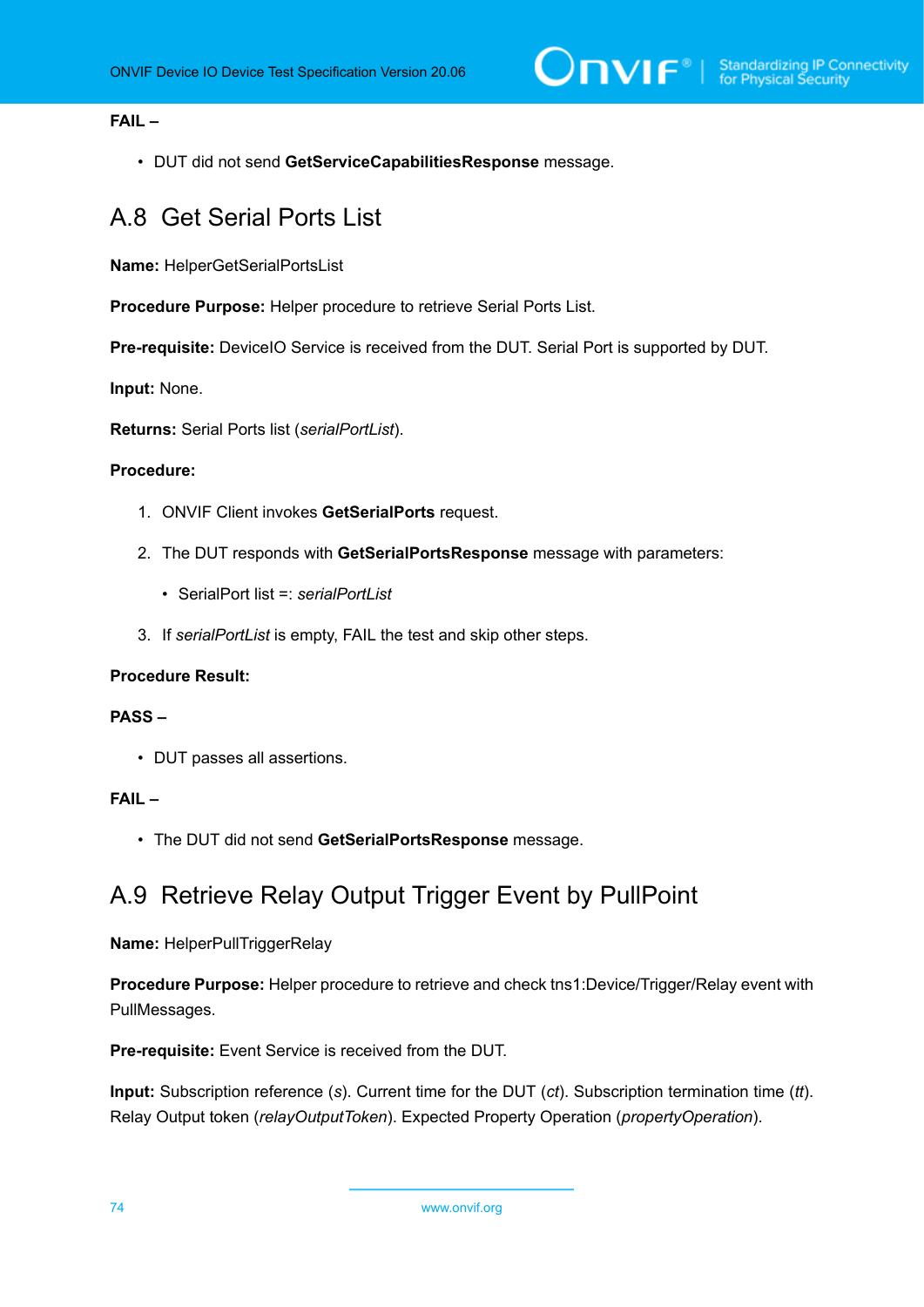$\sum_{\text{ref}}$   $\sum_{\text{ref}}$   $\sum_{\text{ref}}$  Standardizing IP Connectivity

**Returns:** Current Logical State (*logicalState*).

#### **Procedure:**

- <span id="page-74-1"></span>1. Until *operationDelay* timeout expires, repeat the following steps:
	- 1.1. ONVIF Client waits for time *t* := min{(*tt*-*ct*)/2, 1 second}.
	- 1.2. ONVIF Client invokes **PullMessages** to the subscription endpoint *s* with parameters
		- Timeout := PT60S
		- MessageLimit := 1
	- 1.3. The DUT responds with **PullMessagesResponse** message with parameters
		- CurrentTime =: *ct*
		- TerminationTime =: *tt*
		- NotificationMessage list =: *notificationMessageList*
	- 1.4. If *notificationMessageList* is not empty and contains item with Message.Source.SimpleItem with Name = "RelayToken" and Value = *relayOutputToken*:
		- 1.4.1. Set *notificationMessage* := [NotificationMessage from *notificationMessageList* which contains item with Message.Source.SimpleItem with Name = "RelayToken" and Value = *relayOutputToken*].
		- 1.4.2. Go to step [2.](#page-74-0)
	- 1.5. If *operationDelay* timeout expires for step [1](#page-74-1) without Notification with Token source simple item equal to *profileToken*, FAIL the test and skip other steps.
- <span id="page-74-0"></span>2. If *notificationMessage*.Message.PropertyOperation != *propertyOperation*, FAIL the test, restore the DUT state, and skip other steps.
- 3. If *notificationMessage*.Message.Data does not contain SimpleItem with Name = "LogicalState" and Value of tt:RelayLogicalState type, FAIL the test, restore the DUT state, and skip other steps.
- 4. Set *logicalState* := [value of Value attribute from *notificationMessage*.Message.Data.SimpleItem[Name = "LogicalState"]].

**Procedure Result:**

**PASS –**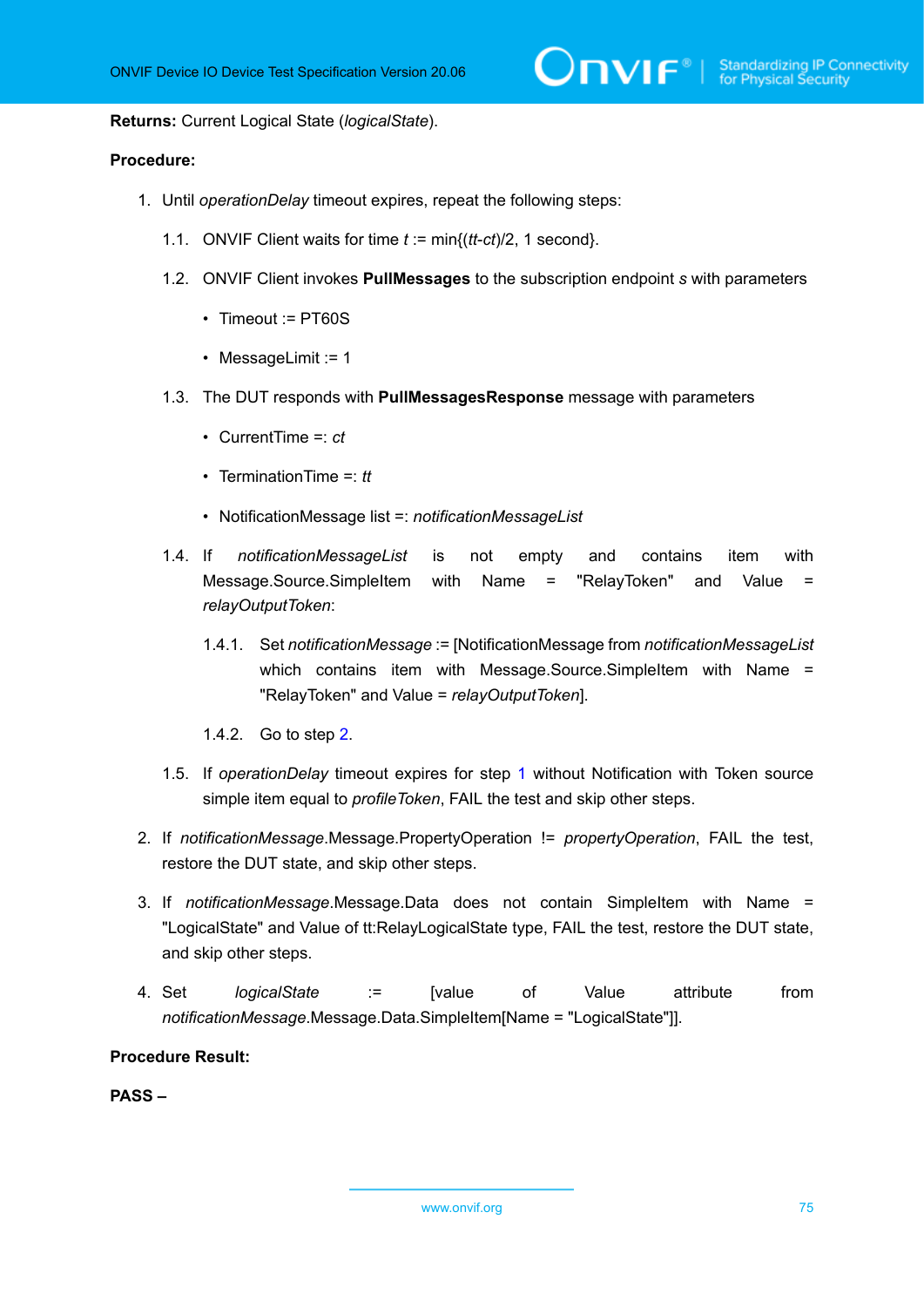• DUT passes all assertions.

# **FAIL –**

• DUT did not send **PullMessagesResponse** message.

**Note:** *operationDelay* will be taken from Operation Delay field of ONVIF Device Test Tool.

# A.10 Move Relay Output to Monostable Mode with Inactive Logical State

**Name:** HelperSetRelayOptputToMonostableInactive

**Procedure Purpose:** Helper procedure to set Relay Output in Monostable Mode and move it in Inactive Logical State.

**Pre-requisite:** Event Service is received from the DUT. DeviceIO Service is received from the DUT.

**Input:** Relay Output token (*relayOutputToken*). Required Idle State (*idleState*). Required DelayTime *delayTime*.

#### **Returns:** None.

# **Procedure:**

- 1. ONVIF Client invokes **SetRelayOutputSettings** request with parameters
	- RelayOutput.@token := *relayOutputToken*
	- RelayOutput.Properties.Mode := Monostable
	- RelayOutput.Properties.DelayTime := *delayTime*
	- RelayOutput.Properties.IdleState := *idleState*
- 2. The DUT responds with **SetRelayOutputSettingsResponse** message.
- 3. ONVIF Client creates PullPoint subscription for the specified topic by following the procedure mentioned in [Annex A.4](#page-70-0) with the following input and output parameters
	- in **tns1:Device/Trigger/Relay** Notification Topic
	- out *s* Subscription Reference
	- out *currentTime* current time for the DUT
	- out *terminationTime* Subscription Termination time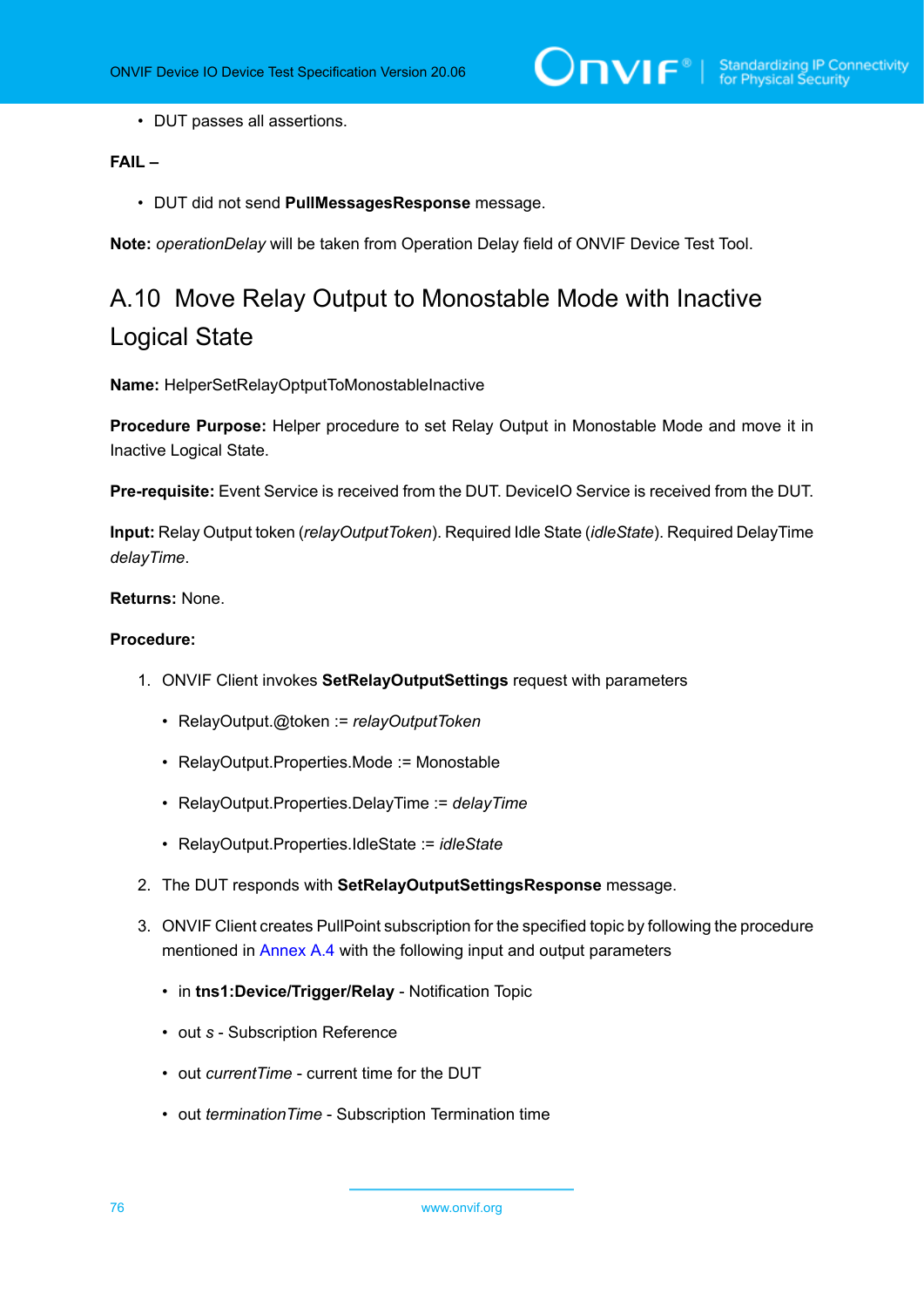- 4. ONVIF Client retrieves current logical state by **tns1:Device/Trigger/Relay** event for the specified Relay Output by following the procedure mentioned in [Annex A.9](#page-73-0) with the following input and output parameters
	- in *s* Subscription reference
	- in *currentTime* current time for the DUT
	- in *terminationTime* subscription termination time
	- in *relayOutputToken* Relay Output token
	- in Initialized Expected Property Operation
	- out *currentLogicalState* Current Logical State
- 5. If *currentLogicalState* = inactive, go to step [10.](#page-76-0)
- 6. ONVIF Client invokes **SetRelayOutputState** request with parameters
	- RelayOutputToken := *relayOutputToken*
	- LogicalState := inactive
- 7. The DUT responds with **SetRelayOutputStateResponse** message.
- 8. ONVIF Client retrieves changed logical state by **tns1:Device/Trigger/Relay** event for the specified Relay Output by following the procedure mentioned in [Annex A.9](#page-73-0) with the following input and output parameters
	- in *s* Subscription reference
	- in *currentTime* current time for the DUT
	- in *terminationTime* subscription termination time
	- in *relayOutputToken* Relay Output token
	- in Changed Expected Property Operation
	- out *updatedLogicalState* Updated Logical State
- 9. If *updatedLogicalState* != inactive, FAIL the test, restore the DUT state, and skip other steps.
- <span id="page-76-0"></span>10.ONVIF Client deletes PullPoint subscription by following the procedure mentioned in [Annex](#page-71-0) [A.5](#page-71-0) with the following input and output parameters
	- in *s* Subscription reference